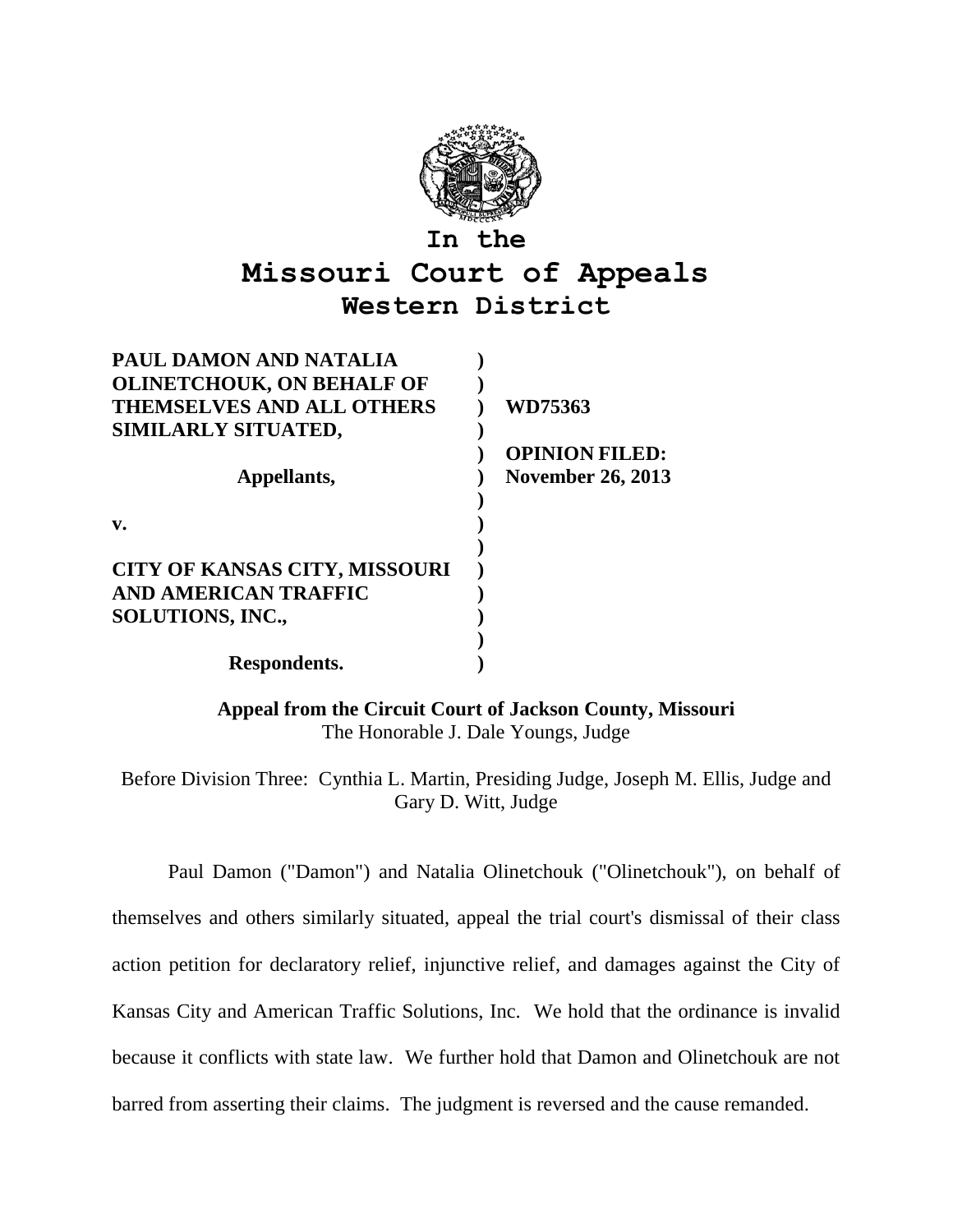### **FACTUAL AND PROCEDURAL HISTORY**<sup>1</sup>

This class-action lawsuit questions the validity of an ordinance (and corresponding notices of violations) governing a municipality's automated traffic control signals, commonly referred to as red-light cameras. Appellants Damon and Olinetchouk brought suit in the Jackson County Circuit Court against the City of Kansas City (the "City") and the company with which it contracts, American Traffic Solutions ("ATS") (collectively, "Respondents"). $2$ 

Appellants seek declaratory relief, injunctive relief and damages from the municipality *and* from ATS, which set up and operates the traffic enforcement cameras. ATS is a private, for-profit company that markets, installs, operates, and/or maintains red-light camera products and services to municipal governments throughout the country.

The petition includes two subclasses of plaintiffs (collectively, "Appellants" or the "subclasses"). Subclass One, consisting of Damon and others similarly situated, received a Notice of Violation and paid the fine and costs without going to court. Subclass Two, consisting of Olinetchouk and others similarly situated, received a Notice of Violation but have not paid the fine or tried the underlying municipal case and currently face prosecution.<sup>3</sup>

 $<sup>1</sup>$  Because the trial court granted Respondents' motion to dismiss this matter on the pleadings, we view the</sup> facts as set forth in the petition as true and construe the facts alleged liberally in favor of the plaintiff. *Dujakovich v. Carnahan,* 370 S.W.3d 574, 577 (Mo. banc 2012).

<sup>&</sup>lt;sup>2</sup> Respondents filed a joint brief.

<sup>3</sup> At oral argument, the City alerted this court that *after* this action was filed in the circuit court and the trial court ruled on the motion to dismiss, the City dismissed the ordinance violation against Olinetchouk but did not dismiss the action against the other members of Subclass Two. The City did not indicate that it intends to dismiss the ordinance violations against the remainder of the class and makes no argument as to the continued viability of their claims. We note that no class has yet been certified, given the procedural posture of the case. "Missouri courts consistently recognize a certified class may subsequently be modified or decertified later before a decision on the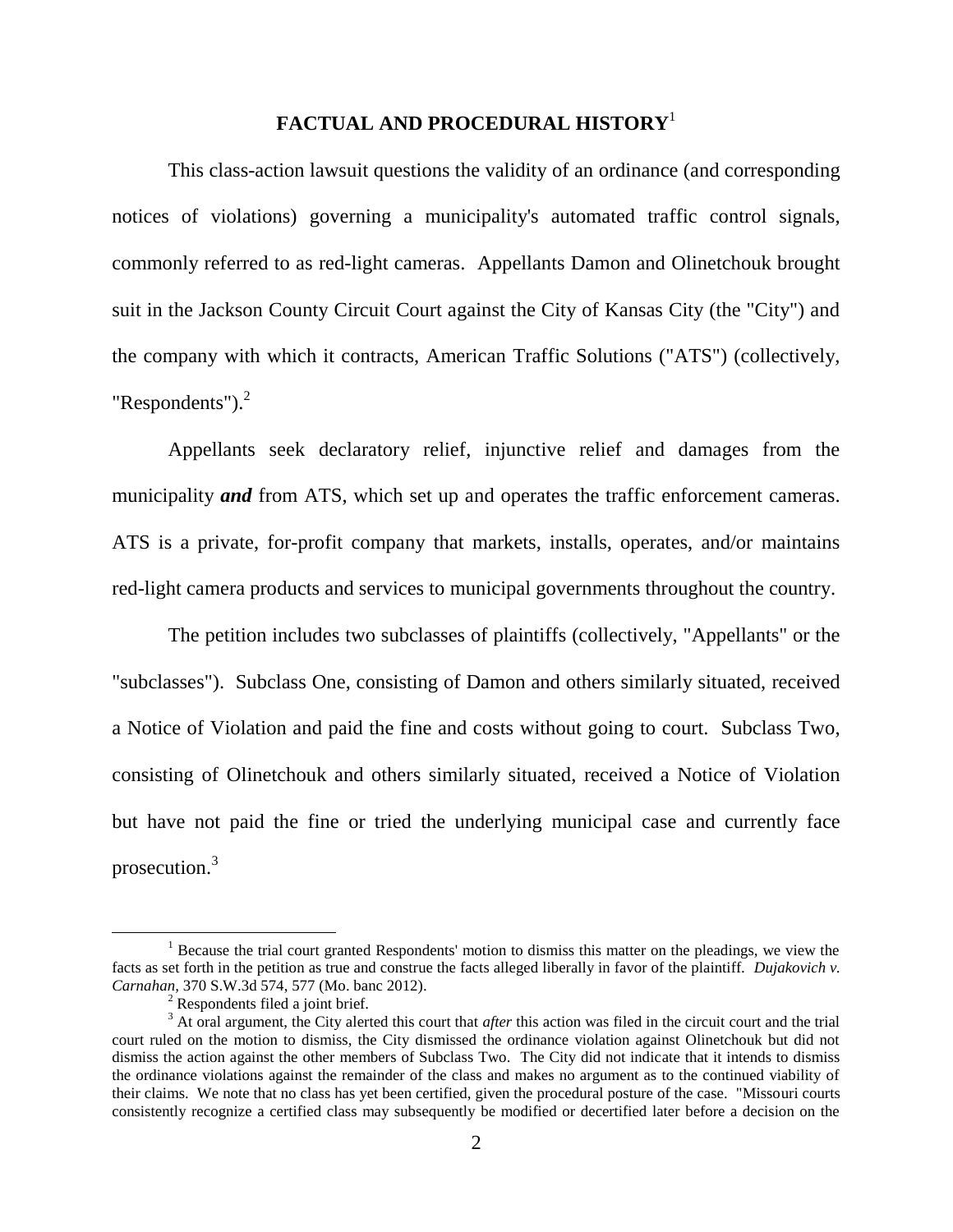Appellants allege that ATS and the City *together* install, maintain, and operate the red-light cameras and that *together* they enforce red-light camera citations, though it is further alleged that sometimes ATS alone determines whether a violation has occurred and causes a citation to be issued. It is further alleged that ATS encourages a guilty plea, paying fine, plus paying a "convenience fee" via its private website (the "fastest and easiest way to pay") for \$4 or by way of a toll-free "customer service" number for \$4. The Notice of Violation also states, "If you have any questions, please call Customer Service" at the listed toll-free number, which is operated by ATS with ATS employees answering the phones.

The city ordinance governing automated traffic control systems is section 70-961. $4$ As set out fully below, the ordinance creates a "rebuttable presumption" that the owner of a motor vehicle captured by the camera is the operator. Also at issue is a provision of the ordinance that provides as follows: "Upon the filing of an information in the municipal division of the circuit court the court administrator shall issue a Summons, with a court date established, pursuant to Missouri Supreme Court Rule 37." Appellants allege that in practice, the court date was not always established on the Notice.

Also, as set out further below, additional contested ordinance language provides in part: "No vehicle shall be *driven* into an intersection controlled by a traffic control signal at which an automated traffic control system is installed while the traffic control signal

merits." *Ogg v. Mediacom, LLC*, 382 S.W.3d 108, 116 (Mo. App. W.D. 2012) (internal quotations and citations omitted). "Rule 52.08, therefore, charges the circuit court with the duty to monitor its class certification order in light of the evidentiary developments in the case." *Id.* The City cannot avoid the potential class action by merely dismissing the ordinance violation against the named member of the class.

 $4\degree$ The City amended its ordinance effective November, 2012; the version described herein was in effect at the time the Appellants received their notices of violation.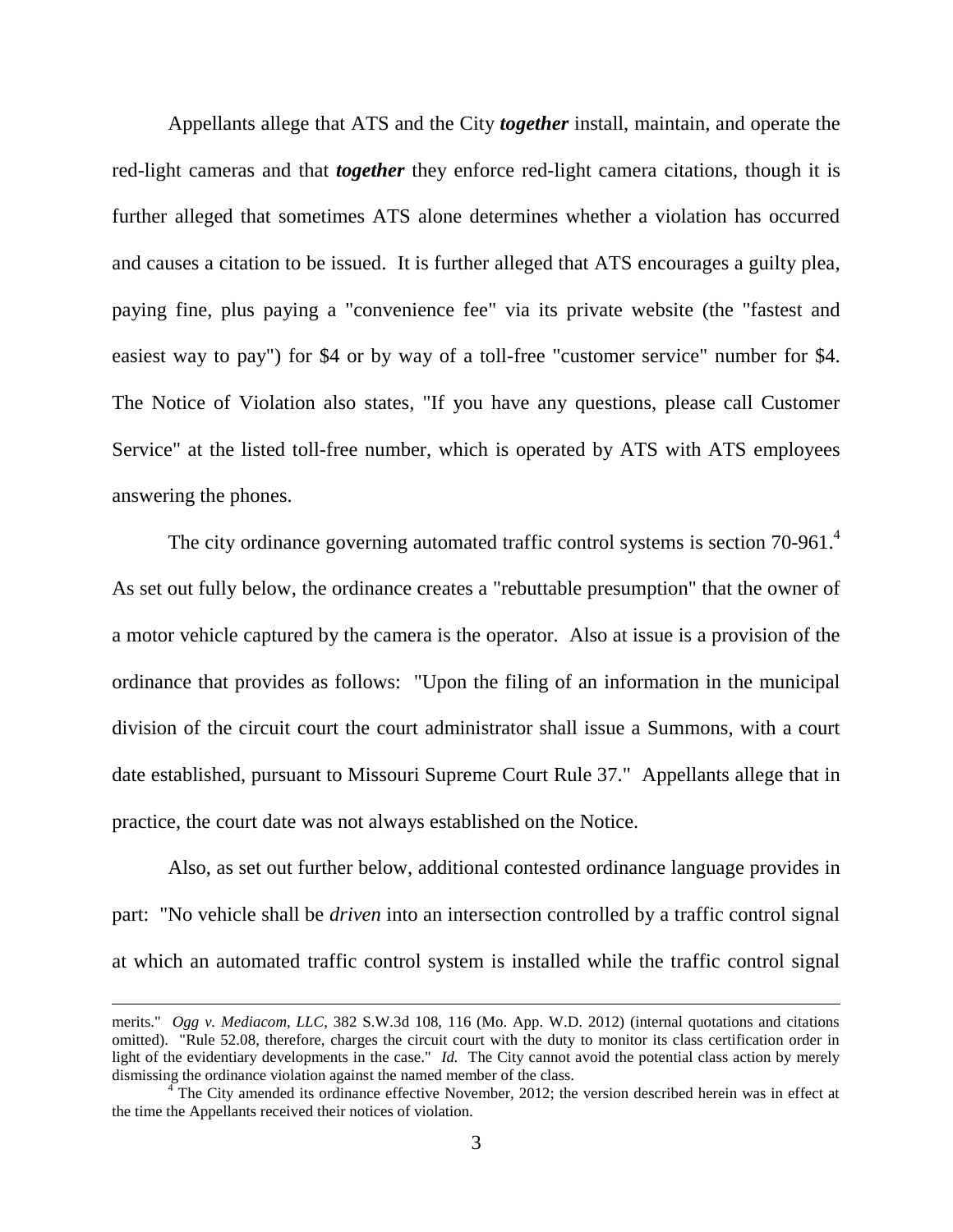facing the vehicle displays a steady red signal. . . . " (emphasis added). Appellants allege that because of this language, a violation of this ordinance constitutes a moving violation and thus must be governed by state law rather than by an ordinance. Also, Appellants allege:

The Ordinance, despite Defendants' attempts to make it appear civil, is criminal in nature because the Ordinance seeks to regulate and prosecute violations predicated solely on failure to obey traffic signals, violations that are criminal under Missouri law, and/or is criminal in effect because the Ordinance authorizes arrest as a mechanism for enforcing the Ordinance.

As notification that he violated the ordinance, Damon was issued solely a Notice of Violation, and Olinetchouk was issued both a Notice of Violation and a Summons. The documents in both cases included instructions for paying the fine or for submitting an affidavit either that a person other than the owner was the driver of the vehicle or that the notice was otherwise received in error. The style of Damon's Notice of Violation read:

## Kansas City Missouri Photo Enforcement Program **PO Box 22081 Tempe, AZ 85285-2091**

(Emphasis added.)

As noted above, Damon's Notice of Violation encouraged online payment of the fine to an ATS-run website [\(www.violationinfo.com\)](http://www.violationinfo.com/) -- and required an additional \$4 "convenience fee" for the privilege of paying the fine online or by way of a toll-free number, a fee that appears to be retained by ATS but is unclear from the record before us. The Notice of Violation also included a form to mail in payment of the fee -- again, not to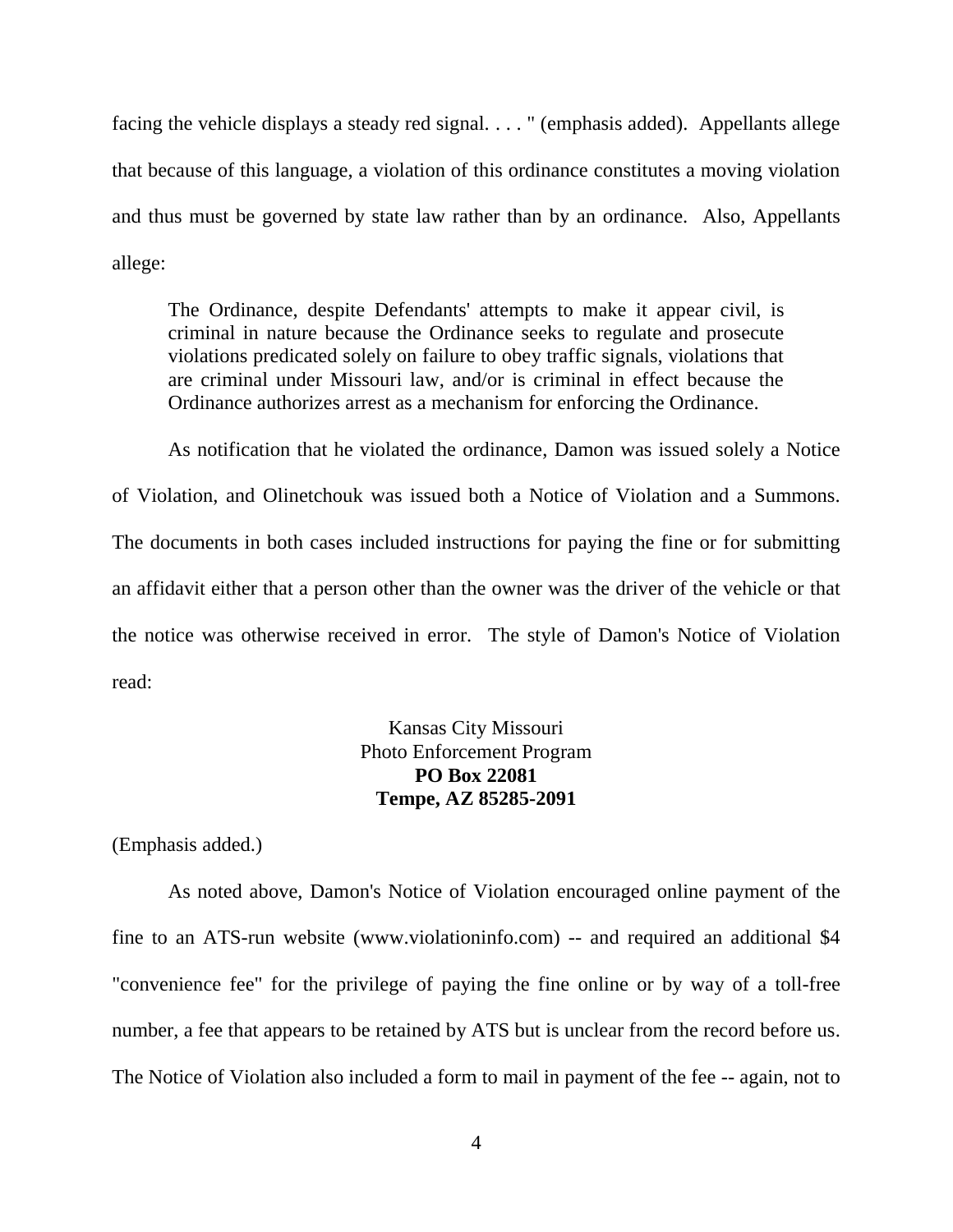an address in the city of Kansas City or even in Missouri -- but to a post office box in Cincinnati, Ohio, leased to ATS. Damon's Notice of Violation also had a provision for rental-car companies to mail information identifying the party who had rented the car to a post office box in Tempe, Arizona that was leased to ATS. It also included the toll-free "Customer Service" number for "any questions" about payment, operated by ATS with ATS employees answering the phones.

The Notice of Violation -- again, nowhere delineated "Summons" -- mailed to Damon stated that if he wished to "dispute this notice or *plead not guilty*" (emphasis added), the owner was not to send payment, and a "Summons" would appear in the mail. But Damon's Notice of Violation also instructed him to contact the City by way of a municipal website [\(www.kcmo.org/court\)](http://www.kcmo.org/court) or by way of a local Kansas City telephone number to request a court date to plead not guilty, stating that "[i]f you fail to pay or set a court date, you will be summoned to court on a date certain. Your failure to appear at that time may result in the issuance of a *warrant for your arrest* and further penalties" (emphasis added).

Olinetchouk's documents included a separate "Summons" and indicated she should appear on the scheduled court date set forth in the Summons if she wished to dispute the notice or *plead not guilty*. Olinetchouk's Summons stated also: "Your failure to appear on the date below may result in the issuance of a *warrant for your arrest* and further penalties" (emphasis added). Olinetchouk's documents allowed online payment through the same ATS-run website as Damon's with the same "convenience fee." The address for mailing payment or a not guilty plea under Olinetchouk's documents was the address of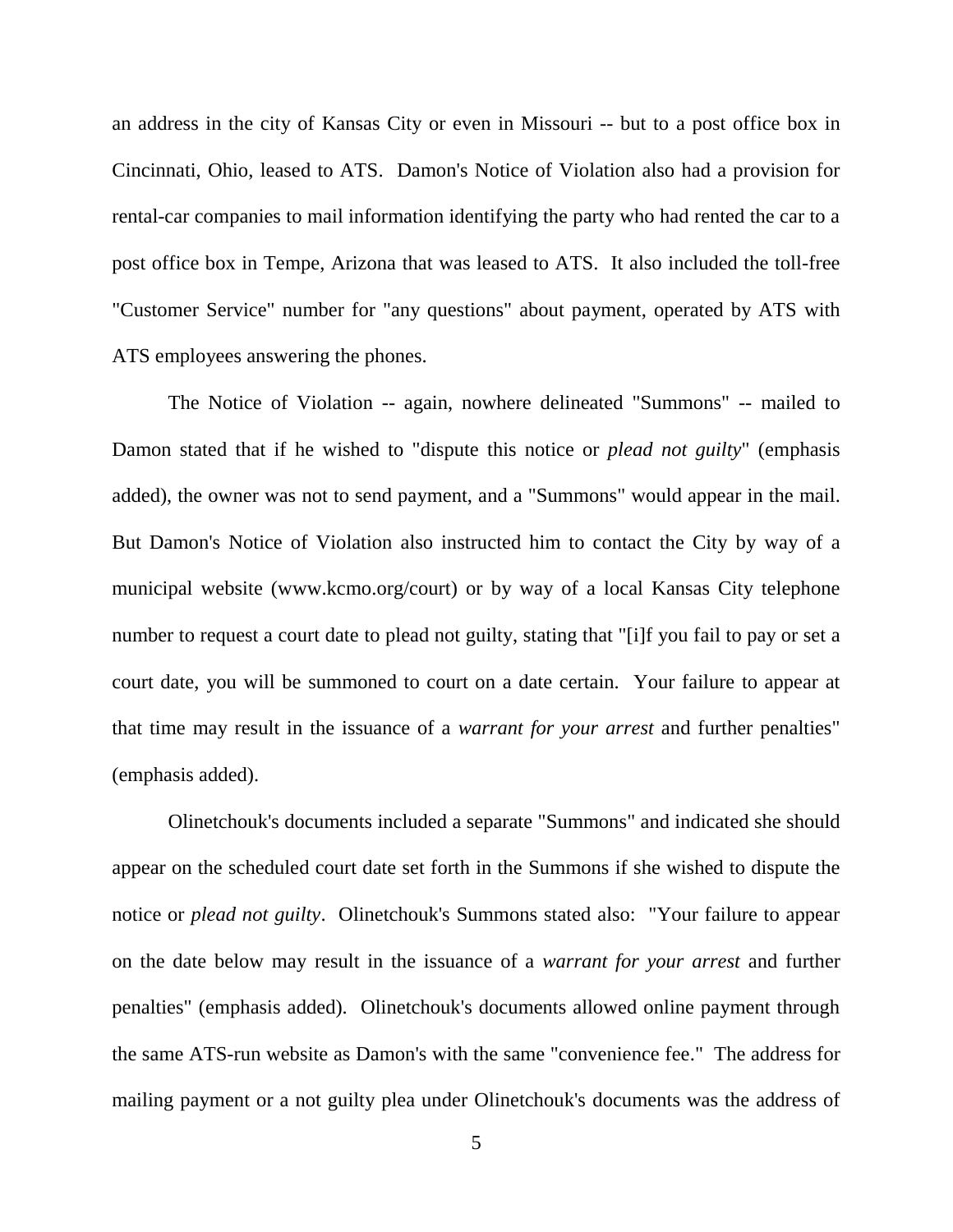the City's municipal division of the Sixteenth Judicial Circuit Court, but it included the ATS Tempe, Arizona address for rental-car companies. It also included the "Customer Service" toll-free number operated by ATS for any questions regarding payment.

The documents provided to both subclasses indicate that "no points will be assessed" for a violation of this ordinance. The ordinance provides for a fine in the amount of \$100. Damon's documents provide that the "Penalty is a Fine and Costs of \$100," while Olinetchouk's documents provide "Penalty is a Fine of \$100" but makes no mention of "costs."<sup>5</sup>

Relevant to this appeal, Appellants further allege the following:

-"ATS is the first party to receive and review images of potential red light camera violations before sending those images to KC police officers, who then issue a citation in the form of a Notice of Violation."

-"[T]here are times when [City's] police officers do not review these images to determine whether a violation has actually occurred, which results in employees of ATS, not officers of the law, determining whether a violation occurred and then issuing a citation."

-Respondents have "exploited to engage in an underhanded practice of persecuting and bilking Missourians under the guise and pretext of a public safety program."

 $<sup>5</sup>$  In a supplement to the legal file, the City included documents to support its argument that the action</sup> against Olinetchouk had been dismissed and therefore she was no longer a proper party. *See supra* note 3. These documents also indicate that Olinetchouk had been subject to an arrest warrant for her offense prior to its dismissal.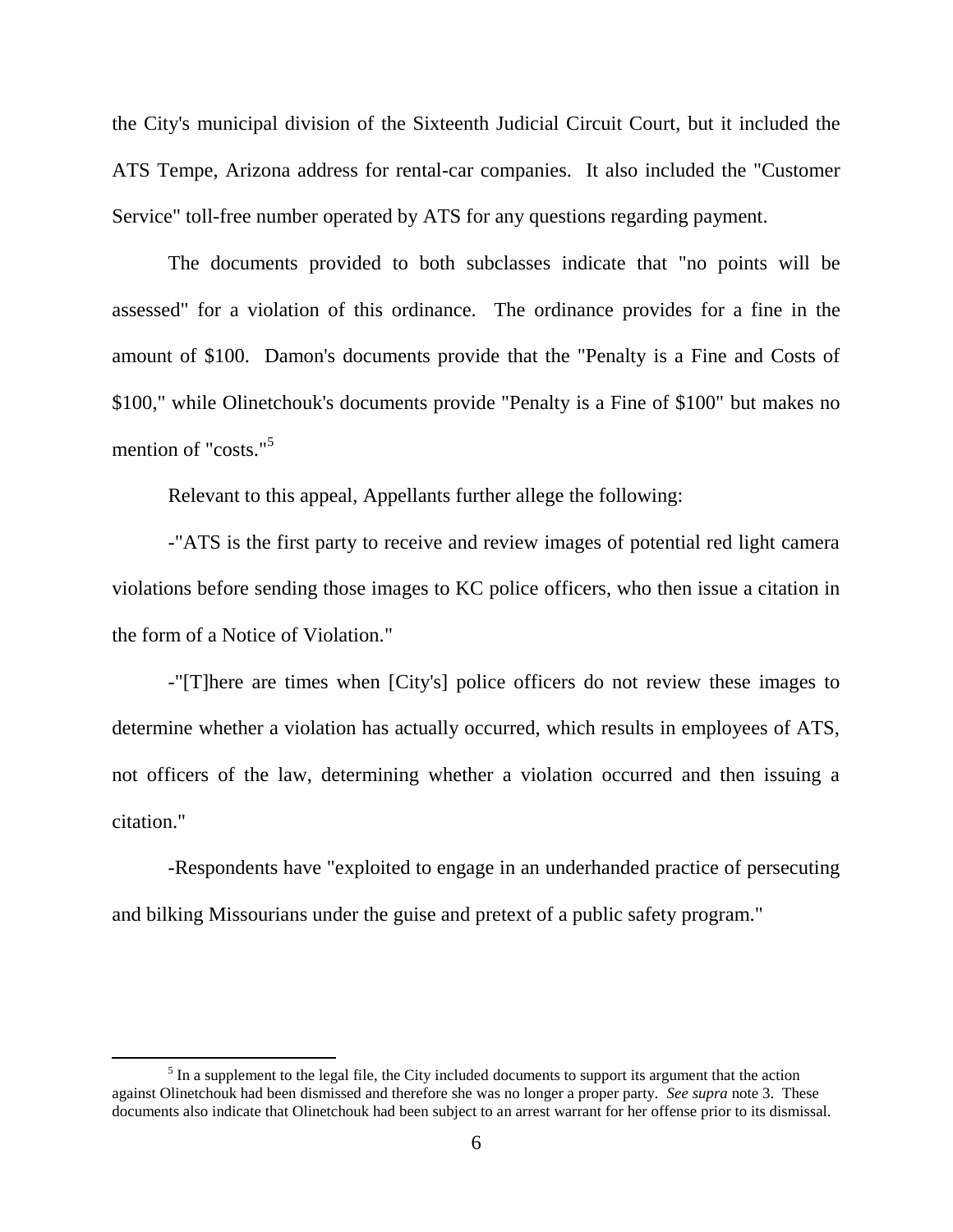-In bringing the class action, the Subclasses "seek to expose what they and other Missouri citizens believe is an unscrupulous business venture between an out-of-state for profit corporation and a municipal government seeking new ways to fill city coffers."

-Elected representatives of the City have admitted that the purpose behind the camera program is to "make money" but that "most of the income from the fines are [sic] going to the vendor, [ATS]."

-Both Respondents "deliberately circumvented Missouri state laws intended to keep dangerous drivers off the road . . . at the peril of Missouri citizens" in that the ordinance "does not actually promote public safety because Defendant KC has converted misdemeanor moving violations into non-moving infractions to avoid reporting guilty pleas and convictions, which means that no driver will ever be assessed points and removed from the road for what KC calls public safety violations."

-"'[I]njury wrecks, rear-end wrecks and overall wrecks all increased' after Defendants installed the cameras" because cameras increase crashes and injuries; cameras do little or nothing to reduce accidents due to distracted or drunk drivers, which are at the root of many red-light violations.

-The cameras "replace live police officers -- whose purpose is to enforce the laws and who can combat all crimes not just red light violations -- with automatons capable of only one purpose: photograph the backside of vehicles in order to funnel revenue to KC and ATS." In that vein, the subclasses also allege that the program "requires pulling police officers off the street and placing them in front of a computer to review red light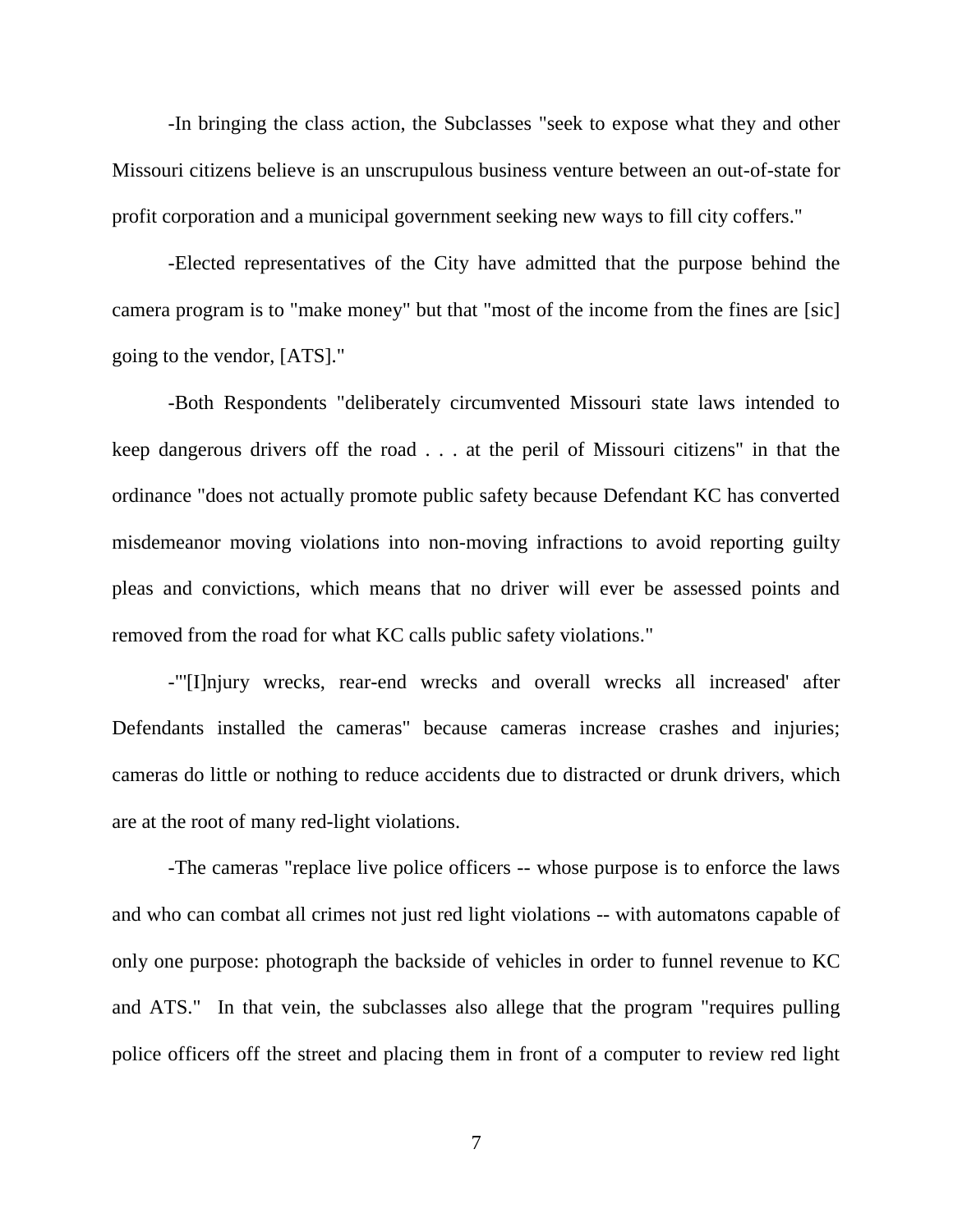camera images," and, therefore, there are fewer officers on the street. The subclasses also allege that, unlike officers, the cameras do not stop drunk drivers who run red lights.

-Better traffic engineering is more effective and efficient than red-light cameras.

-The City opted to implement a "rear-only" system rather than a system with multiple cameras, which could capture images of the driver, because it was less expensive and because a single-camera system was the most "cost-effective means of turning a profit at the expense of Missourians."

-Sometimes ATS receives "well over 50%" of each fine paid, and the Federal Highway Administration states that 'where a private contractor is responsible for the processing of citations, compensation based on the number of citations should be avoided' because that system invites corruption and undermines fair administration of justice."

-The City deliberately and unlawfully misclassified moving violations of red-light signals as "non-moving infraction[s]" without assessing points against a driver's license.

-ATS had secured legal advice from the law firm of Stinson Morrison Hecker on whether municipalities possess the authority to adopt an ordinance that would permit circumvention of the Missouri Department of Revenue's point system found in Chapter 302.<sup>6</sup> The legal advice concluded, *inter alia*:

 $6$  Section 302.302.1(1) requires the Director of Revenue to assess two points against the driver's license of any person convicted of a moving violation of a municipal traffic ordinance or regulation. Section 302.225.1 requires a municipal court to notify the Director of Revenue of any conviction for a moving violation. Section 71.010 requires that municipal ordinances be in conformity with state statutes.

Sections 302.302 and 302.304 instruct the Director of Revenue to establish a point system for traffic violations and provide for the suspension or revocation of an individual's driver's license due to accumulation of points within a certain period of time. *Brown v. Dir. of Revenue*, 97 S.W.3d 82, 84 (Mo. App. S.D. 2002) (citation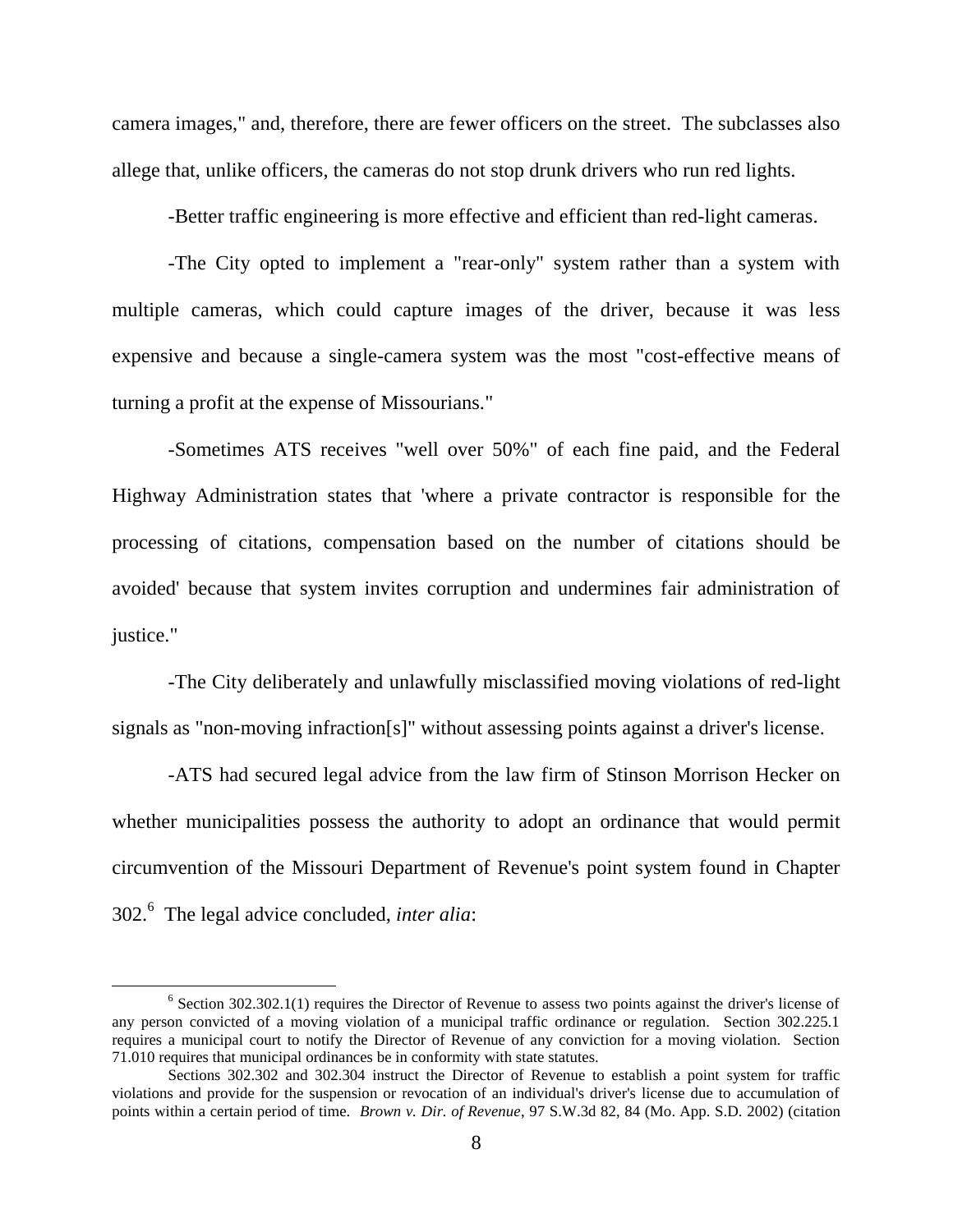[W]e do not believe a constitutional charter city or statutory city, town or village could adopt an ordinance which circumvents the Director of Revenue's point system for the suspension and revocation of motor vehicle licenses without legislative authorization to do so. The mandatory language used in the text of the statute [section  $302.225^7$ ] *supports a conclusion that an ordinance of this nature would conflict with state law*. This conclusion is augmented also by the clear legislative intent to broaden this reporting requirement to any court with jurisdiction over any offense committed involving a vehicle, as seen in the General Assembly's recent amendment of § 302.225.

(Emphasis added.)

 $\overline{a}$ 

\* \* \* \* \*

In seeking declaratory relief, injunctive relief, and damages, Appellants raise a number of contentions regarding the constitutionality of the ordinance. The petition is composed of six counts.

In Count I, Appellants seek a declaratory judgment that the ordinance is contrary to a number of Missouri statutes and/or to the Missouri Constitution. Specifically, Appellants contest the validity of the ordinance and seek a declaratory judgment on: (a) whether the ordinance was void because it conflicts with Missouri statutes regulating traffic (primarily section 304.281.1); (b) whether the City had the authority to enact the ordinance; (c) whether the ordinance is an additional rule of the road or traffic regulation and accordingly conflicts with state law; (d) whether Respondent(s) circumvented Missouri law mandating points for moving violations (sections 302.225, 302.302, 302.010(13)); (e) whether Respondents(s) have authority to reclassify a violation of a steady red-light signal from a moving violation under state law to a non-moving

omitted). "The statutes grant the Director no discretion from revoking the driving privileges where the accumulation of points meets the statutory amount." *Id.*

 $<sup>7</sup>$  All statutory references are to RSMo 2000 as currently supplemented unless otherwise indicated.</sup>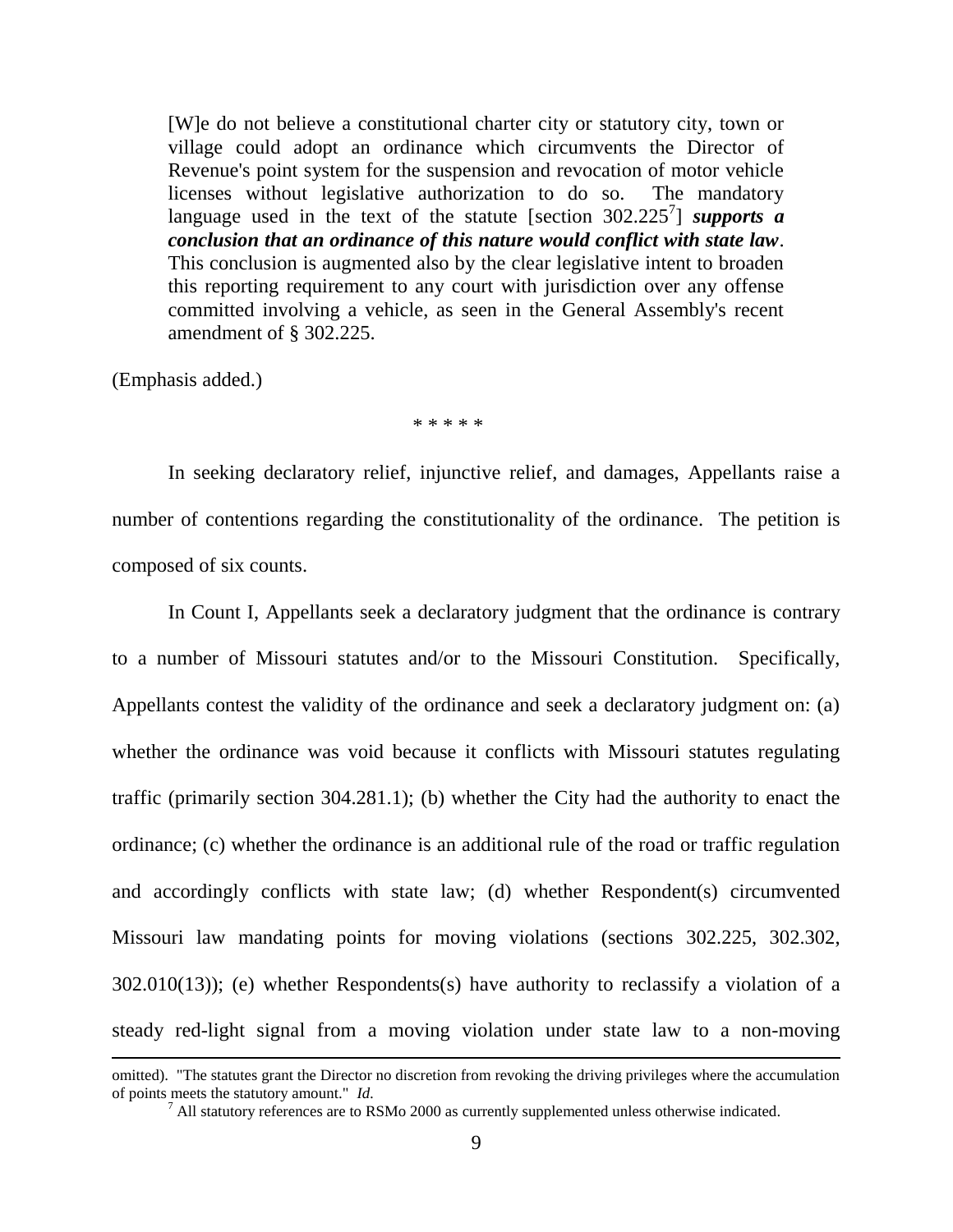infraction; (f) whether it is lawful for the City to create a rule of evidence by establishing liability based on vehicle ownership; (g) whether Respondent(s) can lawfully prosecute vehicle owners if the owner was not driving at the time of the offense; (h) whether the ordinance and/or Respondent(s)'s conduct violates Article I, section 19 of the Missouri constitution by compelling testimony to prove innocence; (i) whether the ordinance violates Article 1, section 10 of the Missouri constitution in depriving Appellants of life, liberty, or property without due process of law; (j) whether the ordinance is invalid because it exists to generate revenue; (k) whether the ordinance and/or Respondents' conduct violates public policy; (l) whether Subclass One is entitled to recover payments made pursuant to the ordinance if the ordinance is found to be void or unlawful.

In Count II, Subclass One alleges unjust enrichment against the City on the premise that the ordinance is "void, invalid, and/or unconstitutional" and accordingly seeks a return of "fines, costs, and fees" paid by class members.

In Count III, Appellants seek legal damages and equitable relief based on an alleged violation of Article I, section 19 of the Missouri Constitution, which prohibits self-incrimination, on the basis that the accused are compelled to testify by sworn statement or appear in court. (This allegation was duplicated in Count I, but the relief requested distinguishes the two counts.)

In Count IV, Appellants seek legal damages and equitable relief based on an alleged violation of Article I, section 10 of the Missouri Constitution, which prohibits the deprivation of life, liberty, or property without due process of law by establishing an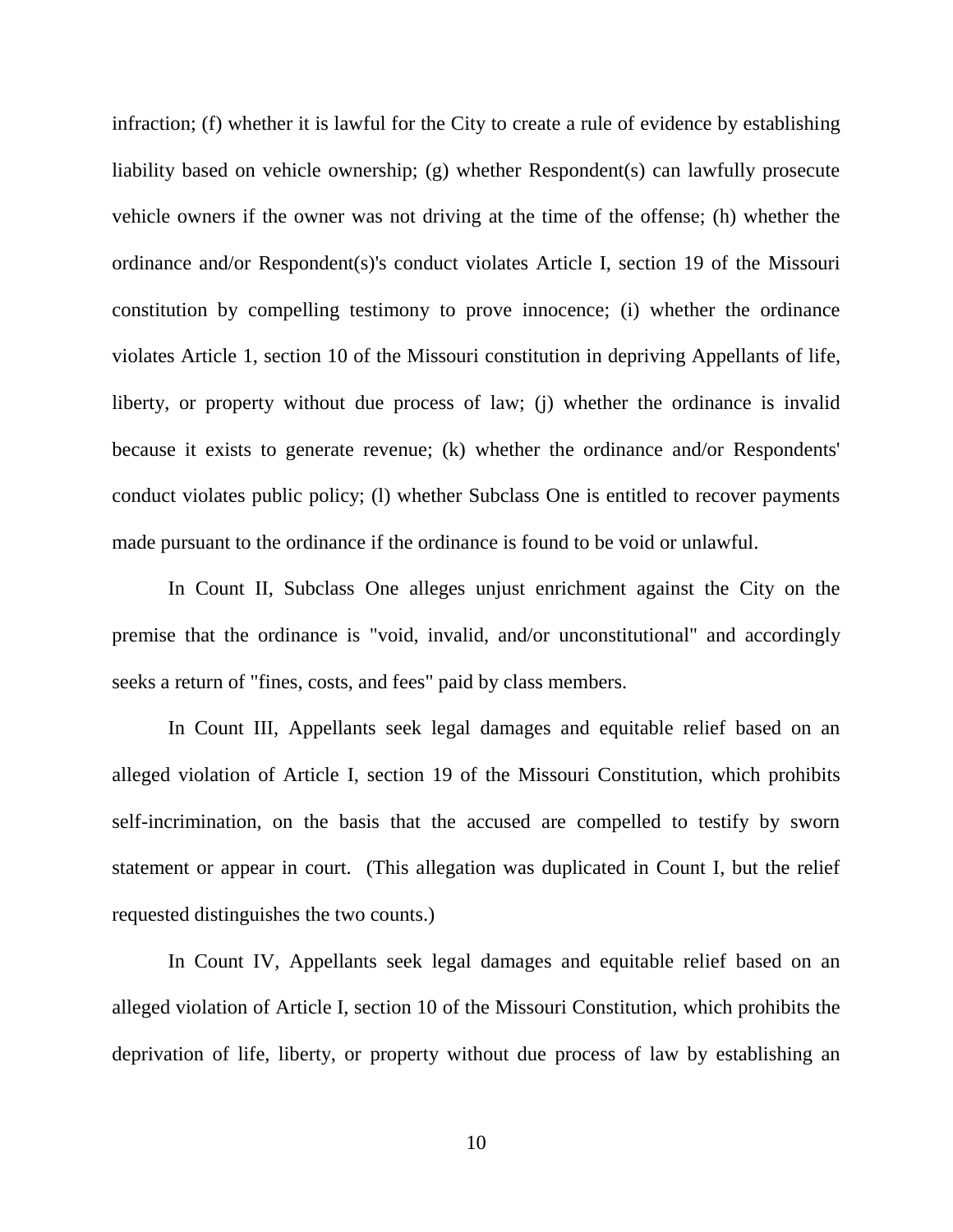unreasonable presumption of guilt and shifting the burden of proof. (This allegation was duplicated in Count I, but the relief requested distinguishes the two counts.)

In Count V, Appellants seek legal damages based on a "civil conspiracy" against both Respondents to generate revenue illegally, which is premised on the assertion that Respondents knew and discussed the likelihood or potential that the ordinance was "void, unlawful, and/or unconstitutional."

In Count VI, Subclass One seeks legal damages and equitable relief, alleging unjust enrichment against ATS for receiving money paid pursuant to an ordinance that is "unlawful, void, conflict[s] with Missouri state law, and violate[s] the Missouri constitution for multiple reasons."

The trial court entered its written judgment dismissing the petition with prejudice, without explanation or analysis.

Further facts are set forth below as necessary.

### **OUR JURISDICTION**

We note first that this case involves a challenge to the constitutionality of a municipal ordinance. Although not raised by the parties, we have a duty to examine our jurisdiction *sua sponte*. *Walker v. Brownel*, 375 S.W.3d 259, 261 (Mo. App. E.D. 2012). If we lack jurisdiction to entertain an appeal, we must dismiss it. *Id.*

The Missouri Supreme Court has exclusive appellate jurisdiction in cases involving the validity of a statute or provision of the constitution of this state. MO. CONST. ART. V, § 3. We have general appellate jurisdiction in all cases not within the exclusive jurisdiction of the Missouri Supreme Court. *Id.*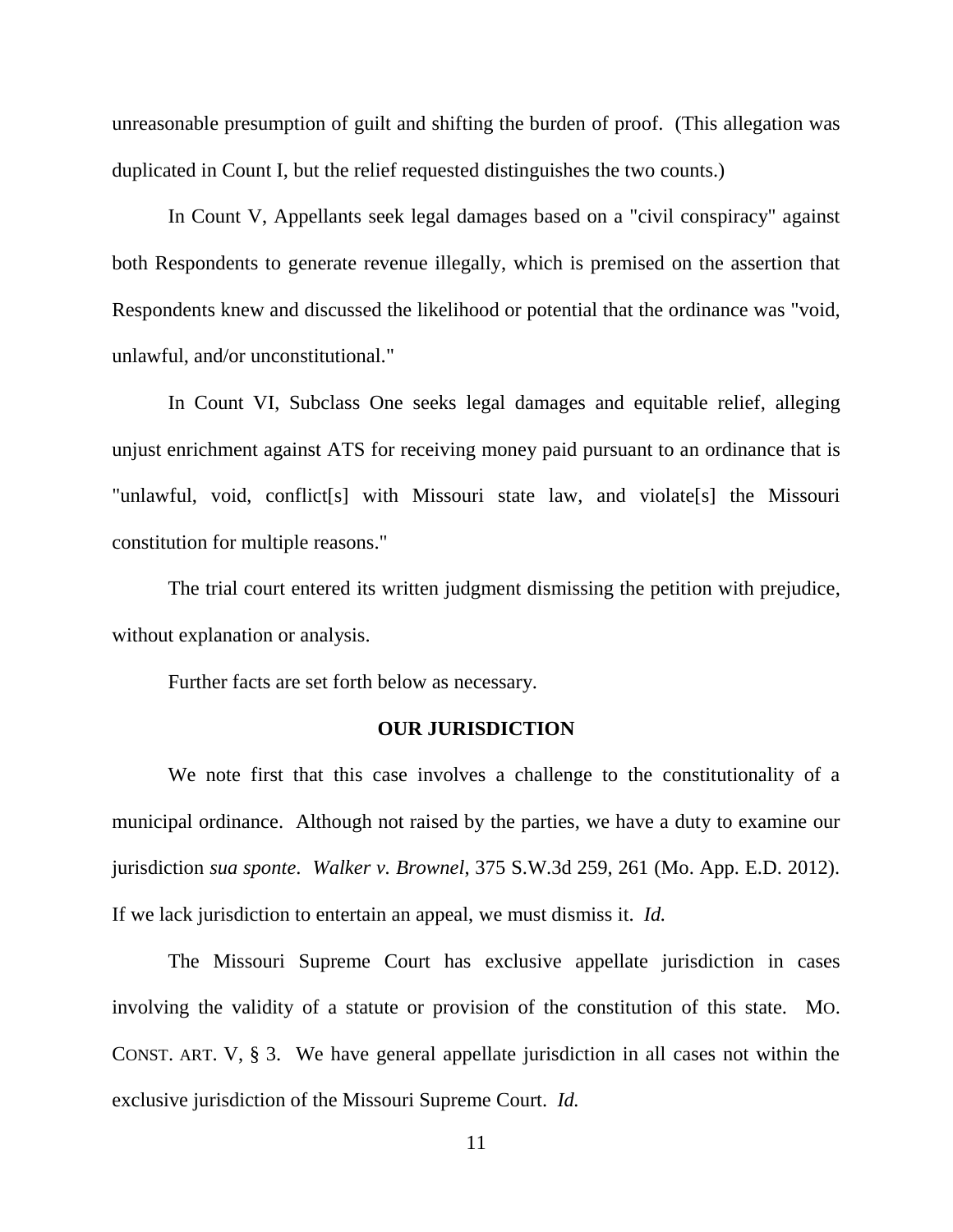Under prior decisions, appellate review of the constitutionality of a municipal ordinance fell exclusively in the Supreme Court. *See, e.g., Marshall v. Kansas City*, 355 S.W.2d 877, 879 (Mo. banc 1962). "Jurisdiction of the appeal is in the supreme court since the constitutionality of the municipal ordinance was within the issues of law tendered by the pleadings and decided by the trial court." *Id. See also Kansas City v. Hammer*, 347 S.W.2d 865, 867 (Mo. banc 1961). More recently, however, the Supreme Court has determined that the initial review of the constitutionality of municipal ordinances is proper in the Court of Appeals, noting that "[c]laims that municipal ordinances are constitutionally invalid are not within the exclusive appellate jurisdiction of this Court." *Alumax Foils, Inc. v. City of St. Louis*, 939 S.W.2d 907, 912 (Mo. banc 1997). The court further observed, "[w]e may, of course, review such claims on transfer." *Id.* (citing MO. C[ONST](http://web2.westlaw.com/find/default.wl?mt=StateGovernment&db=1000229&rs=WLW13.01&docname=MOCNART5S10&rp=/find/default.wl&findtype=L&ordoc=1997058457&tc=-1&vr=2.0&fn=_top&sv=Split&tf=-1&pbc=C0F24210&utid=1). ART. V, § 10). "Under our constitutional scheme, however, the court of appeals has the jurisdiction initially to consider such issues on appeal." *Id; see also State ex rel. Chastain v. City of Kansas City*, 289 S.W.3d 759, 763 (Mo. App. W.D. 2009).

As we are bound to follow the most recent Supreme Court precedent, jurisdiction over the validity and constitutionality of an ordinance now lies with this court. *State v. Brightman*, 388 S.W.3d 192, 199 (Mo. App. W.D. 2012)

### **STANDARD OF REVIEW**

"The standard of review for a trial court's grant of a motion to dismiss is *de novo*." *Lynch v. Lynch*, 260 S.W.3d 834, 836 (Mo. banc 2008) (citation omitted). When reviewing "the dismissal of a petition for failure to state a claim, the facts contained in the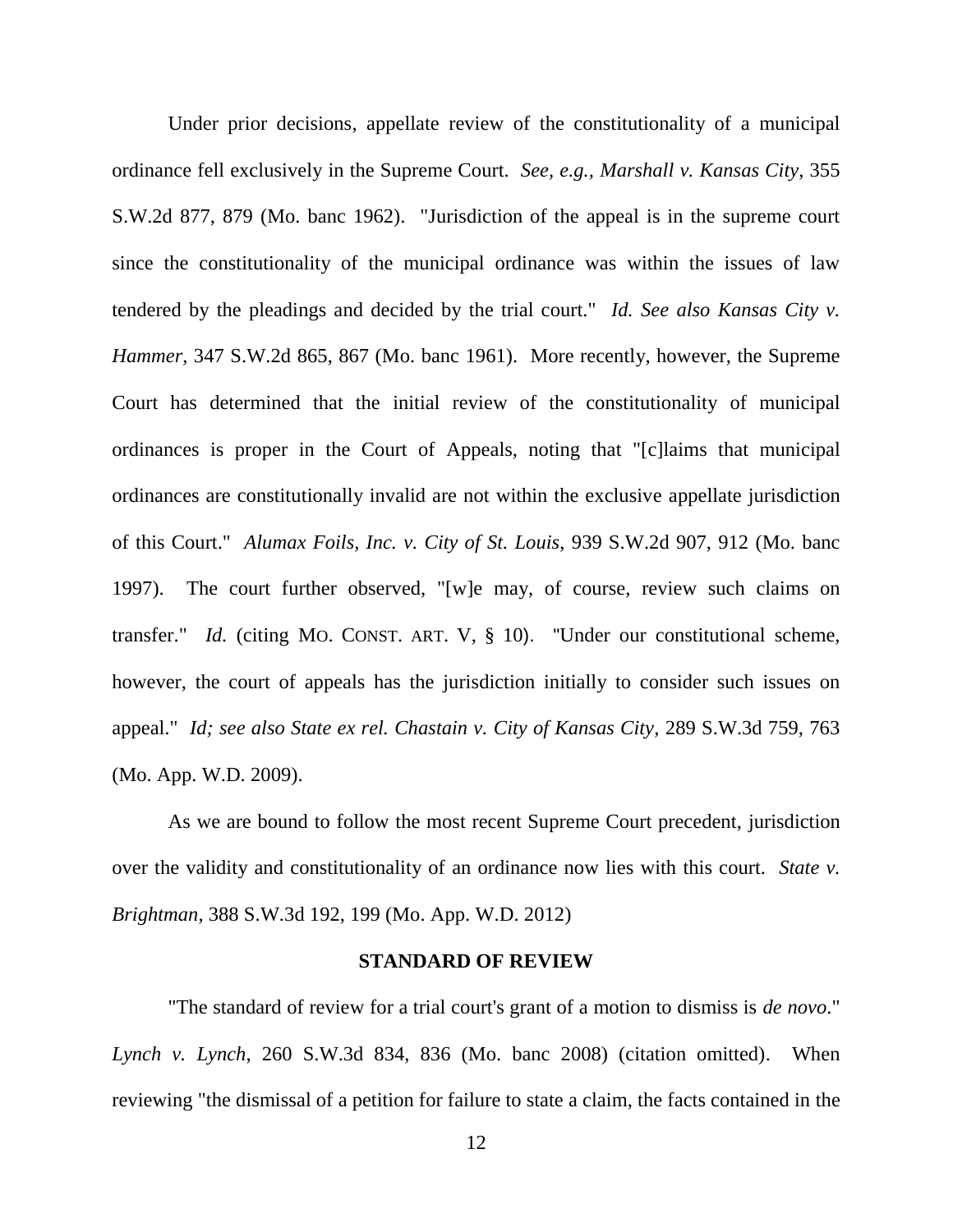petition are treated as true and they are construed liberally in favor of the plaintiffs." *Id.* (quoting *Ste. Genevieve Sch. Dist. R-II v. Bd. of Aldermen of Ste. Genevieve*, 66 S.W.3d 6, 11 (Mo. banc 2002)). "If the petition sets forth any set of facts that, if proven, would entitle the plaintiffs to relief, then the petition states a claim." *Lynch*, 260 S.W.3d at 836 (citation omitted). In our review, "[n]o attempt is made to weigh any facts alleged as to whether they are credible or persuasive." *Richardson v. Richardson*, 218 S.W.3d 426, 428 (Mo. banc 2007) (citation omitted). "Instead, the petition is reviewed in an almost academic manner, to determine if the facts alleged meet the elements of a recognized cause of action, or of a cause that might be adopted in that case." *Id.* "In so doing, a plaintiff's averments are taken as true and all reasonable inferences are liberally construed in favor of the plaintiff." *Devitre v. Orthopedic Center of St. Louis, LLC*, 349 S.W.3d 327, 331 (Mo. banc 2011) (citation omitted).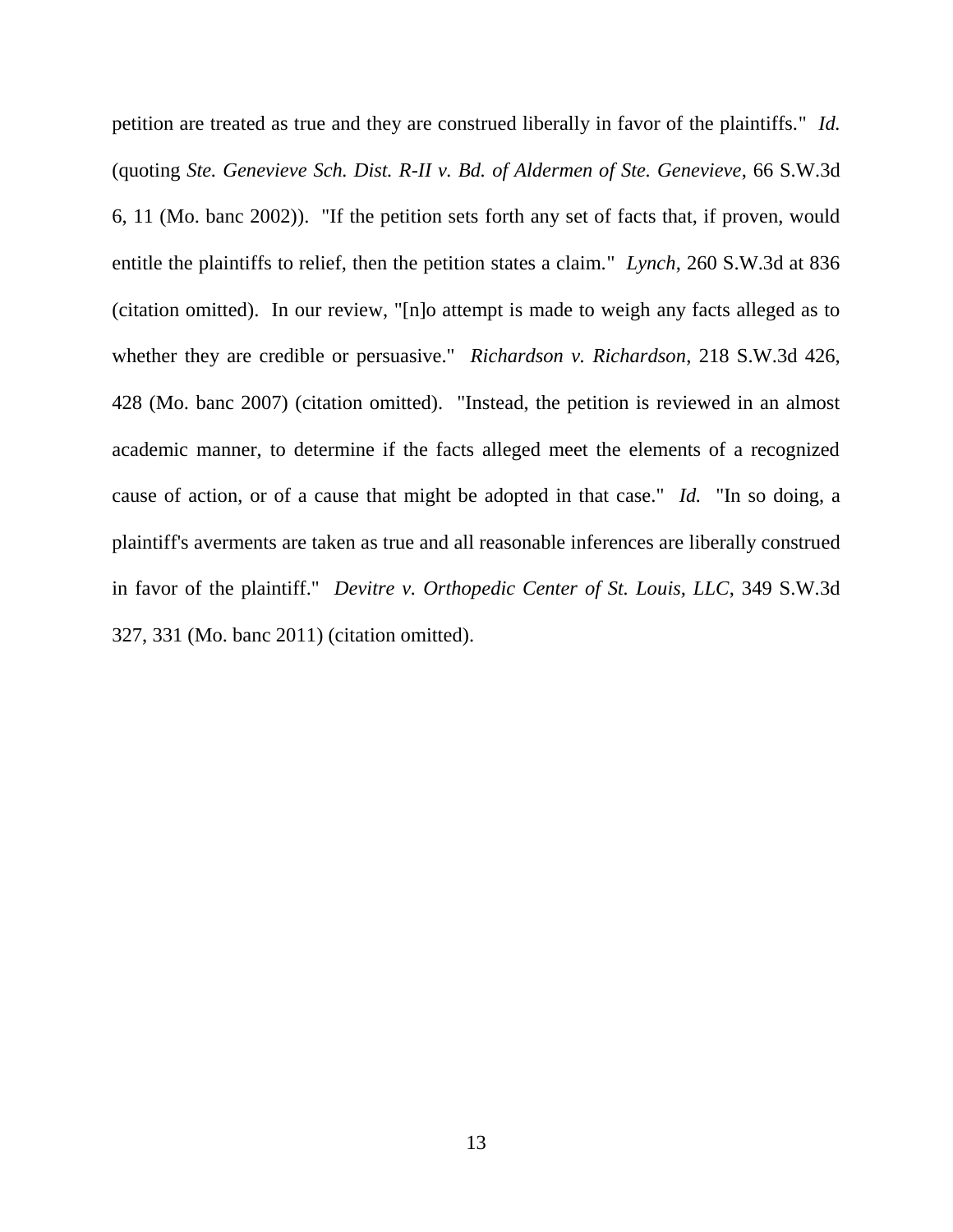### **ANALYSIS**<sup>8</sup>

On appeal, Appellants and Respondents both briefed in considerable detail the validity of the ordinance, seeking a declaration of either its constitutionality and/or its general lawfulness from this court. Where the question can be addressed as a matter of law, we resolve the dispute. Otherwise, our review is merely whether the petition states a claim for relief, and, under that standard, the judgment of the trial court dismissing the action must be reversed on several grounds.

As noted above, the trial court neither provided its reasons nor its analysis of the basis for granting the motion to dismiss. "Where the trial court does not state a basis for dismissal, we presume it was based on the grounds alleged in the motion to dismiss, and we will affirm if the dismissal is proper under any of the grounds stated in the motion."

 $\overline{a}$ 

*Brooks v. City of Sugar Creek*, 340 S.W.3d 201, 206 (Mo. App. W.D. 2011). While a municipality enjoys sovereign immunity from actions at common law tort undertaken "as part of the municipality's governmental functions-actions benefiting the general public, . . . municipalities have no immunity for torts while performing proprietary functionsactions benefiting or profiting the municipality in its corporate capacity." *Brooks*, 340 S.W.3d at 205. Put another way, the City does not enjoy sovereign immunity if its conduct in question constituted a "proprietary function" rather than a "governmental function." *Phelps v. City of Kansas City*, 371 S.W.3d 909, 912 (Mo. App. W.D. 2012).

Here, the subclasses pled facts that impact the government's proprietary function. Throughout the pleadings, Appellants allege that the red-light camera program was established purely as a money-making scheme and that it negatively impacts public safety. Thus, the facts as alleged at this juncture survive a sovereign immunity challenge where applicable.

<sup>&</sup>lt;sup>8</sup> Respondent City did not raise the issue of sovereign immunity in the joint Respondents' brief with ATS, though the record indicates the issue was raised before the trial court. We nonetheless note that Appellants' petition sufficiently alleges facts that, at this juncture, survive the application of the doctrine.

Key to this issue is that a municipality has sovereign immunity from actions founded in common law tort in all but four cases:

<sup>(1)</sup> where a plaintiff's injury arises from a public employee's negligent operation of a motor vehicle in the course of his employment (section  $537.600.1(1)$ ); (2) where the injury is caused by the dangerous condition of the municipality's property (section  $537.600.1(2)$ ); (3) where the injury is caused by the municipality performing a proprietary function as opposed to a governmental function; and (4) to the extent the municipality has procured insurance, thereby waiving sovereign immunity up to but not beyond the policy limit and only for acts covered by the policy (section 537.610).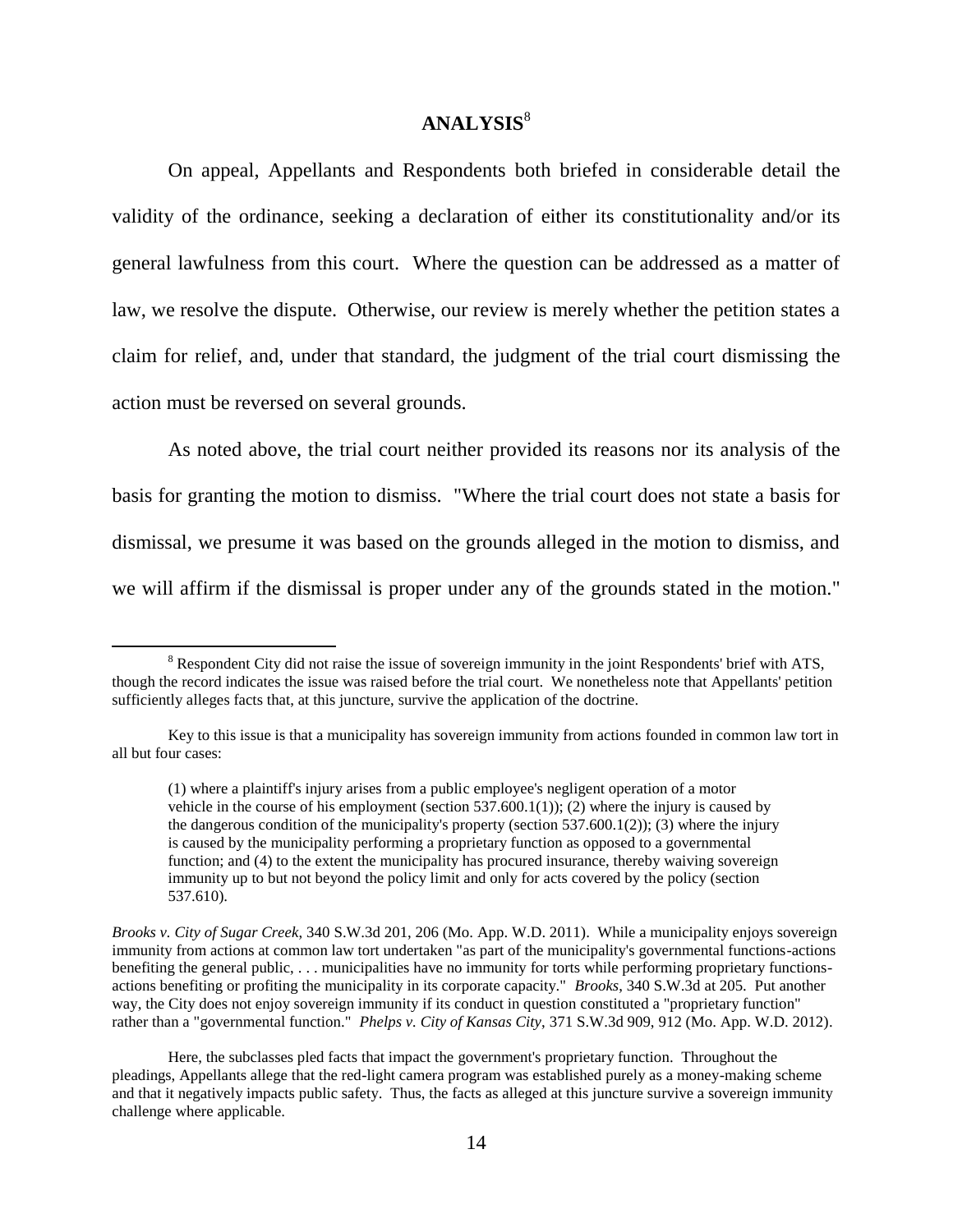*White v. White,* 293 S.W.3d 1, 7 (Mo. App. W.D. 2009). Respondents argued below and on appeal that Appellants are barred from bringing Count I (declaratory judgment action challenging the ordinance on numerous statutory and constitutional grounds), Count III (violation of Article I, section 19, which prohibits compelling a defendant to testify), and Count IV (violation of Article I, section 10, which prohibits deprivation of "life, liberty or property without due process of law") because those counts involve constitutional claims. Specifically, as to those claims, Respondents argue that Subclass One lacks standing, that Subclass One has waived those claims, that Subclass One is estopped from bringing those claims, and that Subclass Two has an adequate remedy at law. As to Counts II (Subclass One's claim for unjust enrichment against City) and Count VI (Subclass One's claim for unjust enrichment against ATS), Respondents argue that Subclass One failed to state a claim upon which relief can be granted and that Subclass One's claims are barred by the voluntary payment doctrine. The parties do not address Appellants' Count V (civil conspiracy) on appeal and therefore it is waived.

## **THRESHOLD ISSUES**<sup>9</sup>

**As noted above, Counts I, III, and IV raise constitutional challenges and/or questions regarding the lawfulness of the ordinance. Respondents argue on appeal that Subclass I does not have standing to bring these claims, that Subclass One has waived and/or is estopped from bringing these claims, and that Subclass Two has an adequate remedy at law.**

<sup>&</sup>lt;sup>9</sup> Count I also raises several issues involving the lawfulness of the ordinance in light of competing statutes. The sufficiency of the allegations in the petition to permit those allegations to withstand a motion to dismiss are discussed *infra*.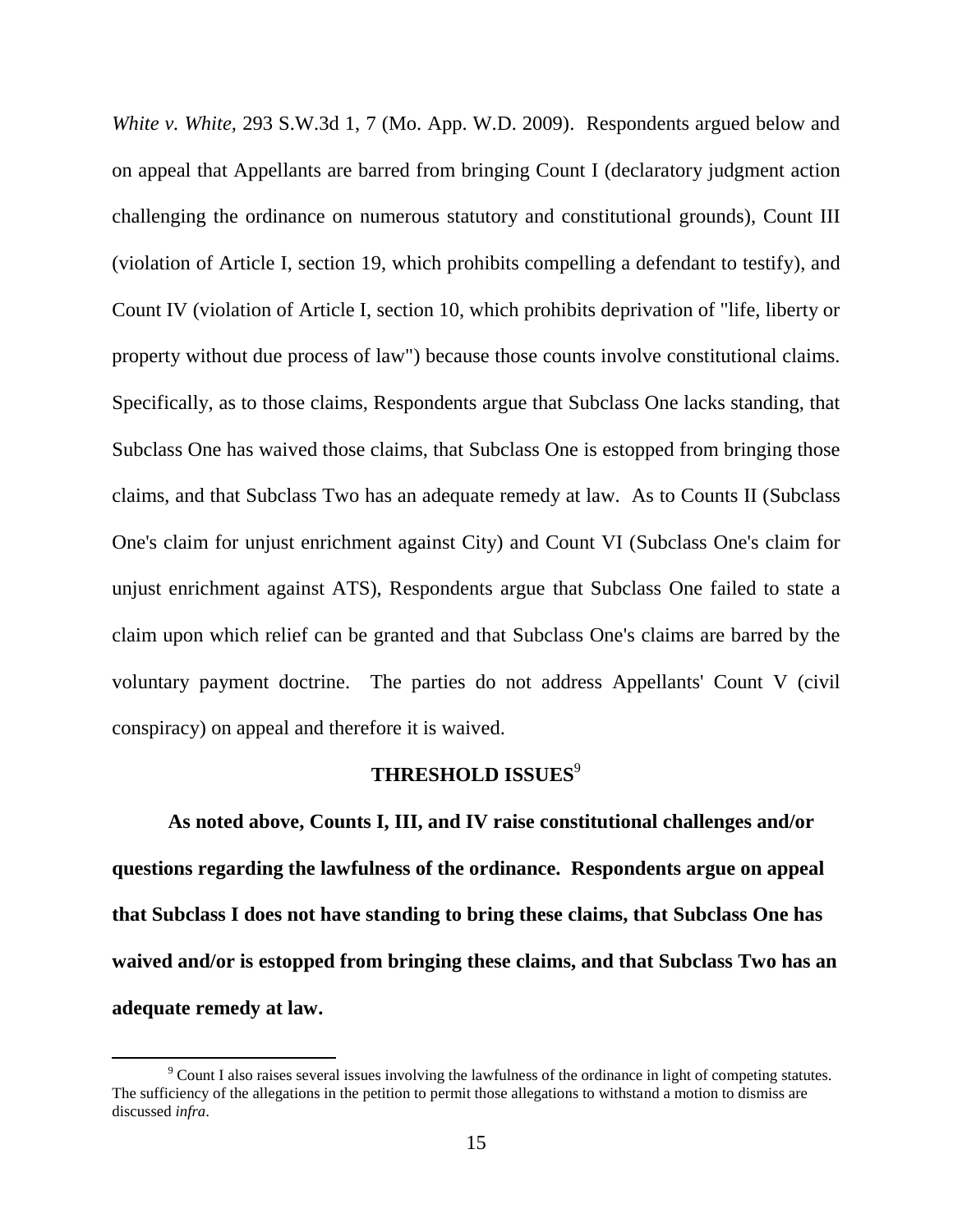### **A. Standing (Subclass One)**

While the members of Subclass One argue that they have standing to bring these claims, Respondents argue that there is no standing to bring an action for a declaratory judgment or a violation of either of two constitutional provisions. Many of Respondents' arguments as to standing blur into waiver arguments, which we address *infra*. As to the pure issue of standing, we hold that Subclass One has established that it has standing to bring these claims.

Standing is question of law, and review is therefore *de novo*. *Mo. State Med. Ass'n v. State*, 256 S.W.3d 85, 87 (Mo. banc 2008). We determine standing based on the petition and any other non-contested facts accepted as true by the parties at the time of the motion to dismiss. *White*, 293 S.W.3d at 8. "Reduced to its essence, standing roughly means that the parties seeking relief must have some personal interest at stake in the dispute, even if that interest is attenuated, slight or remote." *St. Louis Ass'n of Realtors v. City of Ferguson*, 354 S.W.3d 620, 622-23 (Mo. banc 2011) (citation omitted). "To assert standing successfully, a plaintiff must have a legally protectable interest." *Id.* (citation omitted). A legally protectable interest exists only where a plaintiff is affected directly and adversely by the challenged action or where the plaintiff's interest is conferred statutorily. *Id.*

Damon and others similarly situated have established standing in two ways. First, as to Count I, Subclass One seeks declaratory relief pursuant to section 527.020, which states as follows: "a person whose rights, status or other legal relations are affected by a . . . *municipal ordinance*. . . may have determined any question of construction or validity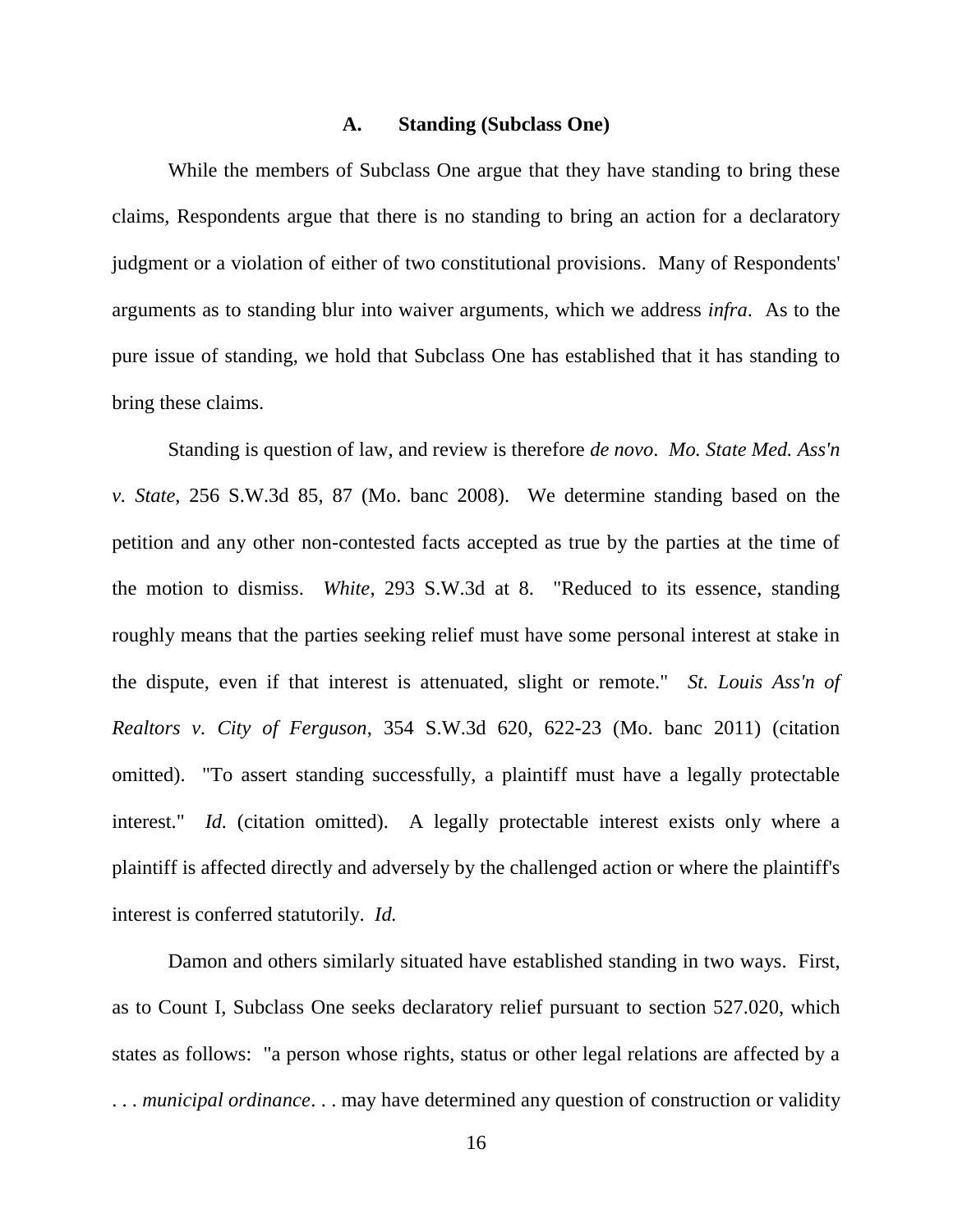arising under the . . . ordinance . . . and obtain a declaration of rights, status or other legal relations thereunder" (emphasis added). Thus, standing is conferred by the plain language of the statute under which Count I is brought. *See Miller v. City of Manchester*, 834 S.W.2d 904, 906 (Mo. App. E.D. 1992).

Second, as to the declaratory judgment and also as to Counts III and IV, members of Subclass One have already paid fines. These fines (or a fine and costs) of  $$100^{10}$  went to the City *and* to ATS, and some class members paid an addition a \$4 "convenience fee" to ATS ultimately under the threat of a "warrant for your arrest and further penalties" under an ordinance that -- in order to retain its civil character -- cannot impose an "affirmative disability or restraint on the individual but merely . . . a fine." *City of Creve Coeur v. Nottebrok*, 356 S.W.3d 252, 258 (Mo. App. E.D. 2011) (holding a similar ordinance was civil in nature where it did not include the threat of an arrest warrant) (overruled in part on other grounds); *Unverferth v. City of Florissant,* No. 98511, 2013 WL 4813851, at  $*9$  (Mo. App. E.D. Sept. 10, 2013) (holding under similar facts that plaintiffs had standing where they alleged deficiencies in the notice of violation). Certainly Appellants allege that arrest was authorized, and additionally the notice provided to Subclass One threatened that a warrant and arrest would occur if the fine was not paid or Subclass One failed to appear in court. Moreover, the allegations raised in the

 $10$  Certain court costs are required by state statute to be assessed on municipal court violations. See Chapter 488. It is unclear from the record whether these required costs are properly being assessed on these offenses as the notice to Subclass One provided that the "Penalty is a Fine and Costs of \$100," while the notice to Subclass Two provided that the "Penalty is a Fine of \$100" but makes no mention of "costs," how much they are, or when/if they are assessed or paid.

There is no statutory authorization for an assessment of a fee or court cost for the \$4 convenience fee. The rule in criminal as in civil cases is that the recovery and allowance of costs rests entirely on statutory authority and that no right to or liability for costs exists in the absence of statutory authorization. Such statutes are penal in their nature and are to be strictly construed. *Cramer v. Smith*, 168 S.W.2d 1039, 1040 (Mo. banc 1943) (citation omitted).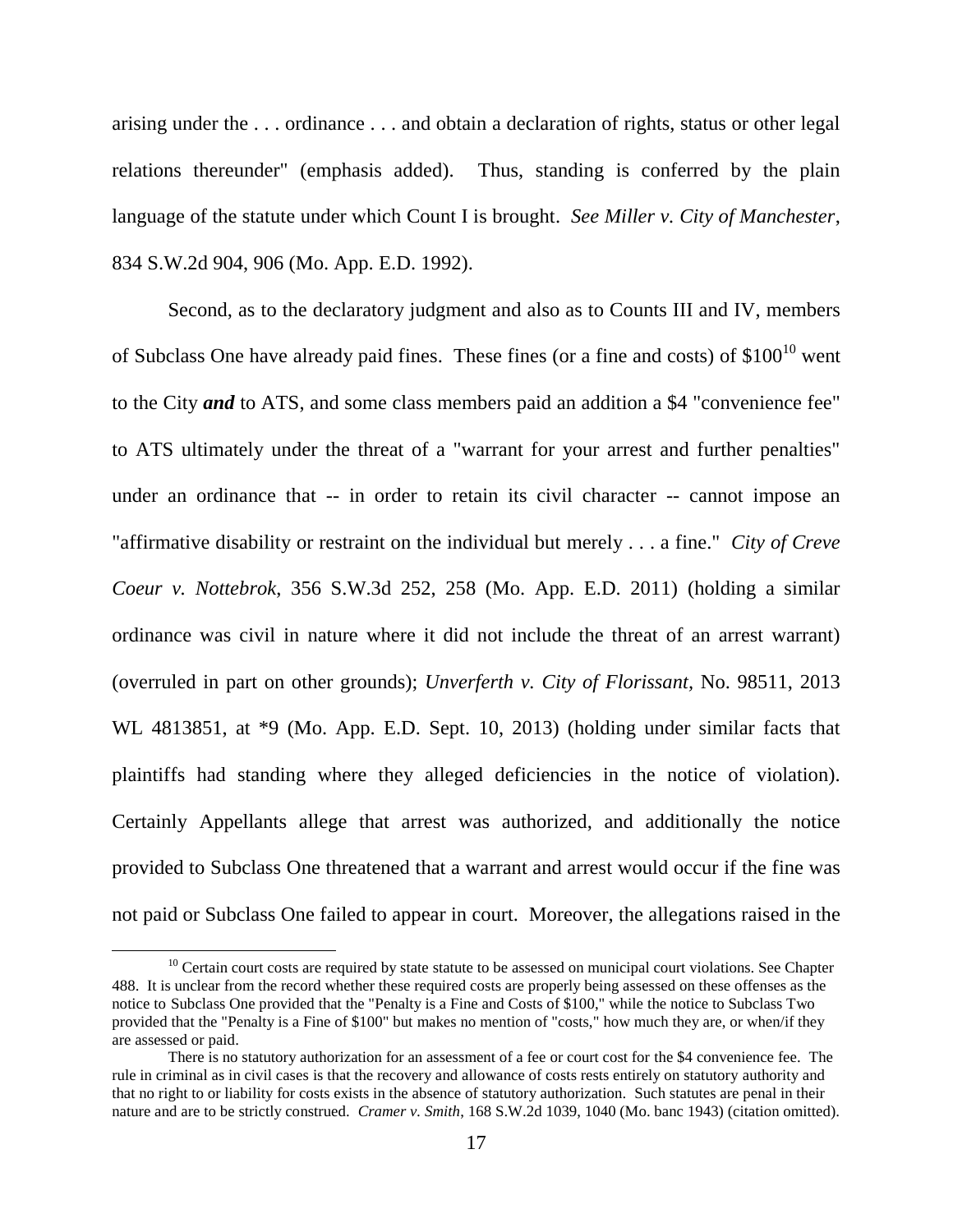petition in this case are not limited to an attack on the procedures by which Subclass One could challenge the Notice of Violation. Rather, the due process arguments encompass the City's failure to provide proper notice of a court date on the Notice of Violation or adequate notice of how to contest the alleged violation. As such, we reject Respondents' argument that Subclass One lacked standing to challenge the constitutionality of the ordinance because its members did not avail themselves of the procedure established therein. *See Unverferth*, 2013 WL 4813851, at \*5 (distinguishing *Mills v. City of Springfield*, No. 2:10-CV-04036-NKL, 2010 WL 3526208 (W.D. Mo. Sept. 3, 2010) on the ground that the *Unverferth* plaintiffs raised arguments challenging utter lack of notice); *accord Edwards v. City of Ellisville*, No. 99389, 2013 WL 5913628, at \*1 (Mo. App. E.D. Nov. 5, 2013).

Noting anew that standing is established even where a party's "interest is attenuated, slight or remote," *Ferguson*, 354 S.W.3d at 622-623, we determine that Subclass One has alleged a personal stake in the dispute so as to survive Respondents' motion to dismiss as to standing.

### **B. Waiver and Estoppel (Subclass One)**

Respondents argue that Subclass One waived any constitutional objections because they were not raised at the earliest possible opportunity, and that Subclass One should be estopped to bring this challenge because the members did not do so before the municipal court, opting instead to pay their fine voluntarily. We address these arguments together and find them unpersuasive.

18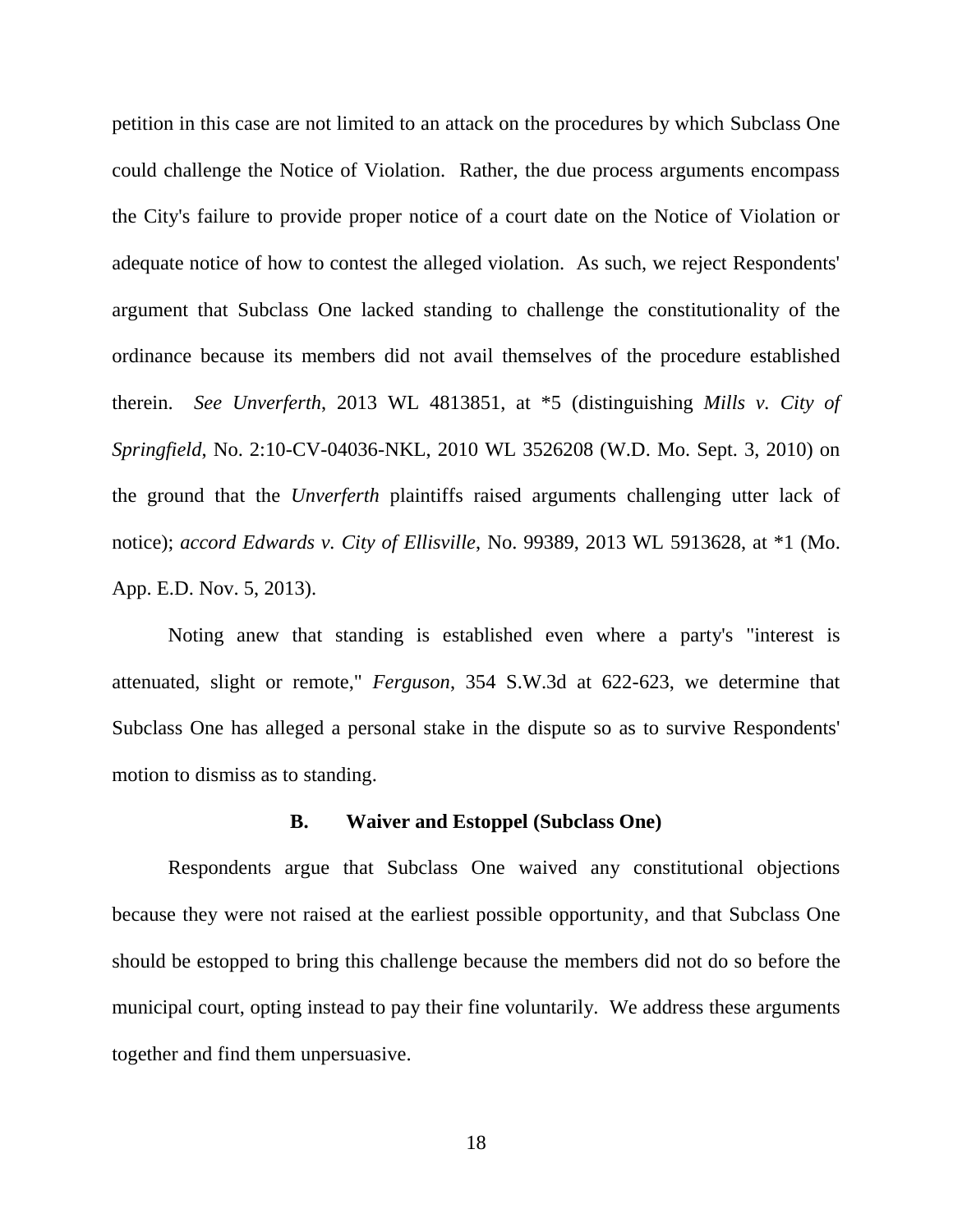"There are stringent procedural requirements regarding the raising and preservation of constitutional issues." *MB Town Center, LP v. Clayton Forsyth Foods, Inc.*, 364 S.W.3d 595, 603 (Mo. App. E.D. 2012). "A party asserting the unconstitutionality of a statute or ordinance bears the burden of supporting that contention by at least relating his argument to the statute or ordinance and issue at hand." *Callier v. Dir. of Revenue*, 780 S.W.2d 639, 641 (Mo. banc 1989) (citation omitted). "It is firmly established that a constitutional question must be presented at the earliest possible moment 'that good pleading and orderly procedure will admit under the circumstances of the given case, otherwise it will be waived.'" *St. Louis Cnty. v. Prestige Travel, Inc.*, 344 S.W.3d 708, 712 (Mo. banc 2011) (citation omitted).

As Subclass One did not raise any challenge to the constitutionality of the ordinance before the municipal court, we are faced now with whether its members have sufficiently alleged facts that would overcome the waiver doctrine as to the claims alleging constitutional matters, Counts I, III, and IV. "The critical question in determining whether waiver occurs is whether the party affected had a *reasonable opportunity* to raise the unconstitutional act or statute by timely asserting the claim before a *court of law*." *State ex rel. York v. Daugherty*, 969 S.W.2d 223, 225 (Mo. banc 1998) (citing *Callier*, 780 S.W.2d at 641) (emphases added).

Per *Daugherty*, in determining whether Subclass One stated a claim upon which relief can be granted, we note first the allegations in the petition regarding lack of proper notice so as to prevent a "reasonable opportunity" to challenge the constitutionality of the ordinance in a "court of law." 969 S.W.2d at 225. "[A]n elementary and fundamental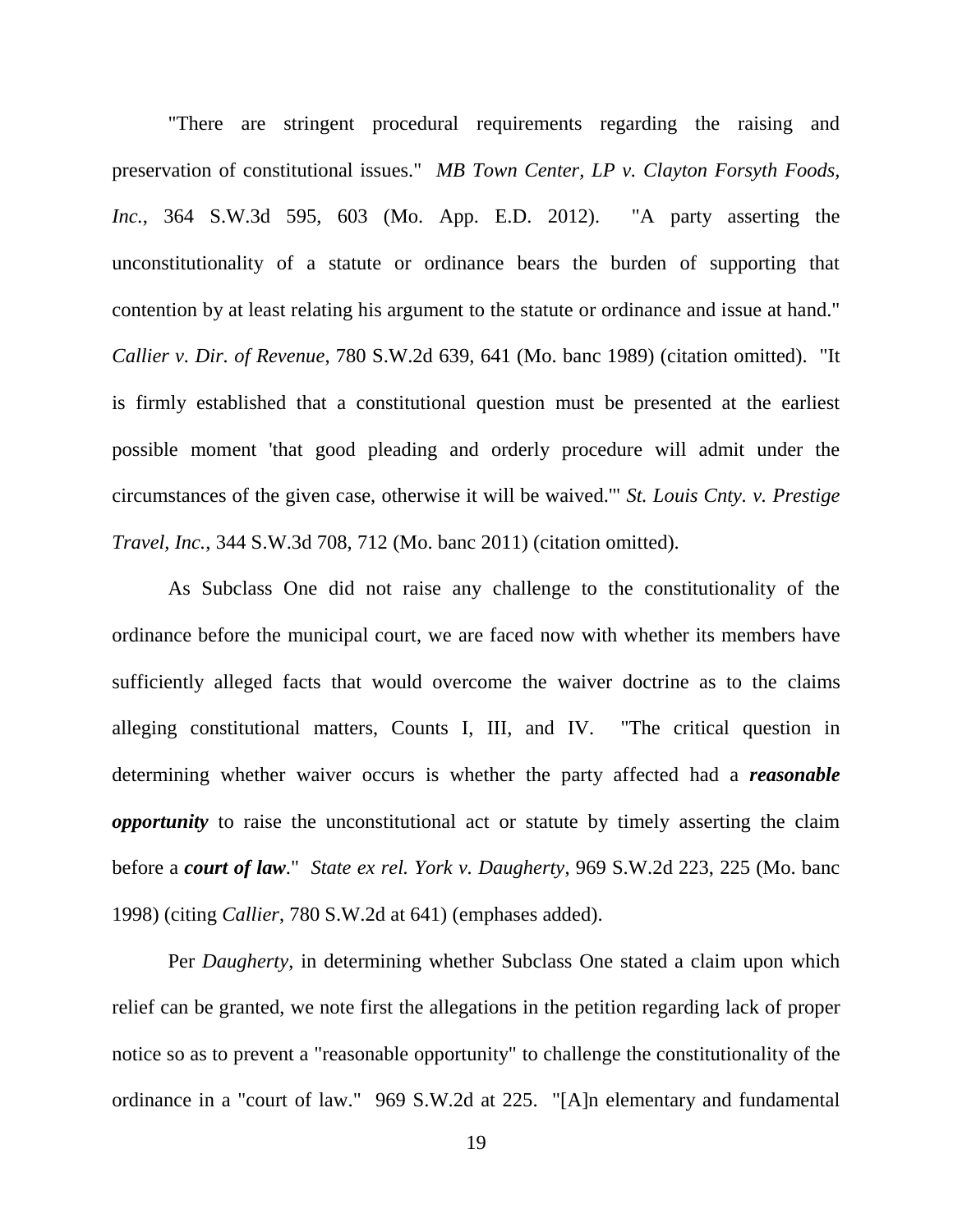requirement of due process in any proceeding which is to be accorded finality is notice reasonably calculated, under all the circumstances, to apprise interested parties of the pendency of the action and afford them an opportunity to present their objections." *Mullane v. Central Hanover Bank & Trust Co.*, 339 U.S. 306, 314 (1950) (citations omitted). "The fundamental requisite of due process of law is the opportunity to be heard." *Id.* (citation omitted). "This right to be heard has little reality or worth unless one is informed that the matter is pending and can choose for himself whether to appear or default, acquiesce or contest." *Id*.

Missouri courts have likewise held that "[c]onstitutional due process requires that for a judgment entered against a party not in default to be valid, there must have been notice of the trial setting and an opportunity to be heard must have been granted at a *meaningful time* and in a *meaningful manner*." *Kerth v. Polestar Entm't*, 325 S.W.3d 373, 379 (Mo. App. E.D. 2010) (emphases added) (citing *Breckenridge Material Co. v. Enloe*, 194 S.W.3d 915, 921 (Mo. App. E.D. 2006) and *Midwest Grain & Barge v. Poeppelmeyer*, 295 S.W.3d 211, 213 (Mo. App. E.D. 2009)).<sup>11</sup> "Due process also

 $11$  We acknowledge throughout this opinion the allegations in the petition that the ordinance is criminal in nature and not quasi-criminal or quasi-civil. "A charging document satisfies the guarantees of the Fifth and Sixth Amendments 'if it, first, contains the elements of the offense charged and fairly informs a defendant of the charge against which he must defend, and, second, enables him to plead an acquittal or conviction in bar of future prosecutions for the same offense.'" *State v. Miller*, 372 S.W.3d 455, 466 (Mo. banc 2012) (quoting *Hamling v. United States*, 418 U.S. 87, 117 (1974) (internal citations omitted)). "Every information or indictment puts the defendant on notice, for due process purposes, of all offenses included in the offense charged." *Miller*, 372 S.W.3d at 466 (quoting *State v. Hibler*, 5 S.W.3d 147, 150 (Mo. banc 1999)). "A criminal defendant, 'as a matter of due process, is entitled to notice of the charges against him and may not be convicted of any offense of which the information or indictment does not give him fair notice.'" *Miller*, 372 S.W.3d at 466 (quoting *State v. Goddard*, 649 S.W.2d 882, 889 (Mo. banc 1983)).

Despite Appellants' allegations that the ordinance is criminal and not quasi-criminal or quasi-civil, much of our resolution of this issue turns on precedent in the civil context because an ordinance of this nature thus far has been deemed only quasi-criminal and also because the threshold issues are resolved favorably to Appellants even under the lower standard. *See City of Kansas City v. Bott*, 509 S.W.2d 42, 45 (Mo. banc 1974).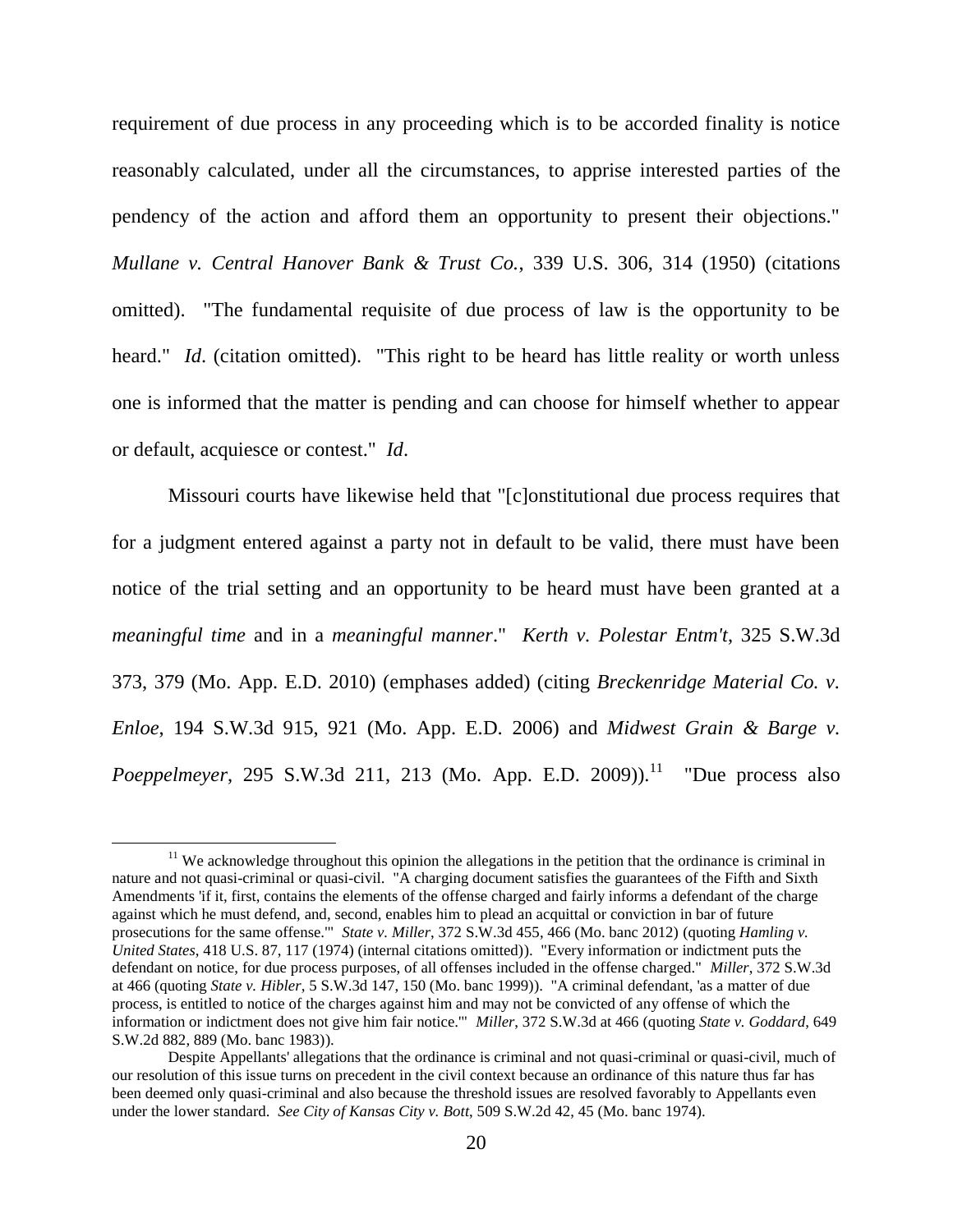requires that in order to deprive a person of a property interest, the government must give notice and provide an opportunity for a hearing appropriate to the nature of the case." *Davin v. Dir. of Revenue*, 9 S.W.3d 610, 615 (Mo. banc 2000) (citation omitted).

With those principles in mind, we confront the critical question of whether Subclass One had a "reasonable opportunity" to raise its constitutional challenges before a "court of law." *Daugherty*, 969 S.W.2d at 225. As alleged in the petition, the Notice of Violation for Subclass One is in conflict with Rule 37. To begin, the style on the notice indicates that the enforcing jurisdiction is in Tempe, Arizona, and nowhere does it state the address of the municipal court in Kansas City, Missouri, per Rule 37.33(a)(1). Moreover, the City failed to include a Summons and therefore Subclass One was not, *inter alia*, commanded to appear before a court at a stated time and place per Rule 37.42. The Notice of Violation encouraged online payment of the fine to a website run by ATS and it included that additional \$4 "convenience fee" to pay through that website or by way of a toll-free number. The Notice of Violation also included a form to mail in payment to a post office box in Cincinnati, Ohio, and it had a provision for rental-car companies to mail information identifying the party who had rented the car caught by the camera to a post office box in Tempe, Arizona.

Pursuant to the Notice of Violation, if Damon wished to "dispute this notice or plead not guilty," then he was instructed to not send payment and to await a Summons in the mail. But to confuse matters, in addition to instructing him to await a Summons with a court date, Damon's notice also indicated that he should contact the City to request a court date. As noted above, the notice stated further: "If you fail to pay or set a court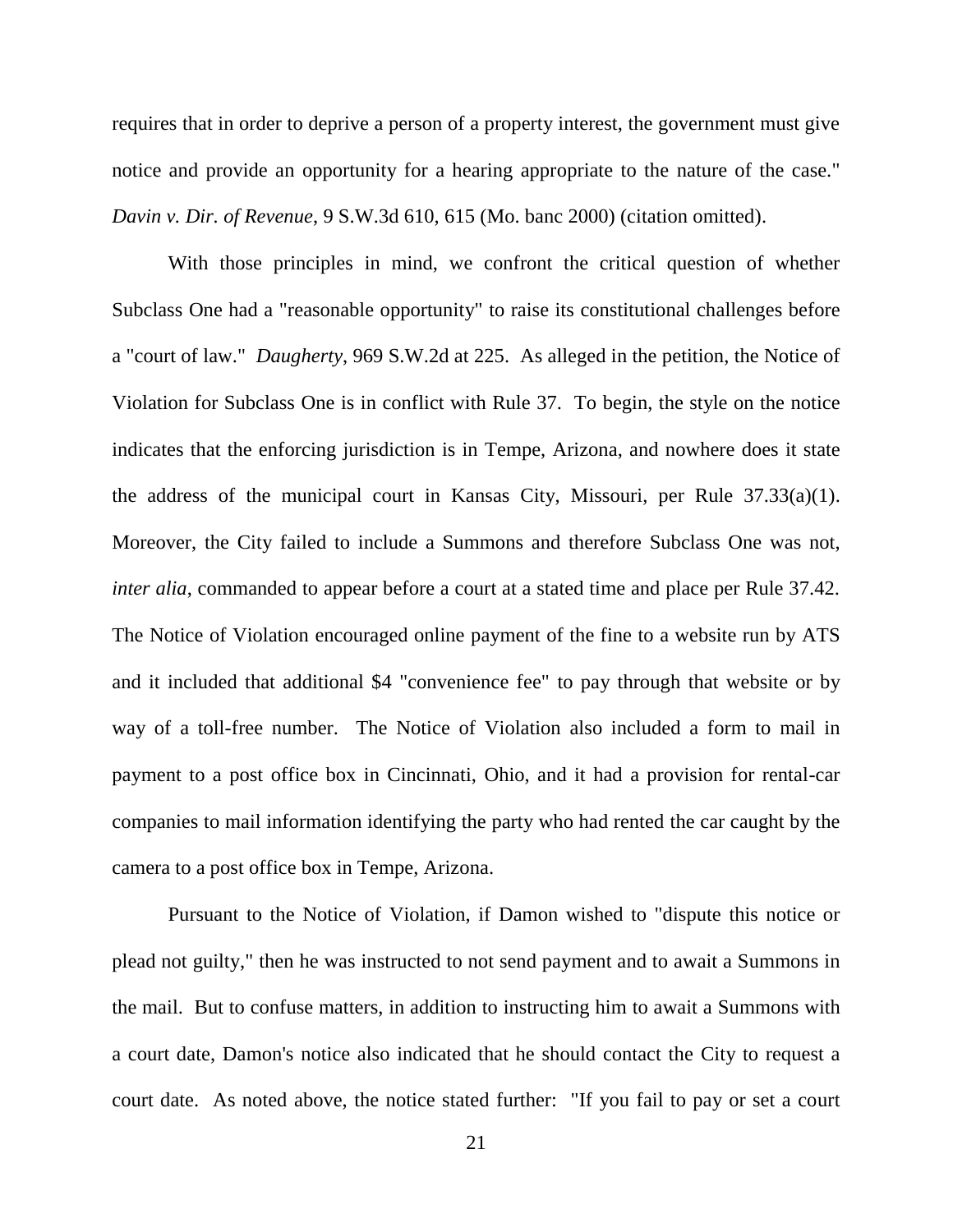date, you will be summoned to court on a date certain. Your failure to appear at that time may result in the issuance of a warrant for your arrest and further penalties." *See Smith v. City of St. Louis*, 2013 WL 2489829, at \*6 (Mo. App. E.D. June 11, 2013) (determining that the City of St. Louis's notices of violations of its red-light camera ordinance were in conflict with Rule 37 and therefore violative of procedural due process); *Unverferth*, 2013 WL 4813851, at \*6 (holding under very similar facts that plaintiffs had not waived nor were estopped to argue the matter where they alleged deficiencies in a notice of violation); *Cf Edwards*, 2013 WL 5913628, at \*8 (holding that plaintiffs had waived their claims in part because the notices of violation clearly informed alleged violators how to obtain a hearing).

Given the detailed allegations regarding the various and contradictory avenues of correcting or defending against the alleged threats -- paying an allegedly criminal fine and a convenience fee under a municipal ordinance by way of *a private company's website*, mailing a payment to a *post office box* in *Ohio* or *Arizona*, contacting the City to set a court date, or waiting for a Summons to be mailed -- Subclass One has advanced sufficient allegations to survive a motion to dismiss as to whether it had a "reasonable opportunity" to raise its constitutional challenges before a "court of law." Therefore, we determine that Subclass One did not waive its right (nor are its members estopped) to raise constitutional challenges in a court of law in this action.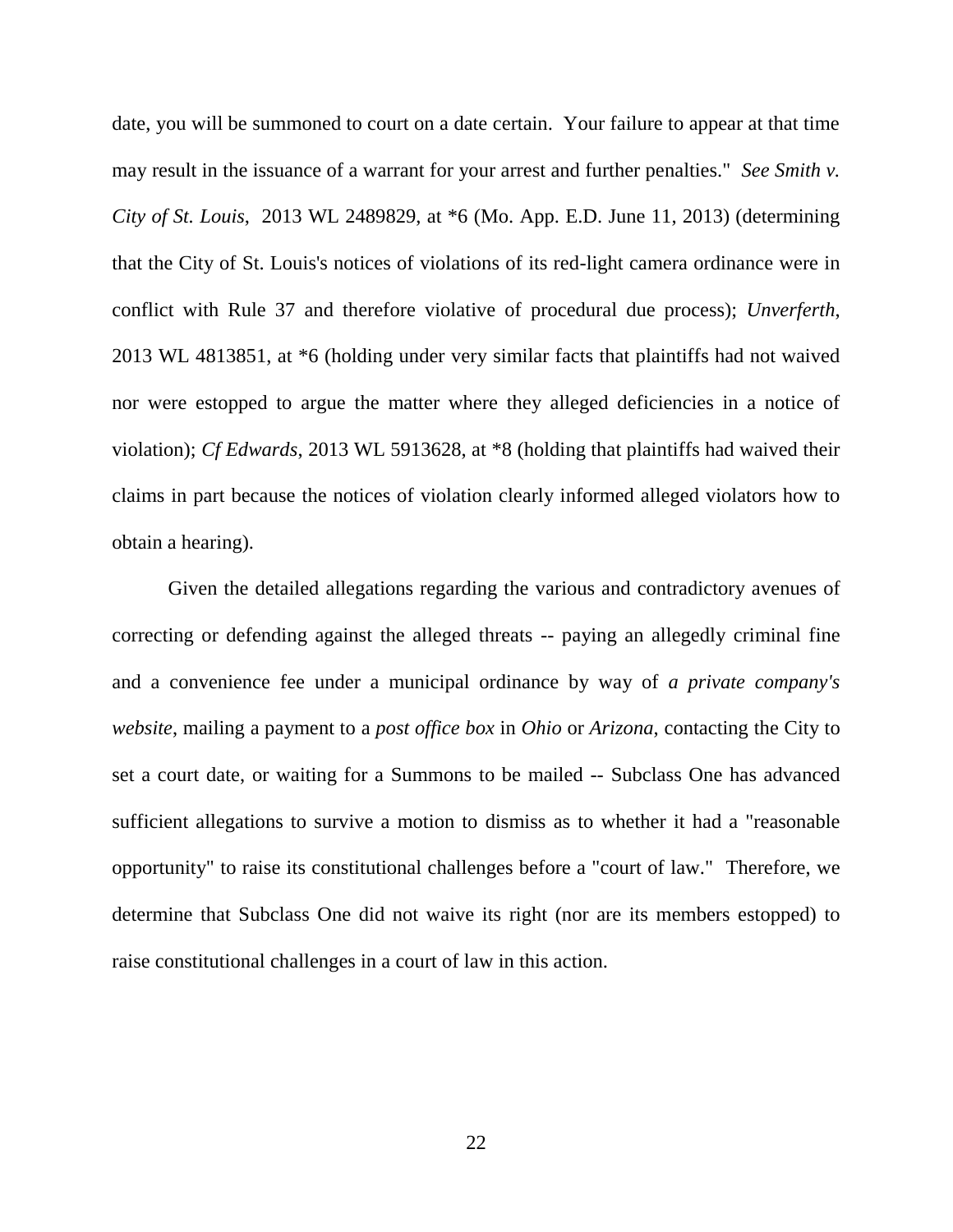## **C. Inadequate Remedy at Law (Subclass Two)** 12

Respondents argue that Subclass Two cannot state a claim for declaratory relief because the members have an adequate remedy at law by way of a municipal court proceeding. However, some of the claims raised by Subclass Two are equitable in nature. Upon review of the grant of the motion to dismiss, we agree with Subclass Two and reverse.

The general rule is that "equity will not intercede if there is an adequate remedy at law." *Hammons v. Ehney*, 924 S.W.2d 843, 847 (Mo. banc 1996). In Count I, Subclass Two seeks injunctive and declaratory relief. "Issuance of an injunction is an equitable remedy." *Inman v. Mo. Dep't. of Corr.*, 139 S.W.3d 180, 185 (Mo. App. W.D. 2004). "Similarly, although a declaratory judgment action is *sui generis*, its 'historical affinity is equitable and such actions are governed by equitable principles.'" *Id.* (citation omitted).

We begin our analysis by noting that "[o]rdinarily it is said that equity will enjoin the enforcement of an invalid ordinance to protect the individual citizen from multiple prosecutions, or to prevent irreparable injury to his property rights where he has no adequate remedy at law." *Browning v. City of Poplar Bluff*, 370 S.W.2d 179, 183 (Mo. App. S.D. 1963). Respondents rely on *Schaefer v. Koster* in arguing that Subclass Two nonetheless has an adequate remedy at law in a pending municipal proceeding challenging the validity of a municipal ordinance. 342 S.W.3d 299, 300 (Mo. banc 2011). In *Schaefer*, the Missouri Supreme Court held, "[w]hen plaintiffs filed their

<sup>&</sup>lt;sup>12</sup> The arguments in this section apply equally to the lawfulness claims raised in Count I and discussed *infra*, as well as to the purely constitutional claims raised in Counts I, III, and IV*.* These arguments will not be repeated in that section.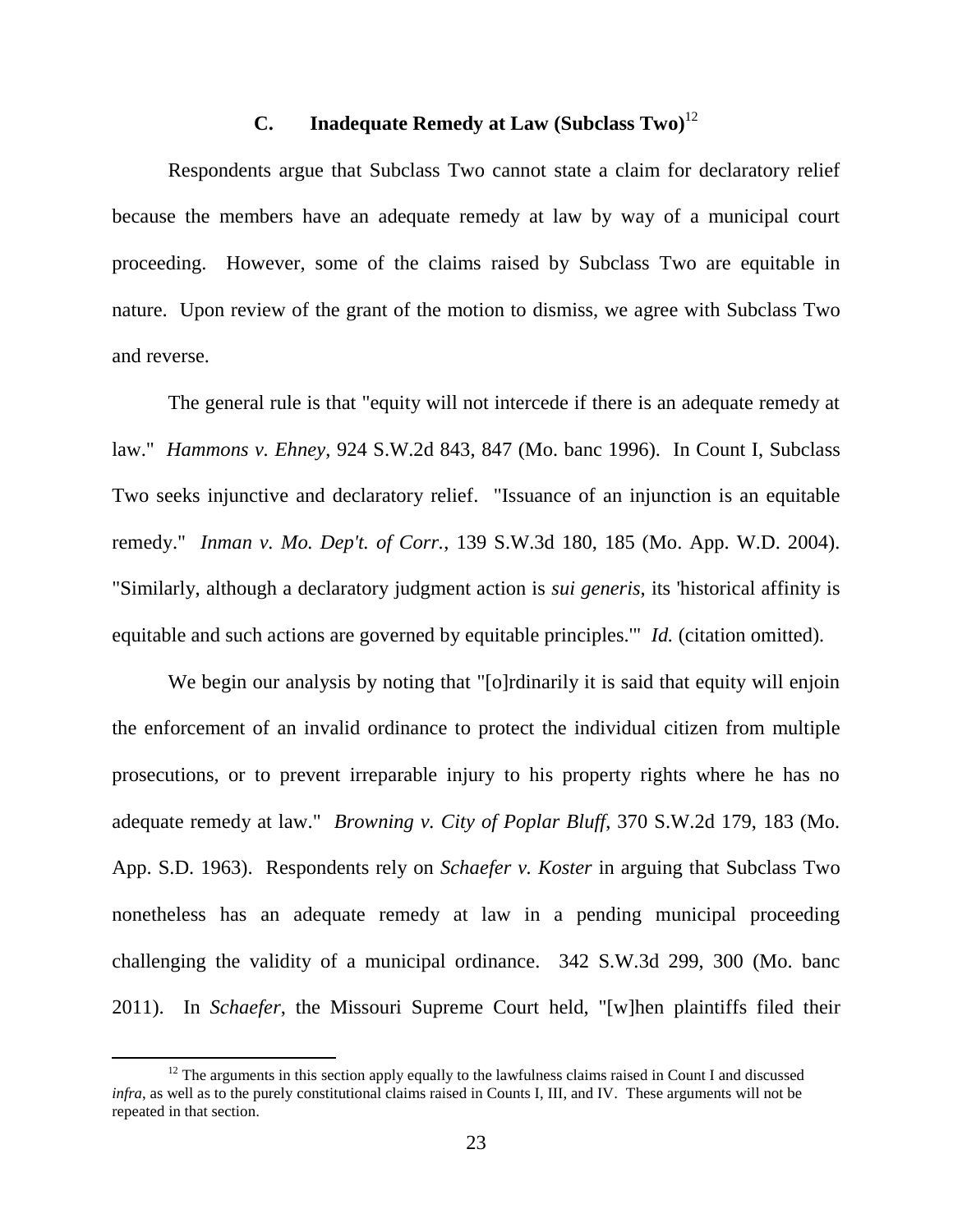declaratory judgment petition, each had the option of raising as a defense the alleged unconstitutionality" of the statute and bill in question. *Id.* at 300. "The constitutional issues should be litigated (if at all) by each plaintiff in each separate criminal case." *Id.; see also Gash v. Lafayette Cnty.*, 245 S.W.3d 229, 233 (Mo. banc 2008) (holding that where a legal remedy exists, the circuit court lacks jurisdiction to issue a declaratory judgment).

Bearing that precedent in mind, we see several related flaws in Respondents' argument. First, as noted above, Subclass One, which has not yet been certified, has alleged numerous procedural deficiencies as to the Notices of the Violation they received, including allegations as to procedural due process, so as to survive a motion to dismiss. The petition alleges similar procedural inadequacies as to the Notices of Violation applicable to Subclass Two. The allegations as to the notices involving Subclass Two could be characterized as slightly less deficient than those applicable to Subclass One, but the petition includes allegations that the notices are deficient such that the now-unknown members of Subclass Two are unaware of the proper procedure or even the proper forum for litigating their claims. While it may be hard to argue that the *named representative* of Subclass Two is unaware of the proper procedures to challenge these issues before the municipal court, the now-unknown members of the class, who receive these allegedly deficient notices, are in an identical position as were the members of Subclass One before they paid the fine for the violation they received. It is difficult to conclude that the members of Subclass Two are not able to challenge the ordinance in this action based solely on the fact they have not yet paid the fine, but the members of Subclass One have a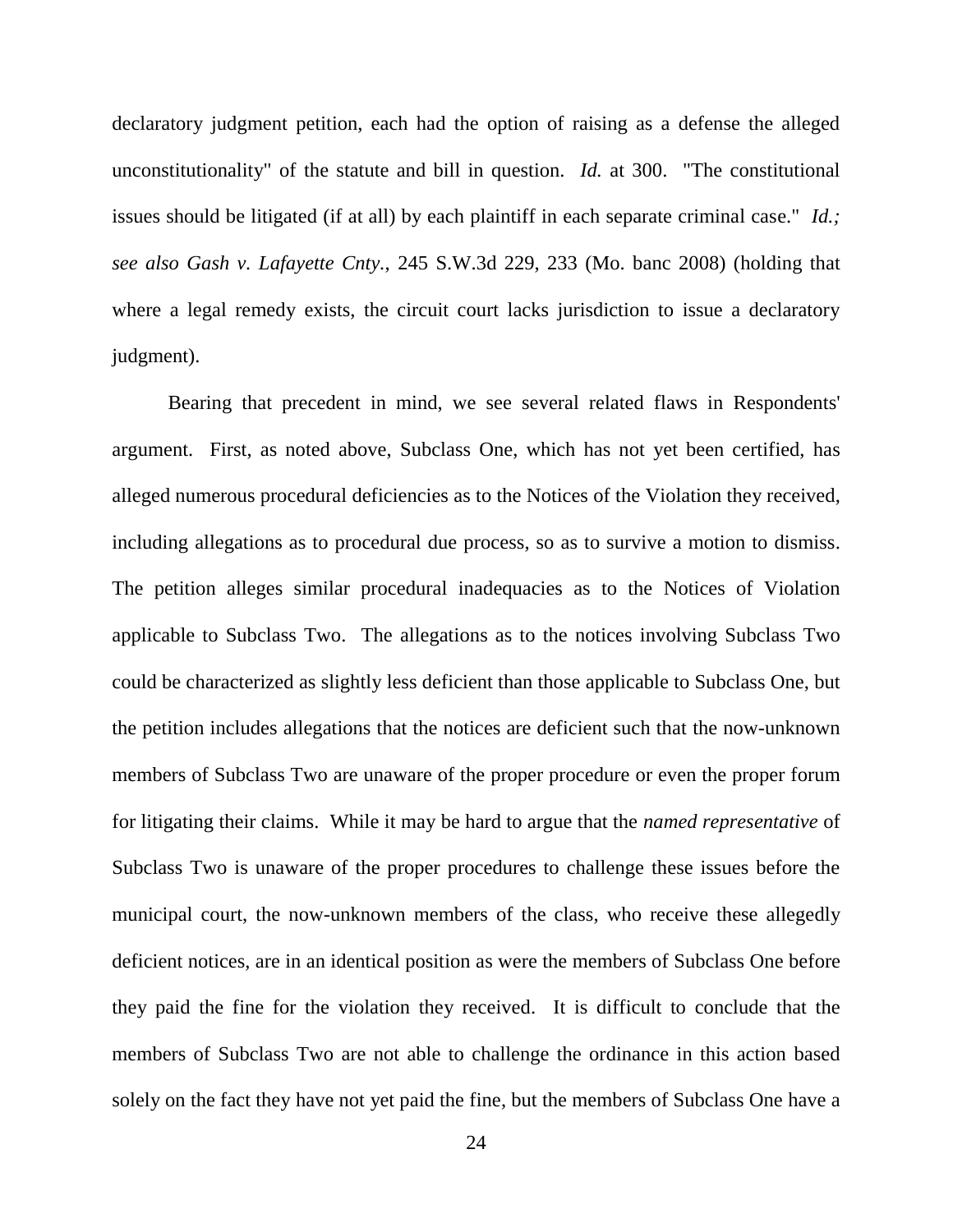valid cause of action based on a similarly deficient notice only because they have already paid the fine. At this procedural juncture, we determine that the allegations in the petition for Subclass Two regarding the deficiencies in the Notice of Violation are sufficient to overcome a motion to dismiss on this issue.

Finally, we note this case differs in significant ways from an action addressing some of the same issues recently before the Eastern District of this court in *Smith v. City of St. Louis*. 2013 WL 2489829, at \*1. In *Smith*, a similar subclass as Subclass Two was precluded from seeking an injunction because the Eastern District determined that the plaintiffs had an adequate remedy at law. *Id.*, at \*8. But *Smith* is not on point for two reasons. First, in that action, the subclass in question sought only injunctive relief, not damages, in contrast to the action at bar. Second, because the action against the City of St. Louis was reviewed based on a grant of summary judgment, rather than a motion to dismiss, the Eastern District had the benefit of an uncontradicted affidavit "from the clerk of the municipal court stating that, pursuant to the designation and direction of the municipal court judges, the St. Louis traffic violation bureau accepts and receives payments of the \$100 red light enforcement program fines." *Id.*, at \*6. That is not the case here.

We additionally disagree with *Unverferth* and *Edwards*, *supra*, and with *Ballard v. City of Creve Coeur*, 2013 WL 5458971, at \*12 (Mo. App. E.D. Oct. 1, 2013), all of which were similarly postured to the case at bar, in which the Eastern District determined that a class in the same situation as Subclass Two had an adequate remedy at law. The Eastern District did not address the implications for ATS, a private defendant who, here,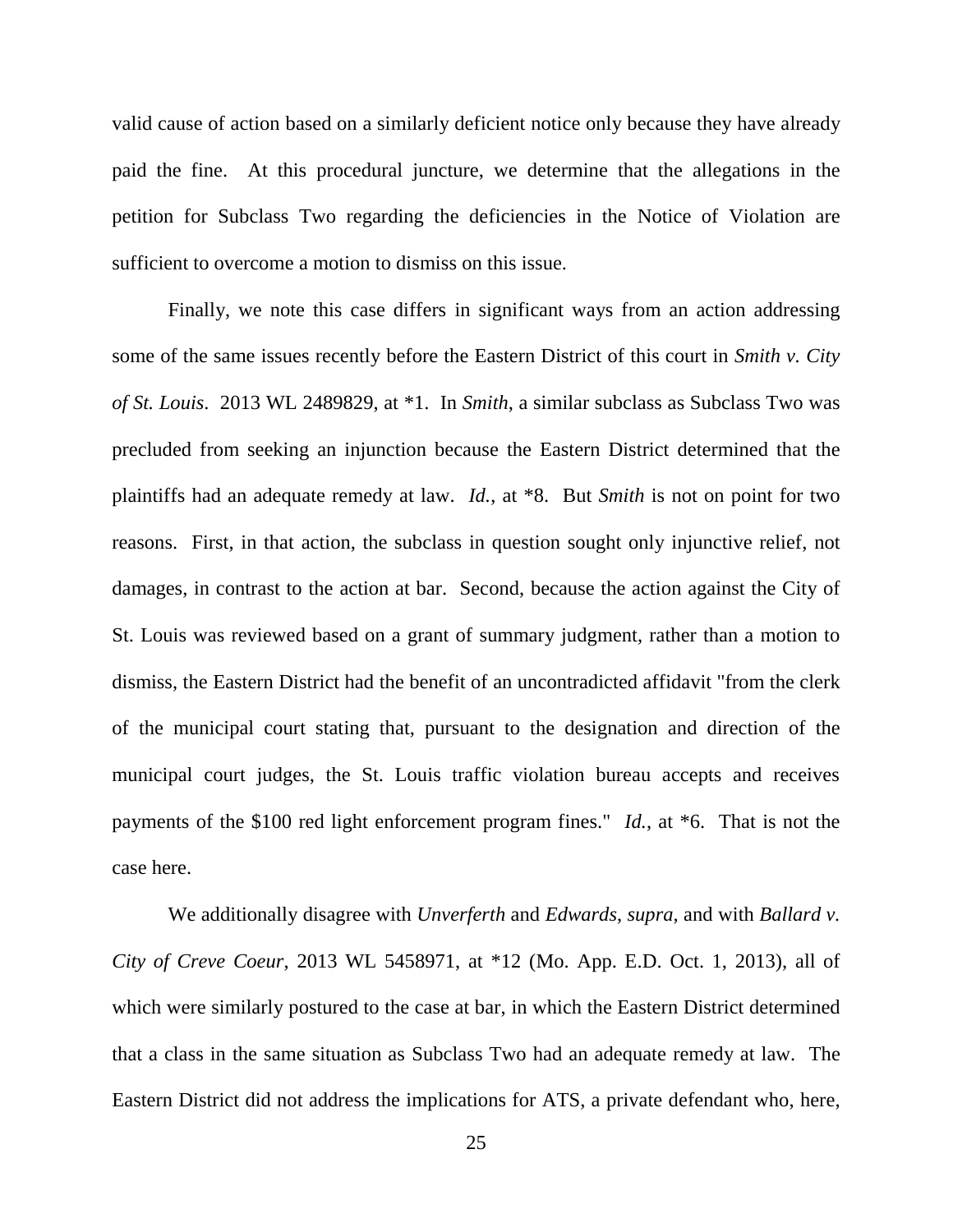is alleged to play law enforcement, prosecutorial and/or adjudicative roles in the underlying offenses, as noted above.<sup>13</sup> The United States Supreme Court in *Tumey v*. *Ohio*, recognized that to subject a defendant to criminal sanctions involving his liberty or property before a tribunal that has a direct, personal, and substantial pecuniary interest in convicting him is a denial of due process of law. Notably, ATS is not a party to the underlying offenses pending in the municipal court.<sup>14</sup> 273 U.S. 510, 523 (1927). Further, our Supreme Court has recognized that to allow private prosecutors, employed by private citizens, to participate in the prosecution of a defendant "is inherently and fundamentally unfair." *State v. Harrington*, 534 S.W.2d 44, 48 (Mo. banc 1976). Here, Appellants alleged that ATS or its paid employees (who were not attorneys licensed in the state of Missouri) acted as law enforcement officers in making the initial determination that the ordinance had been violated; acted as prosecutors in filing the charge, in receiving rebuttal submissions from rental-car companies, and in sending out notices of the violations; and acted as the judge in considering and ruling on rebuttal submissions from rental-car companies and owners who allege they were not the driver at the time of the offense, and in accepting the plea of guilty and receiving the fines.

 $13$  Even if the trial court could have correctly determined that Subclass Two had an adequate remedy at law as to the municipality, ATS makes no meaningful argument in its *joint* brief distinguishing its status or explaining how Subclass Two would have an adequate remedy at law as to the claims against ATS, when ATS is not a party to the underlying offense pending in the municipal court.

 $14$  As explained *infra*, we do not resolve here whether the ordinance in question was criminal or quasicriminal in nature. We note, however, that some red-light ordinances in Missouri have been deemed quasi-criminal, thereby qualifying for rational-basis review. *See, e.g., Mills*, 2010 WL 3526208, at \*8, *and Nottebrok*, 356 S.W.3d at 258 (overruled on other grounds). But even notwithstanding the nature of ordinance, the rules of criminal procedure apply to prosecution of municipal ordinances, including the criminal standard of proof beyond a reasonable doubt. *City of Kansas City v. McGary*, 218 S.W.3d 449, 452 (Mo. App. W.D. 2006) (citation omitted).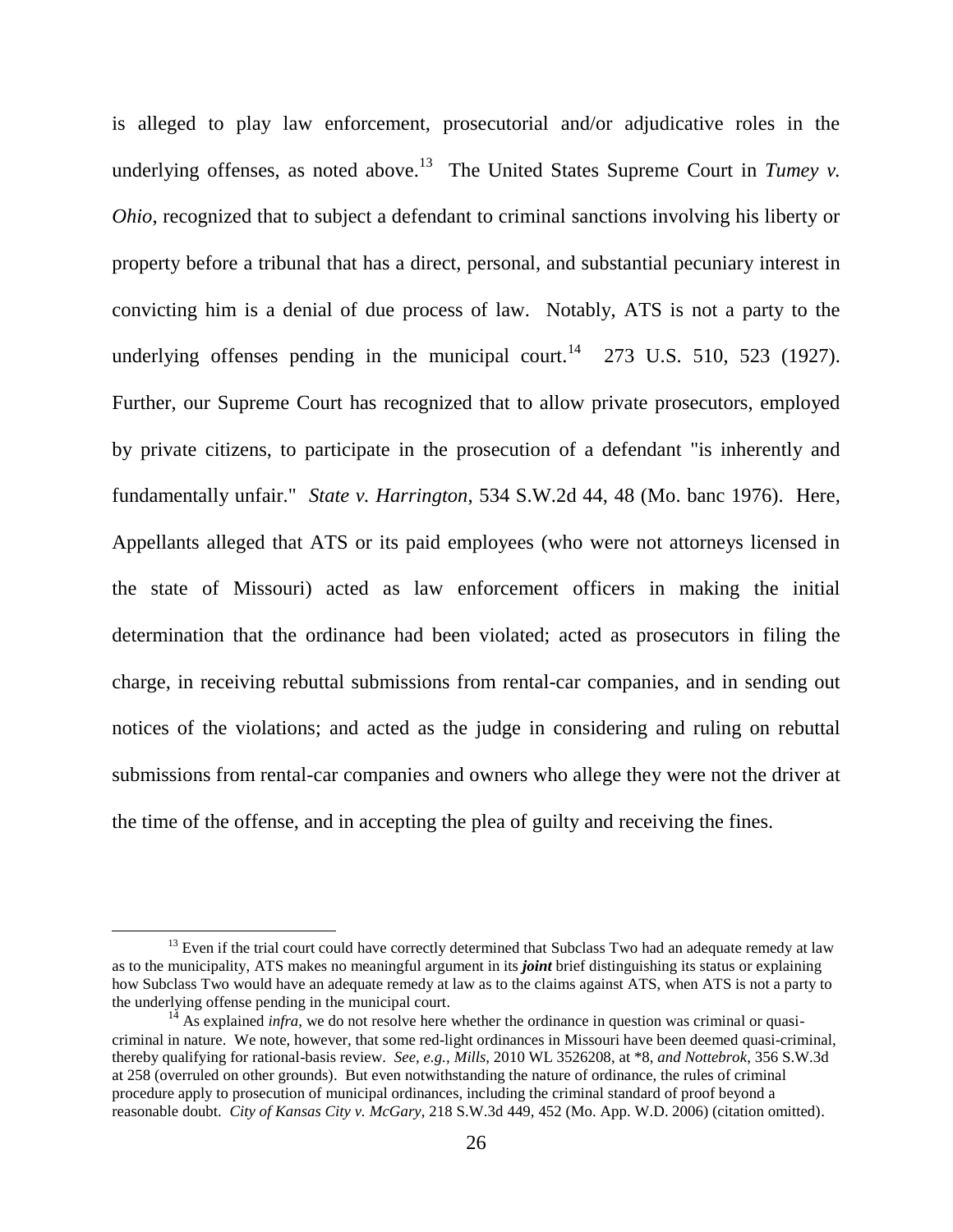The purposes behind the Declaratory Judgment Act support our holding. Under section 527.120, the stated purpose of such an action is to "afford relief from uncertainty and insecurity with respect to rights, status and other legal relations." Further, "[o]ne of the purposes of the Declaratory Judgment Act is to reduce litigation." *Planned Parenthood of Kansas v. Donnelly*, 298 S.W.3d 8, 13 (Mo. App. W.D. 2009). To allow multiple "suits with the same purpose would run contrary to the purpose of the Act." *Id.*  Requiring each of the hundreds, if not thousands, of members of Subclass Two to individually comply with the allegedly faulty, illegal and confounding procedure contained in the Notice of Violation and then requiring each member to bring a separate individual action would not reduce litigation and would violate the purpose of the Declaratory Judgment Act, particularly given the parallel litigation of Subclass One.

We accordingly hold that Subclass Two has alleged that it is without an adequate remedy at law and its allegations survive Respondent City's and Respondent ATS's motion to dismiss.

# **COUNTS I, III, and IV--LAWFULNESS and CONSTITUTIONAL CLAIMS (Subclasses 1 and 2)**

Having addressed the threshold claims, we next consider Appellants' substantive challenges to the constitutionality and lawfulness of the ordinance. We address whether those claims survive Respondents' motion to dismiss.

### *A. City's authority to enact under its police power*

Appellants raise a number of challenges to the City's authority to enact the ordinance. They argue that the ordinance was not validly enacted pursuant to section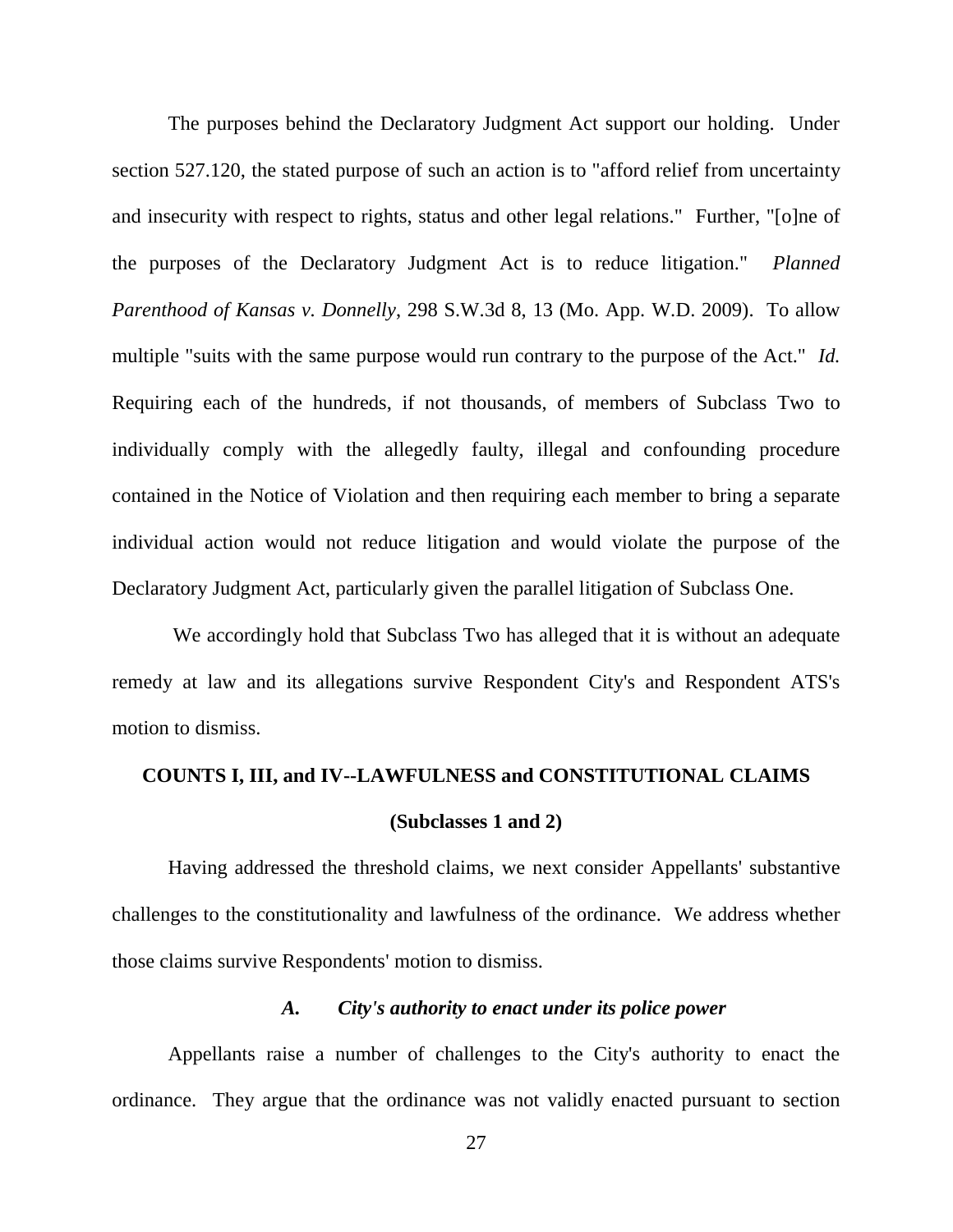304.120.2(1) because it is not an "additional rule[] of the road." They also argue that even if the ordinance was appropriately enacted pursuant to section 304.120, the ordinance has no "substantial and rational relationship to the health, safety, peace, comfort and general welfare" of its citizens, as set out below. Appellants further argue that the ordinance was not validly enacted because it is a money-making scheme. Because the second and third claims raise factual issues not appropriate for resolution on a motion to dismiss, we reverse.

Municipalities are creatures of the legislature. *Anderson v. City of Olivette*, 518 S.W.2d 34, 39 (Mo. 1975). A city has no inherent powers but is confined to those expressly delegated by the state and those necessarily implied in the authority to carry out the delegated powers. *Premium Standard Farms, Inc. v. Lincoln Twp. of Putnam Cnty*., 946 S.W.2d 234, 238 (Mo. banc 1997); *Pearson v. City of Washington*, 439 S.W.2d 756, 760 (Mo.1969) (holding that "[m]unicipal corporations owe their origins to, and derive their powers and rights wholly from[,] the state"). A charter city, such as the City of Kansas City, does not require specific legislative authority to adopt an ordinance, but its ordinances cannot conflict with state statute. *City of Kansas City v. Carlson,* 292 S.W.3d 368, 371 (Mo. App. W.D. 2009).

The legislature has granted municipalities the power to regulate traffic in section 304.120.2, where it empowered municipalities to make "additional rules of the road or traffic regulations to meet their needs and traffic conditions." *Nottebrok*, 356 S.W.3d at 261. Appellants argue that the regulation is not an additional rule of the road because it "does not regulate any new, supplemental, or separate conduct" and merely "attempts to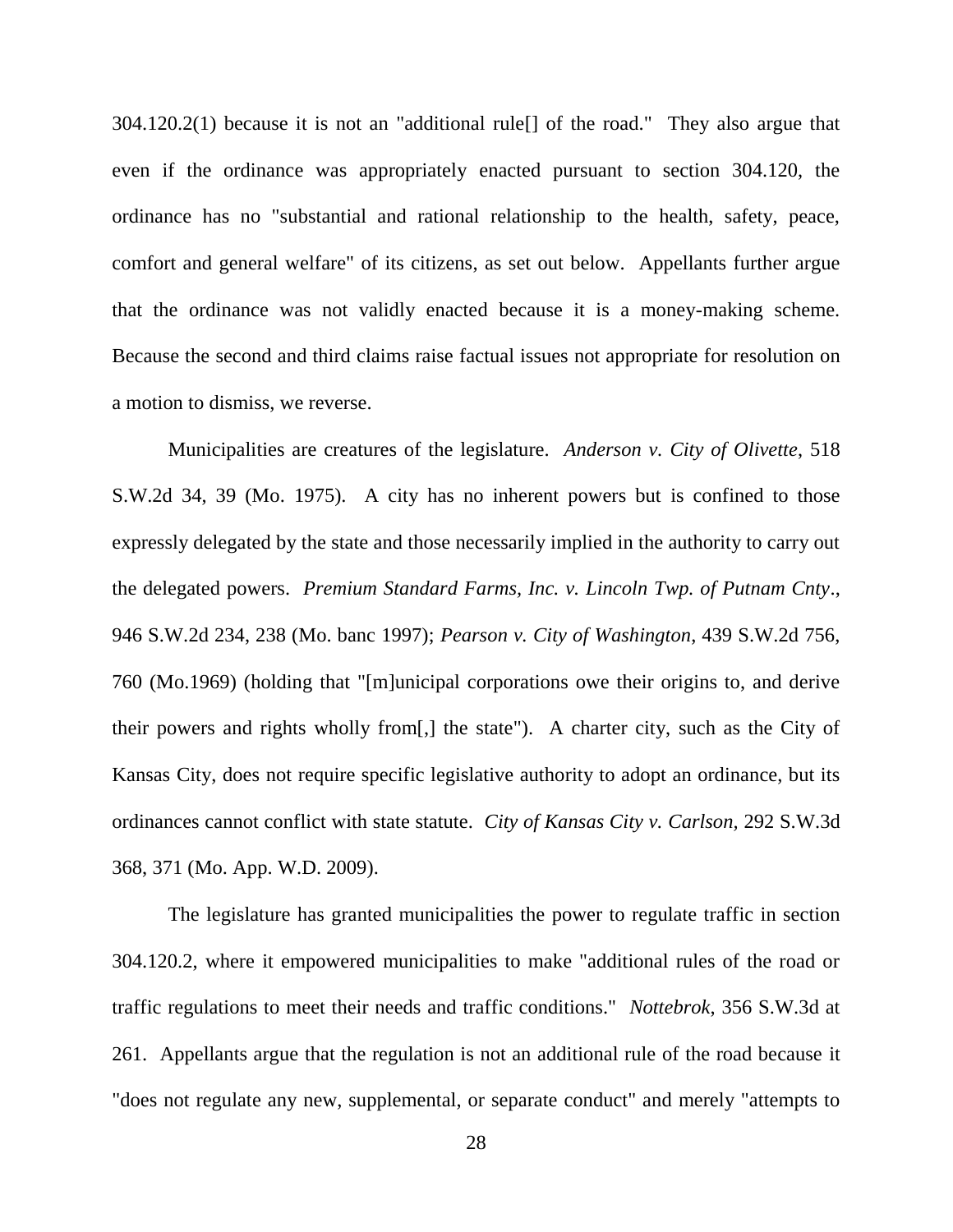enforce existing regulations using a photo enforcement system." Appellants cite the following provision in the ordinance as indicative of an admission that it is not an additional rule of the road: "a violation of this section shall not be prosecuted if the owner or other proper defendant is also accused of committing a violation of section 70- 954 of this code prohibiting running red lights." In short, Appellants argue that an enforcement system is not a rule of the road.

On this point, we agree with the *Unverferth* court, which concluded that Florissant's ordinance amounted to a proper exercise of control over traffic on city streets. 2013 WL 4813851, at \*1; *see also Edwards*, 2013 WL 5913628, at \*1. Although Appellants splice the statute to reach the opposite conclusion, section 304.120.2 not only permits additional rules of the road but also allows municipalities to make "traffic regulations to meet their needs and traffic conditions." An ordinance delineating an enforcement mechanism falls within the statute's purview of meeting a municipality's "needs and traffic conditions." On this issue, we see no error in the trial court.

Appellants next argue that even if the ordinance was appropriately enacted pursuant to section 304.120, the ordinance has no "substantial and rational relationship to the health, safety, peace, comfort and general welfare" of its citizens. "Generally, the function of the police power has been held to promote the health, welfare, and safety of the people by regulating all threats either to the comfort, safety, and welfare of the populace or harmful to the public interest." *City of Kansas City v. Jordan*, 174 S.W.3d 25, 40 (Mo. App. W.D. 2005) (citing *Craig v. City of Macon*, 543 S.W.2d 772, 774 (Mo. banc 1976)). The police power has been defined in this manner: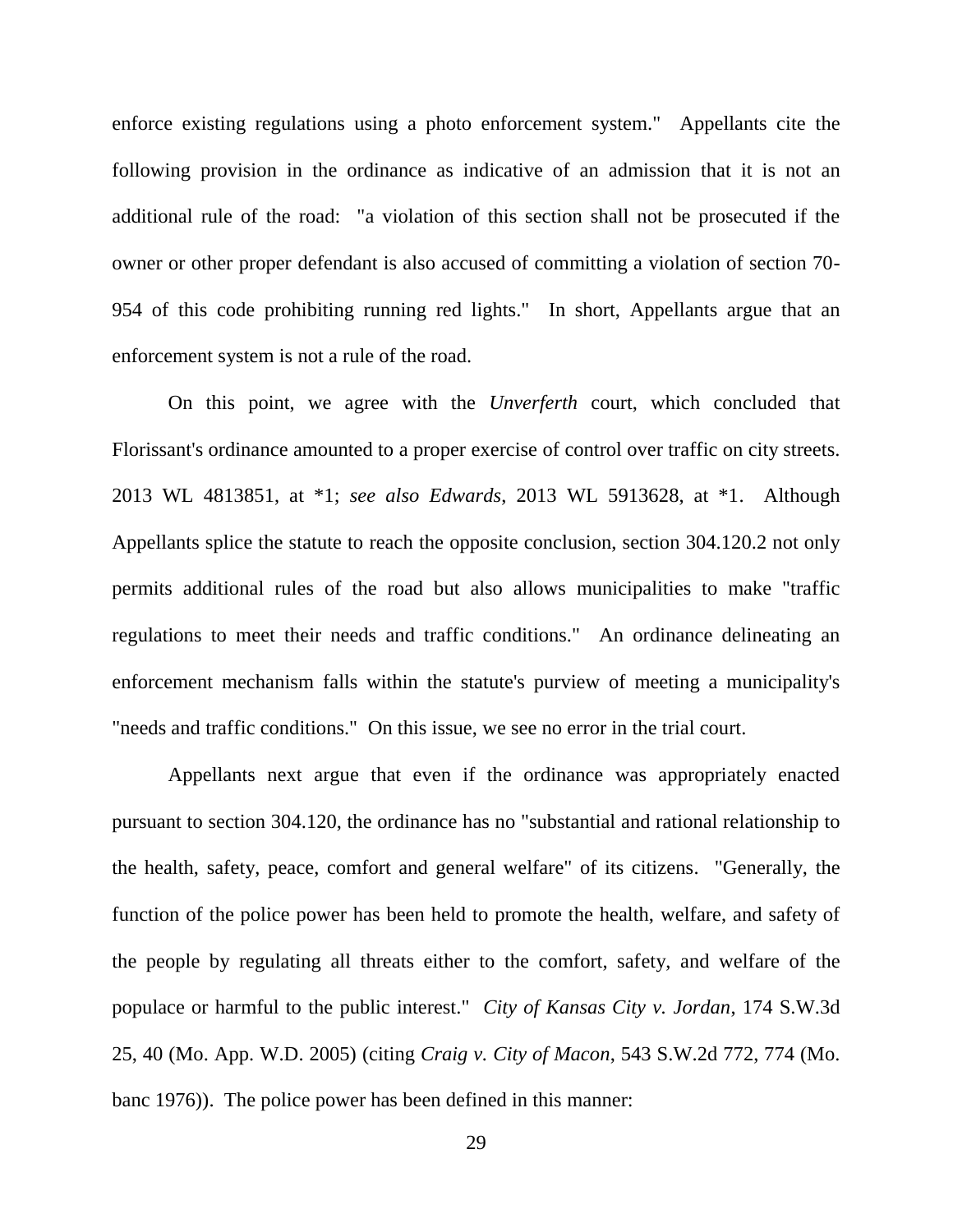[The] police power in its final analysis is nothing more nor less than the power to govern and in all cases where a matter is affected with a public interest a sovereign is authorized to exercise the police power. Such power is incapable of exact definition, but the existence of it is essential to every well ordered government. This is so for the reason that the police power of a state is that power which is necessary for its preservation and without which it cannot serve the purpose for which it was formed. As has been well said, the police power of a state may be shortly defined to be the power of the legislature to make such regulations relating to personal and property rights as appertain to the public health, the public safety, and the public morals. These principles are so well known that it is unnecessary to cite the authorities.

### *Jordan*, 174 S.W.3d at 40 (citation omitted).

But even though a municipality may enact an ordinance pursuant to its police power, and even though the police power is broad, the police power is not unlimited and cannot lessen constitutional protections. *Id.* "[T]he exercise of the police power cannot be made a cloak under which to overthrow or disregard constitutional rights." *Id.*  (citation omitted). "The police power is limited by: (1) the rights guaranteed by the Constitution, (2) the necessity of a legitimate public purpose, and (3) a reasonable exercise of the power." *President Riverboat Casino-Mo., Inc. v. Mo. Gaming Comm'n*, 13 S.W.3d 635, 641 (Mo. banc 2000) (citation omitted). "The test used to decide the validity of a state's police power is one of *reasonableness*." *Jordan*, 174 S.W.3d at 41 (emphasis added). "The exercise of police power will be upheld if any state of facts either known or which could be *reasonably* assumed afford support for it." *Id*. (citation omitted and emphasis added).

"Statutes enacted under the police power for the protection of the public health or safety, for the prevention of fraud and for the public welfare, must have some substantial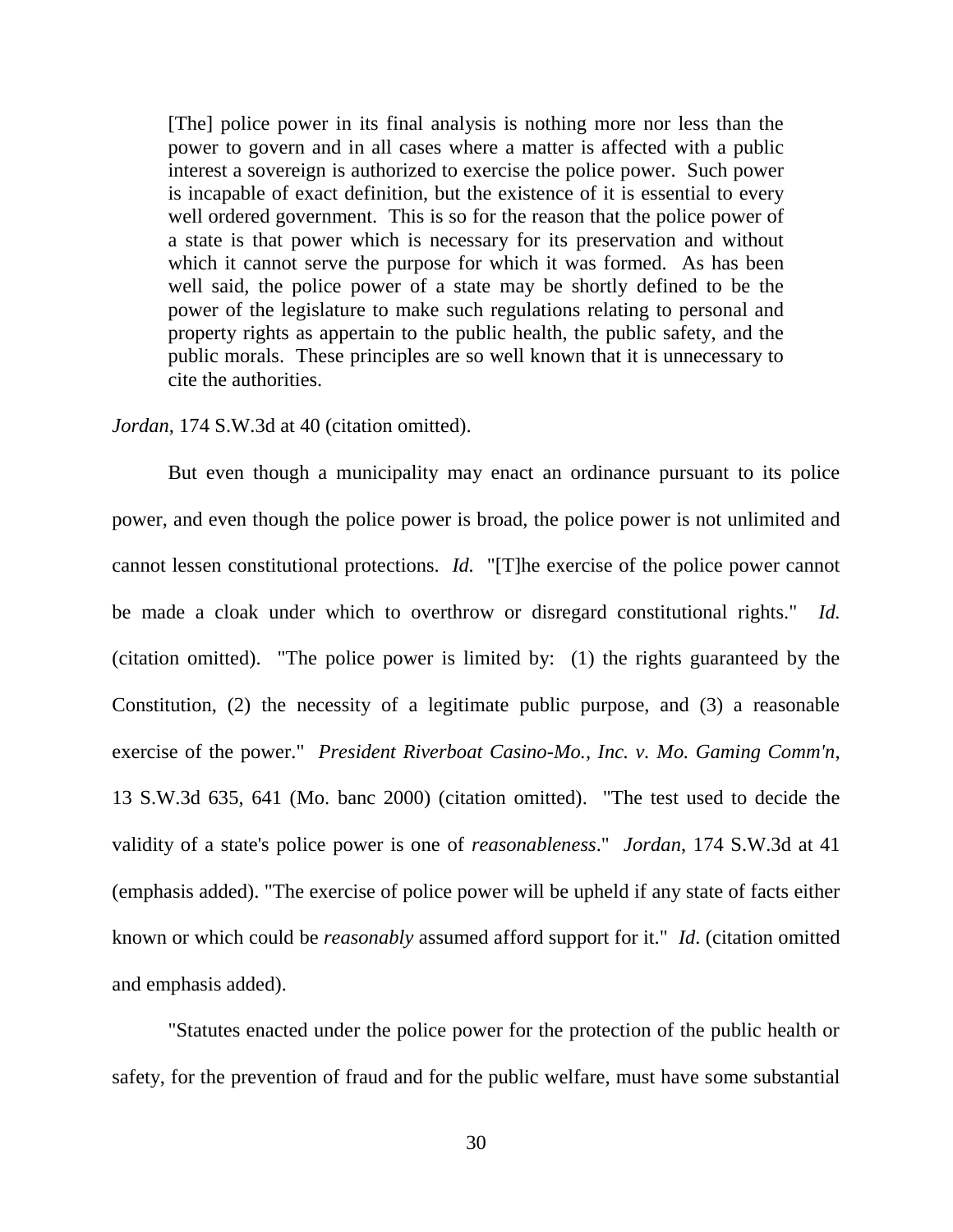relation to those objects." *Id.* at 41-42 (citation omitted). "From its very nature the police power is a power to be exercised within wide limits of legislative discretion and if a statute appears to be within the apparent scope of this power the courts will not inquire into its wisdom and policy, or undertake to substitute their discretion for that of the legislature." *Id.* at 42. "If *reasonable* minds might differ as whether an ordinance has a substantial relationship to the health, safety, or welfare of the public, then the issue must be decided in favor of the ordinance" *Id.* (emphasis added).

Appellants allege numerous facts that call into question whether the ordinance has a substantial relationship to the health, safety, peace, comfort, and general welfare of the public or, put another way, whether the ordinance was reasonable. Specifically, as noted above, Appellants allege the ordinance does not actually promote public safety for several reasons, which we repeat here:

-Defendant KC "converted misdemeanor moving violations into non-moving infractions to avoid reporting guilty pleas and convictions, which means that no driver will ever be assessed points and removed from the road for what KC calls public safety violations."

-"'[I]njury wrecks, rear-end wrecks and overall wrecks all increased' after Defendants installed the cameras" because cameras increase crashes and injuries; cameras do little or nothing to reduce accidents due to distracted or drunk drivers, which are at the root of many red-light violations.

-The cameras "replace live police officers -- whose purpose is to enforce the laws and who can combat all crimes not just red light violations -- with automatons capable of only one purpose: photograph the backside of vehicles in order to funnel revenue to KC and ATS." In that vein, the subclasses also allege that the program "requires pulling police officers off the street and placing them in front of a computer to review red light camera images," and, therefore, there are fewer officers on the street. The subclasses also allege that, unlike officers, the cameras do not stop drunk drivers who run red lights.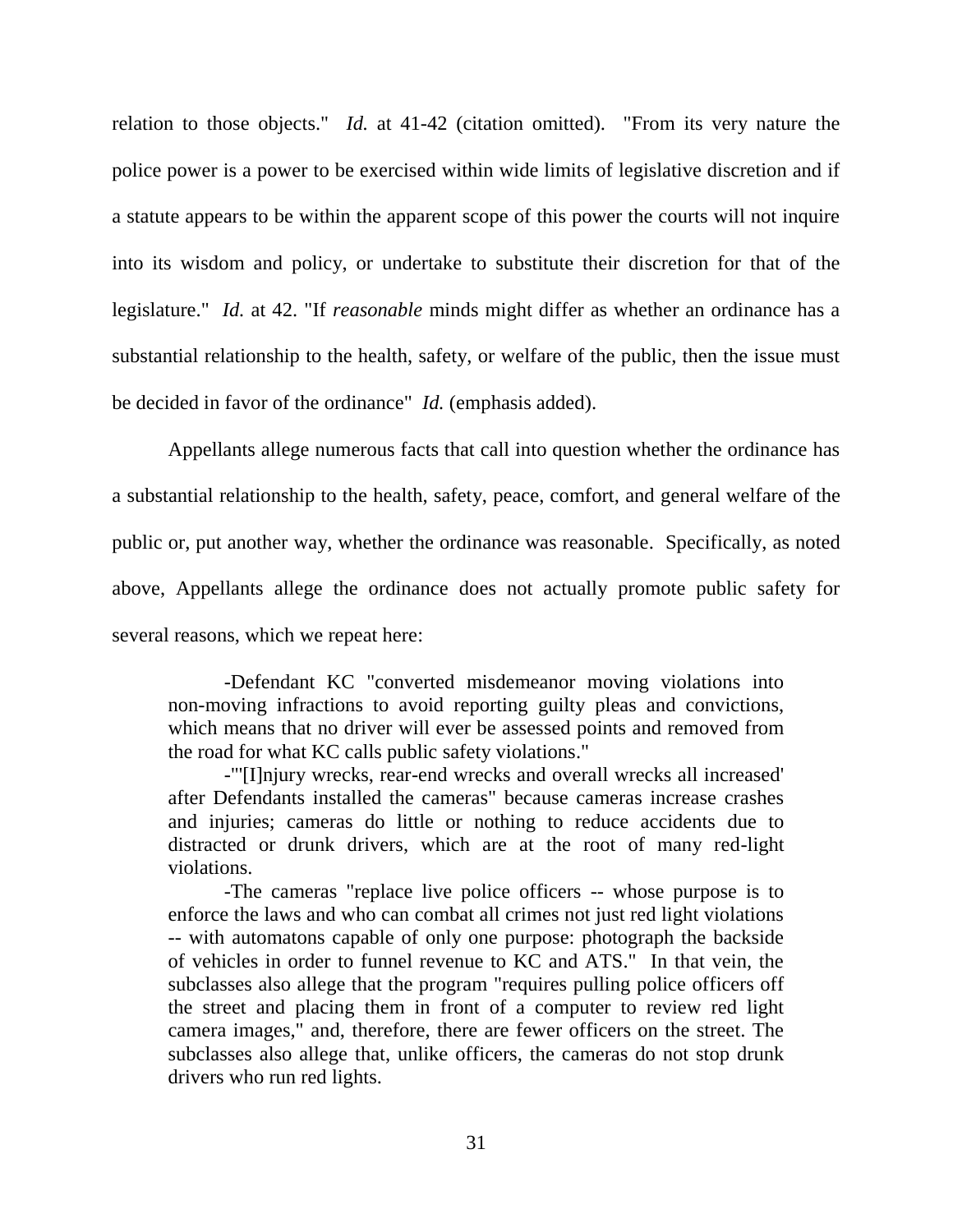-Better traffic engineering is more effective and efficient than redlight cameras.

-Sometimes ATS receives "well over 50%" of each fine paid, and the Federal Highway Administration states that 'where a private contractor is responsible for the processing of citations, compensation based on the number of citations should be avoided' because that system invites corruption and undermines fair administration of justice.

In short, Appellants have alleged facts so as to survive Respondents' motion to dismiss. In reversing the trial court for this error, we recognize that our conclusion differs on this point from that of the Eastern District. We understand that an ordinance enacted pursuant to a municipality's police power is presumed valid and that the challenging party bears the burden of proving its invalidity. *Unverferth*, 2013 WL 4813851, at \*12 (citing *Bezayiff v. City of St. Louis*, 963 S.W.2d 225, 229 (Mo. App. E.D. 1997)). In fact, as the Eastern District emphasized, that burden is high. "The burden is on the party contesting the ordinance to negate every conceivable basis which might support it." *Unverferth*, 2013 WL 4813851, at \*12*.* But Appellants' allegations are sufficient to survive Respondents' motion to dismiss. The trial court erred in dismissing Appellants' action.

Appellants additionally alleged facts that call into question whether the ordinance was enacted merely as a revenue-raising scheme and is thus an invalid ordinance. As in *Unverferth*, Appellants rely on *Automobile Club of Mo. v. City of St. Louis* in arguing that the ordinance was created for the purpose of generating income and is thus invalid. 334 S.W.2d 355 (Mo. 1960). In that case, our Supreme Court determined that "Plaintiffs [] introduced a vast amount of evidence in support of their contention that St. Louis City has set its parking fees at such a large sum as to intentionally bring in far more revenue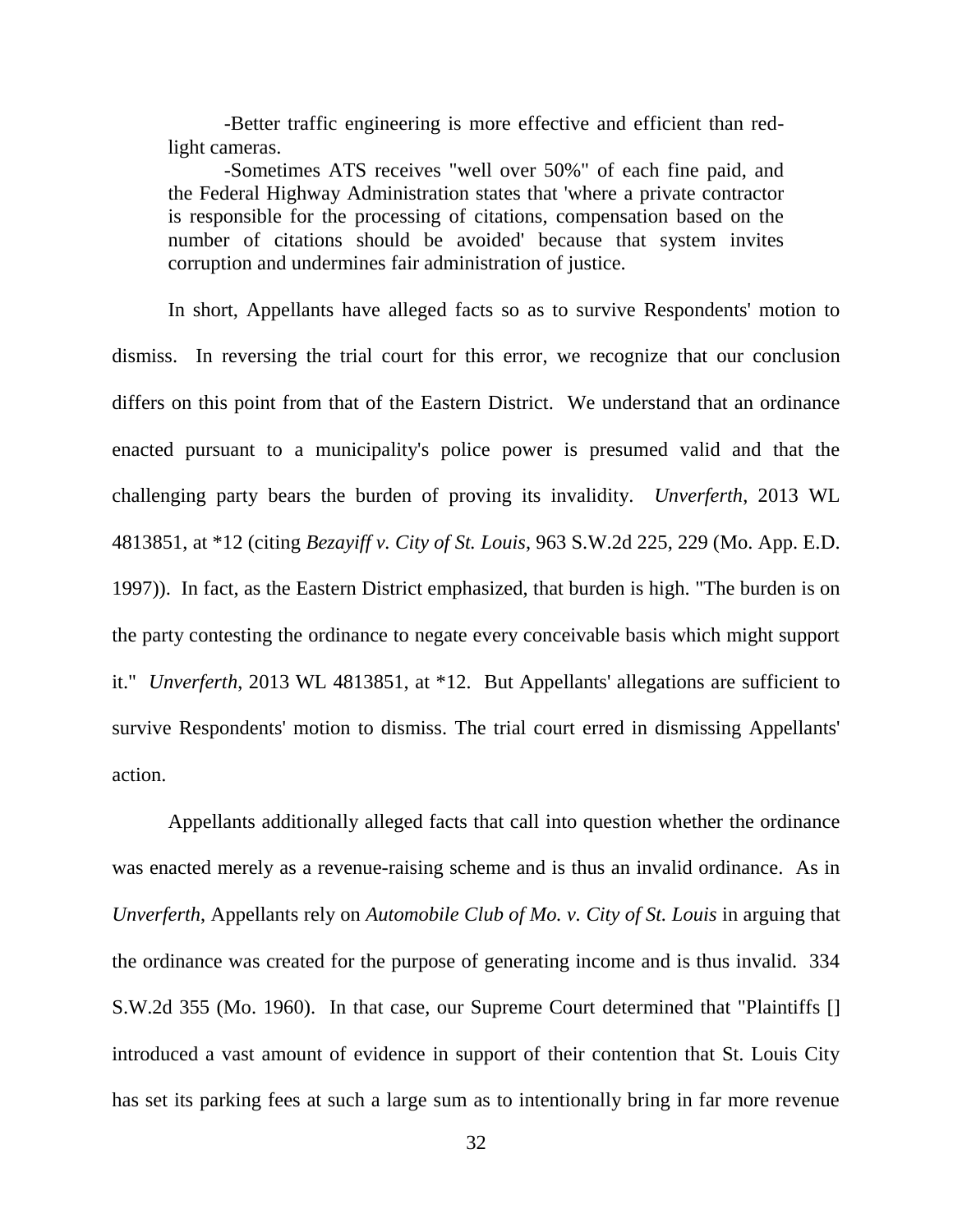than is needed to administer its parking ordinance and, thereafter, deliberately increased its parking meter fees so as to bring in even greater revenue, thus disclosing that its Parking Meter Ordinance is but a tax measure in the thinly veiled disguise of a police regulatory measure." *Id.* at 363. The Supreme Court held that the question is, "on all the pertinent facts, whether the primary and fundamental purpose of the ordinance is regulation under the police power or revenue under the tax power." *Id.* 

In this case, Appellants alleged that the ordinance exists for the purpose of generating revenue and not to promote public safety. Specifically, Appellants allege that elected representatives of the City have admitted that the purpose behind the camera program is to "make money" and that "most of the income from the fines are [sic] going to the vendor, [ATS]." To that end, as with allegations surrounding public safety, Appellants have advanced factual allegations that survive a motion to dismiss. Accordingly, the trial court erred in dismissing Appellants' action. *See also Edwards*, 2013 WL 5913628, at \*12.

## *B. Conflict with Sections 302.225, 302.302, 302.010(12) on Assessment of Points*

Appellants argue that the ordinance in this case directly conflicts with state statutes regarding the assessment of points for the offense.<sup>15</sup> "A municipal ordinance must be in harmony with the general laws of the state and is void if in conflict." *City of Manchester*, 834 S.W.2d at 907 (citation omitted). "In determining whether an ordinance conflicts with general laws, the test is 'whether the ordinance permits that which the

<sup>15</sup> See *supra* note 6.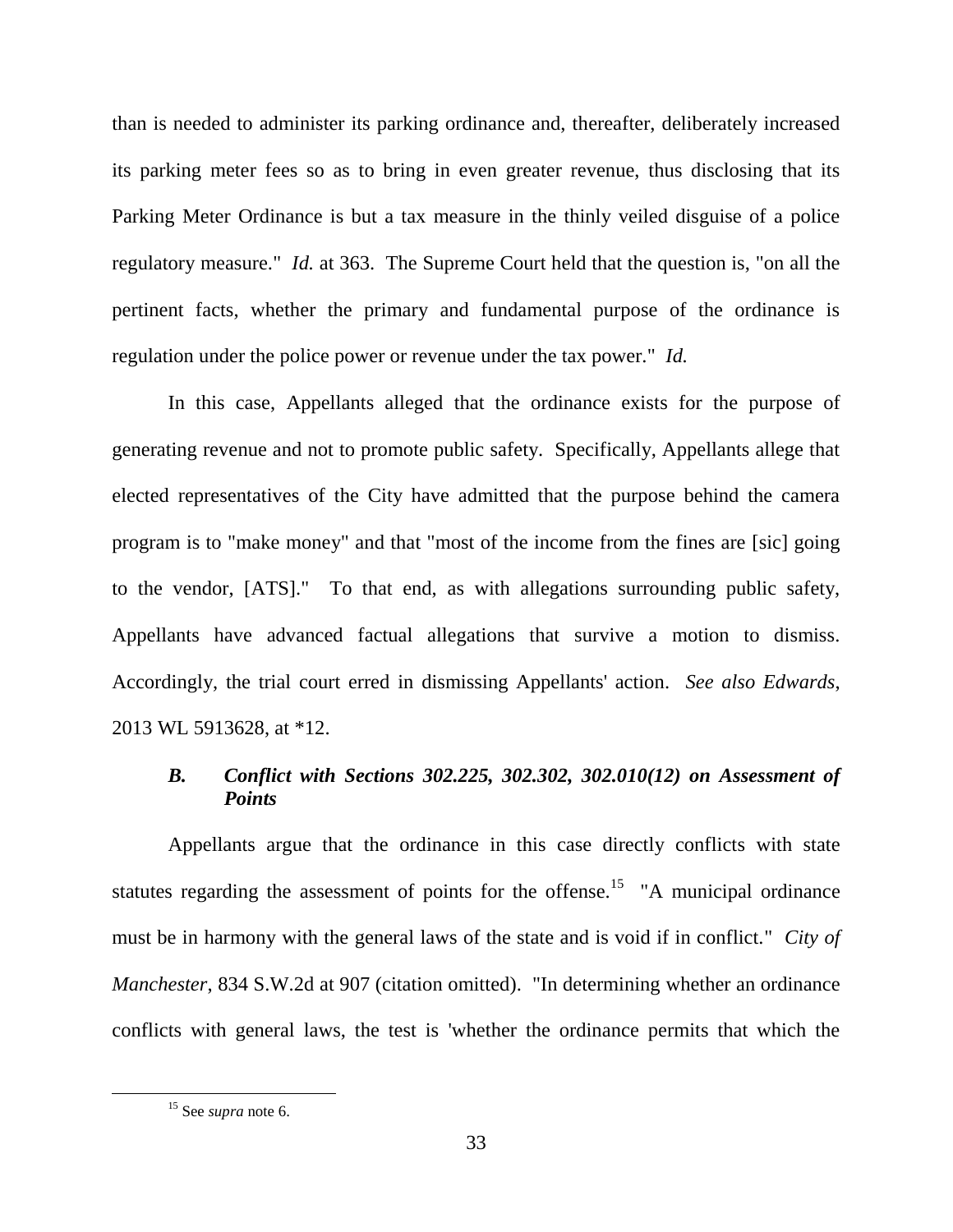statute forbids and prohibits, and vice-versa.'" *Id.* "The ordinance may supplement a state law, but when the expressed or implied provisions of each are inconsistent and in irreconcilable conflict, then the statute annuls the ordinance." *Id.* (citation omitted).

Section 302.010(13) defines a "moving violation" as the "character of traffic violation where at the time of violation the motor vehicle involved is in motion" with certain exceptions not applicable here. Section 302.225.1 requires the municipal courts, as well as other courts, to report any moving violation to the state Department of Revenue within seven days of any plea or finding of guilt. Section 302.302.1(1) requires the Department of Revenue to assess two points against the driver's license of any person convicted of a moving violation. *Unverferth,* 2013 WL 4813851, at \*14. Thus, the argument concerns whether City's ordinance improperly conflicts with the statute regarding points assessed for a moving violation.

In this case, the ordinance and notices of violation state that no points will be assessed against the defendant's license.<sup>16</sup> However, the ordinance prohibits three types of moving violations. First, it states that "[n]o vehicle shall be *driven* into an intersection controlled by a traffic control signal at which an automated traffic control system is installed while the traffic control signal facing the vehicle displays a steady red signal, including a steady red arrow." 70-961(h)(1) (emphasis added). Second, it states that "[n]o vehicle shall be *driven* past a traffic control signal located along a street or highway

<sup>&</sup>lt;sup>16</sup> The City offers no logical reason why it created this offense as a non-point offense. Appellants allege that the limited amount of the fine coupled with the non-point nature of the offense are solely designed to discourage the persons receiving these citations from challenging them in court or hiring lawyers to represent them in these actions. They argue that the time off of work and the attorney fees cannot be justified when the sole penalty is a \$100 fine and no assessment of points against the driver's license. There does not appear to be any public safety reason why what is clearly a moving violation would be exempt from the point system, but that is not an issue that can be addressed on review of a motion to dismiss as it would require an evidentiary hearing before the lower court.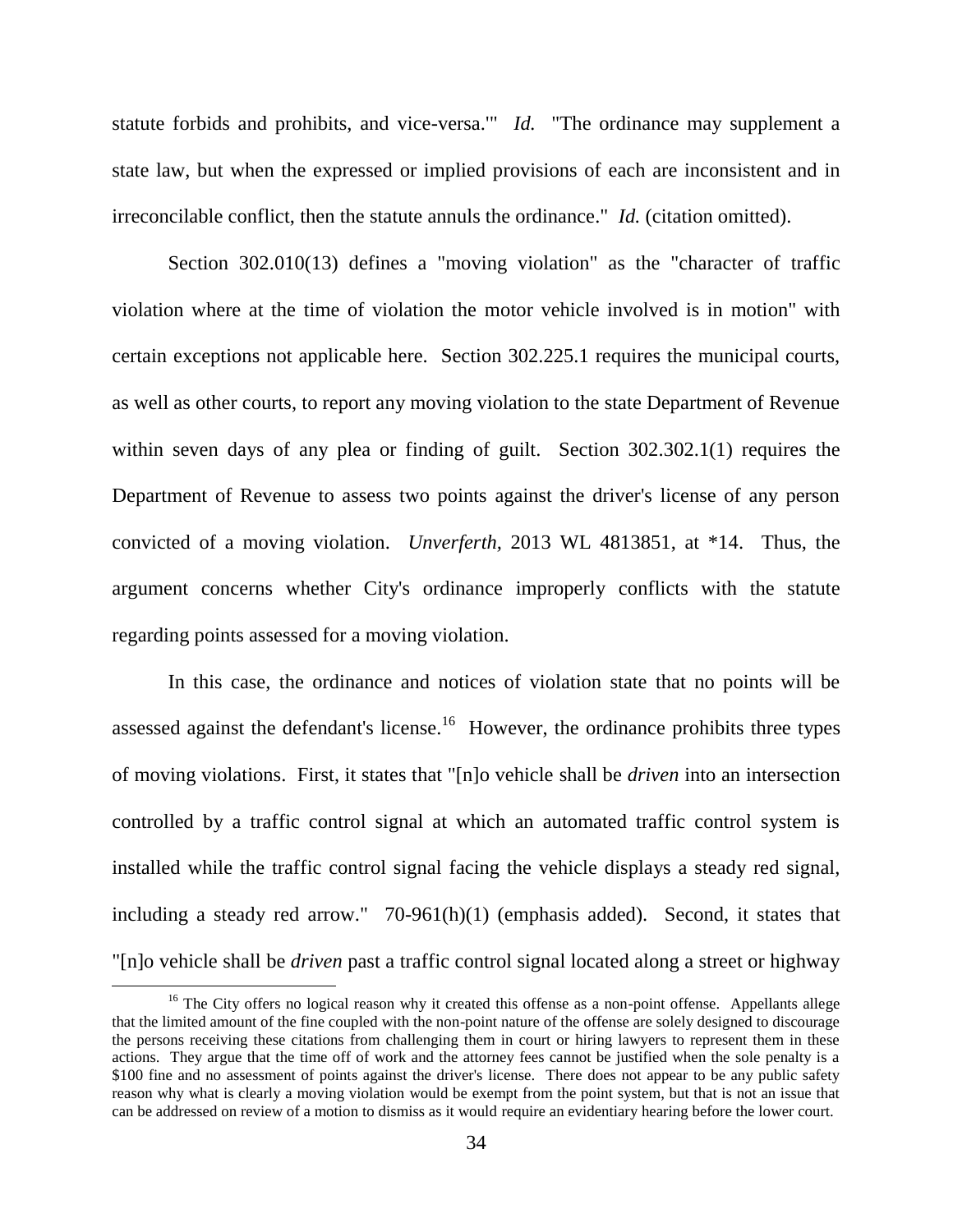but not at an intersection at which an automated traffic control system is installed while the traffic control signal facing the vehicle displays a steady red signal."  $70-961(h)(2)$ (emphasis added). Third, it states that "[n]o vehicle shall be *driven* through, around or under any such crossing gate or barrier at a railroad crossing.  $\ldots$  ." 70-961(h)(3) (emphasis added).

As was the case in *Unverferth*, the plain language of the ordinance indicates no real attempt to characterize the conduct as a non-moving violation.<sup>17</sup> *Compare Nottebrok*, 356 S.W.3d at 259 (holding that the language of the ordinance did not regulate moving violations where it prohibited a vehicle from being present in an intersection during a steady red light) (overruled in *Edwards*, 2013 WL 5913628, at \*17).<sup>18</sup> Rather, the conduct regulated by this ordinance, a vehicle being "driven," under certain circumstances, is "quite simply and unambiguously, running a red light." *Unverferth*, 2013 WL 4813851, at \*16. In doing so, the City "permits what the state law prohibits - the classification of running a red light as a non-moving violation free from the assessment of points." *Id.; Edwards*, 2013 WL 5913628, at \*17 (determining that an ordinance conflicts with statutes related to assessment of points where red-light ordinance "fail[ed] to require the municipal court to report a violation of the Ordinance as a moving violation to the director of revenue for the assessment of points").

<sup>&</sup>lt;sup>17</sup> Other states have deemed such an ordinance to be in conflict with state law. *See, e.g., City of Orlando v. Udowychenko*, 98 So.3d 589 (Fla. App. 2012) (review pending in Florida Supreme Court); *City of Commerce City v. State*, 40 P.3d 1273 (Colo. 2002); *State v. Kuhlman*, 729 N.W.2d 577 (Minn. 2007).

<sup>&</sup>lt;sup>18</sup> While not addressed in *Nottebrok* (apparently due to the parties' failure to raise the issue), we do not see how the ordinance in that matter did not conflict with section 304.120.6, which provides in pertinent part, "No ordinance shall prohibit the operator of a motor vehicle from being in an intersection while a red signal is being displayed if the operator of the motor vehicle entered the intersection during a yellow signal interval. The provisions of this subsection shall supercede any local laws, ordinances, orders, rules, or regulations enacted by a county, municipality, or other political subdivision that are to the contrary." However, this issue is not before us.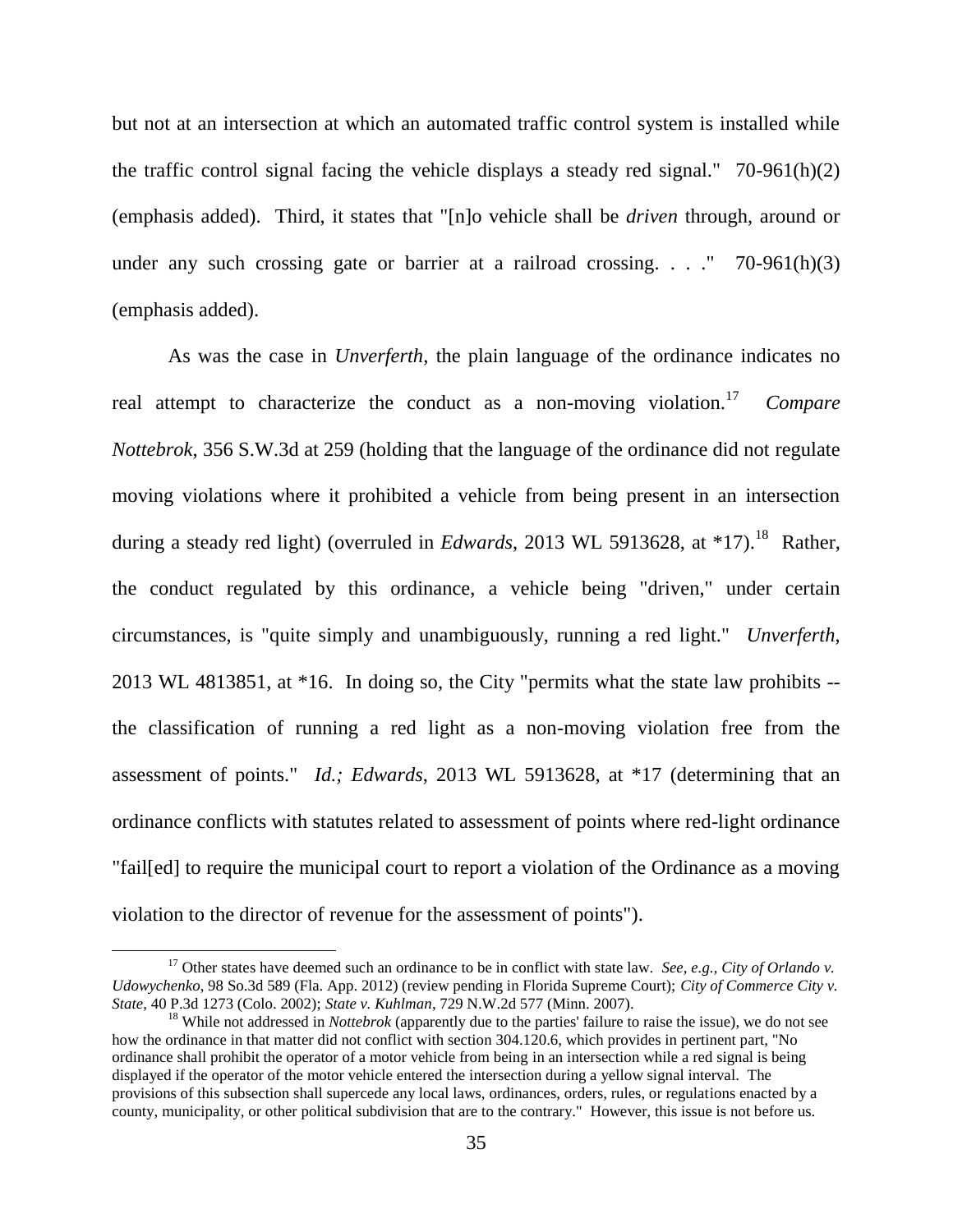As noted above, a municipal ordinance that conflicts with state statute is void. *Miller*, 834 S.W.2d at 907. As a matter of law, this statute unequivocally conflicts with the state statute and is therefore void. The trial court thus erred in dismissing Appellants' petition on this ground.

### *C. Alleged Criminal Nature of Ordinance; Rebuttable Presumption*

As set out above, Appellants contest the rebuttable presumption portion of the

ordinance as an unconstitutional burden-shifting mechanism.<sup>19</sup>

The rebuttable presumption set out in City's ordinance states:

A rebuttable presumption exists that the owner of a motor vehicle operated or used in the violation of this section was the operator of the vehicle at the time and place the violation was captured by the automated traffic control system record if the following things are proved:

(1) That a motor vehicle was being operated or used;

 $\overline{a}$ 

- (2) That the operation or use of the motor vehicle was in violation of this section; and
- (3) That the defendant is the owner of the motor vehicle in question.

The rules of criminal procedure apply to prosecution of municipal ordinances, including the criminal standard of proof beyond a reasonable doubt. *McGary*, 218 S.W.3d at 452. Thus, in any prosecution of this ordinance, the City has the burden to prove beyond a reasonable doubt that the owner was driving at the time of the offense. A determination that the ordinance is criminal and not civil would require heightened

 $19$  Appellants bootstrap the argument that the ordinance conflicts with section 304.281, governing traffic signal violations. Section 304.281 states in part that "[w]henever traffic is controlled by traffic control signals exhibiting different colored lights . . ., said lights *shall* indicate and apply to *drivers* of vehicles and *pedestrians* . . . " (emphasis added). Appellants argue that this statutory provision indicates that traffic lights apply *only* to drivers and pedestrians, not owners. Appellants' argument is a challenge to the ordinance's presumption that the driver was the owner. Because we remand on other grounds regarding the presumption, we do not address it further. We note, however, the Eastern District's recent determination that section 304.281 conflicts with an ordinance of the City of Ellisville. *Edwards*, 2013 WL 5913628, at \*2. While we do not address the issue here, we find that reasoning compelling.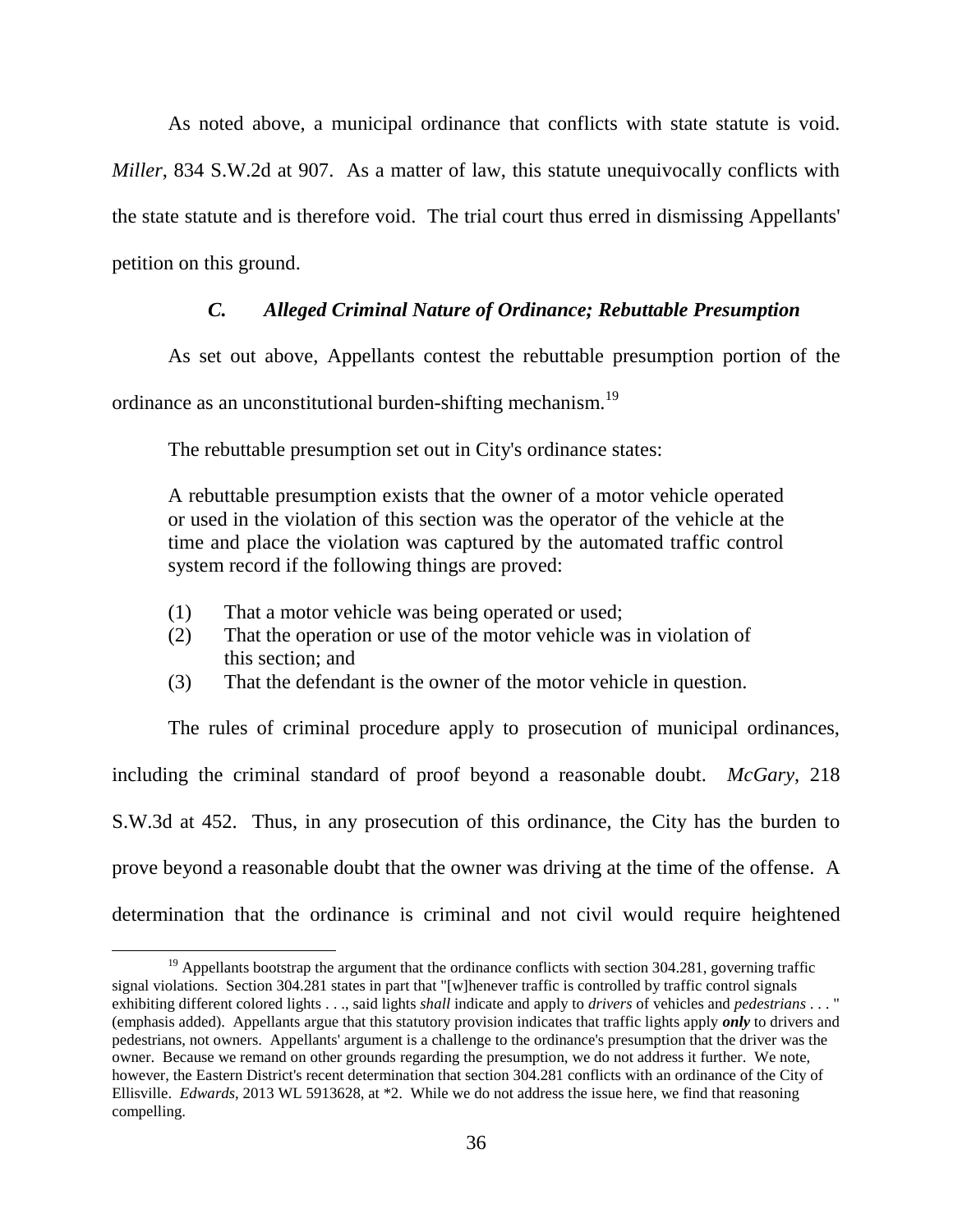procedural protections required by the Fifth, Sixth, and Eighth Amendments to the U.S. Constitution and their accompanying provisions in the Missouri Constitution. *Nottebrok*, 356 S.W.3d at 257 (quoting *Mills*, 2010 WL 3526208, at \*12).

A presumption is analyzed differently depending on whether the context is criminal or civil. *Ulster Cnty. Court v. Allen*, 442 U.S. 140, 142 (1979). "The value of these evidentiary devices, [presumptions and inferences,] and their validity under the Due Process Clause, vary from case to case . . . depending on the strength of the connection between the particular basic and elemental facts involved and on the degree to which the device curtails the factfinder's freedom to assess the evidence independently." *Id.* at 156. In the criminal context, "the ultimate test of any device's constitutional validity in a given case remains constant: the device must not undermine the factfinder's responsibility at trial, based on evidence adduced by the State, to find the ultimate facts beyond a reasonable doubt." *Id.* In civil cases, "it is only essential that there shall be some rational connection between the fact proved and the ultimate fact presumed, and that the inference of one fact from proof of another shall not be so unreasonable as to be a purely arbitrary mandate." *Usery v. Turner Elkhorn Mining Co*., 428 U.S. 1, 28 (1976). The analysis of the constitutional claims at issue thus depends on whether the ordinance is criminal or civil in nature.

What is denominated a civil proceeding may in fact be criminal. "Even in those cases where the legislature 'has indicated an intention to establish a civil penalty, we have inquired further whether the statutory scheme was so punitive either in purpose or effect,' as to 'transform what was clearly intended as a civil remedy into a criminal penalty.'"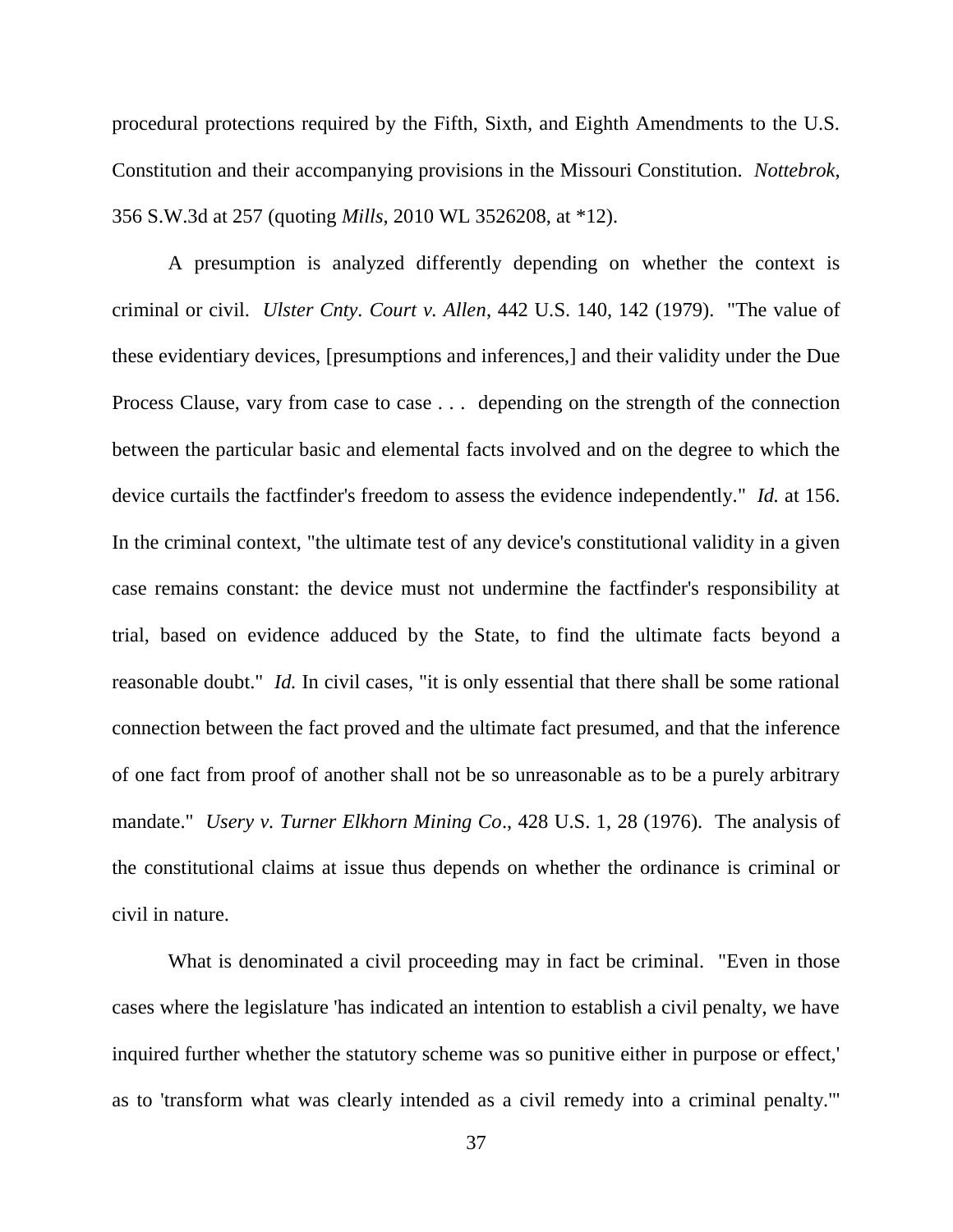*Hudson v. U.S.*, 522 U.S. 93, 99 (1997) (citations omitted). When a statute or ordinance is denominated a civil proceeding but alleged to be a criminal one, courts look at several factors. The Eastern District set out the following test for determining whether an automated traffic ordinance is civil in nature:

(1) the ordinance includes express language indicating a municipality's intention to consider a violation of the ordinance to be civil in nature; (2) the ordinance imposes a sanction that does not involve an affirmative disability or restraint on the individual but merely imposes a fine without assessing points against an individual's driver's license; (3) the civil, nonpoint penalty for violating the ordinance is assessed without regard to the individual's knowledge or state of mind at the time of the violation; (4) the presence of the deterrent purpose of the sanction may serve civil as well as punitive goals; (5) the behavior to which the sanction applies is not already a crime; (6) the ordinance is rationally connected to the broader, legitimate non-punitive purpose of promoting public safety; and (7) the sanction imposed by the ordinance does not appear excessive in relation to the ordinance's purpose of promoting public safety.

*Nottebrok*, 356 S.W.3d at 257-58 (citations omitted). While we do not find this list exhaustive, it provides a valid basis to start the analysis.

As with some questions surrounding the validity of the ordinance, resolution of whether the ordinance is criminal or quasi-criminal is not appropriate for review on a motion to dismiss.<sup>20</sup> Here, *inter alia*, Appellants allege that "despite Defendants' attempts to make [the ordinance] appear civil, it is criminal in nature because the Ordinance seeks to regulate and prosecute violations predicated solely on failure to obey traffic signals, violations that are criminal under Missouri law, and/or is criminal in effect because the

<sup>&</sup>lt;sup>20</sup> Some jurisdictions have construed red-light ordinances in the context of criminal doctrine. *See, e.g.*, *Kuhlman*, 729 N.W.2d 577 (determining that ordinance was subject to rules of criminal procedures and deeming it unconstitutional because it "requires the owner to rebut the presumption that he or she was the driver, or face liability as the owner"), *but see Smith*, 2013 WL 2489829, at \*11 (determining that St. Louis ordinance was quasicriminal and constitutional under rational-basis review).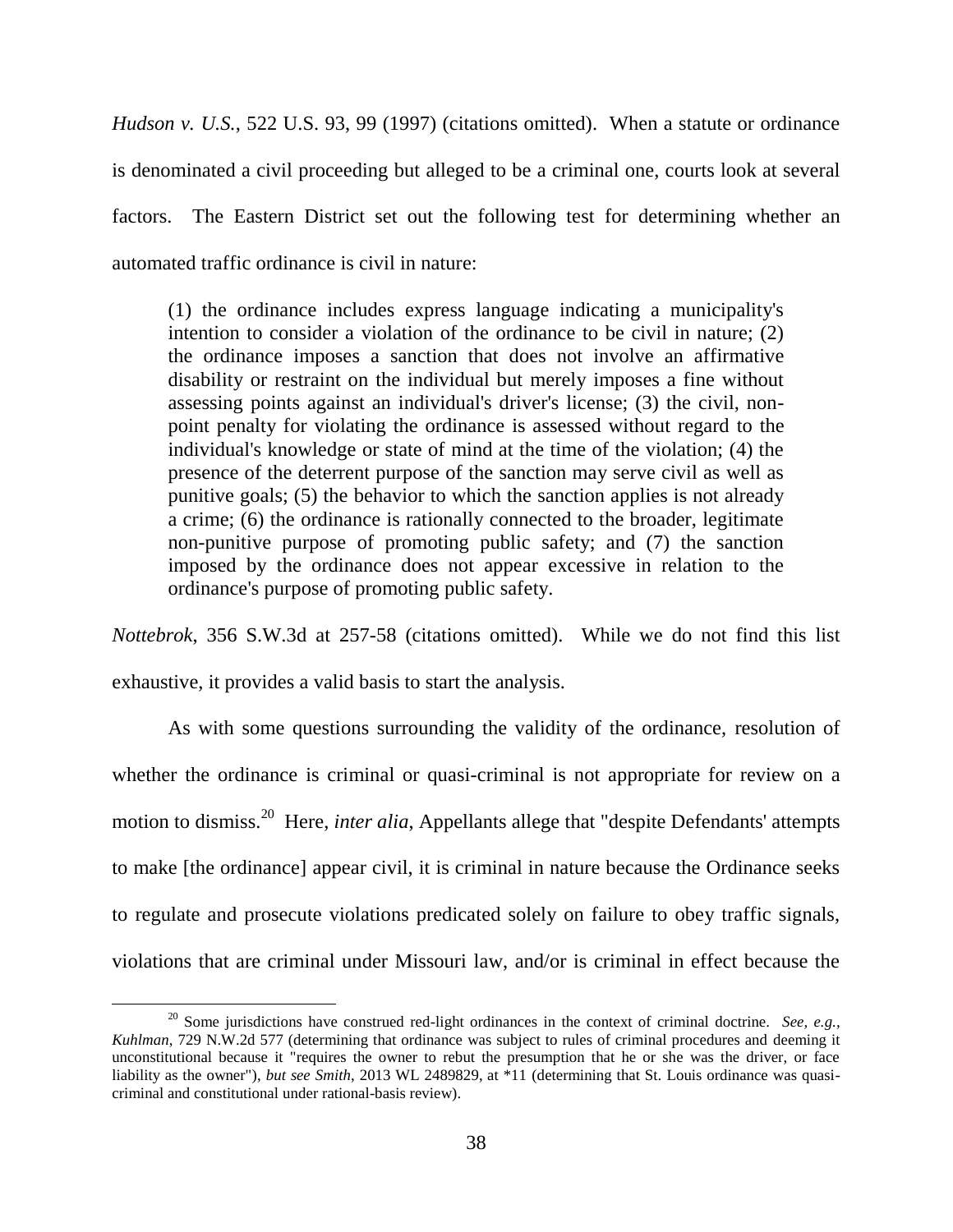Ordinance authorizes arrest as a mechanism for enforcing the Ordinance." Given the nature of the multi-factor test, we hold that Appellants were entitled to further factual development of this matter. *See Nottebrok*, 356 S.W.3d at 257-58, 59 (determining that an automated traffic ordinance was quasi-criminal where, among other factors, "the ordinance imposes a sanction that does not involve an affirmative disability or restraint on the individual but merely imposes a fine without assessing points against an individual's driver's license"; and where ordinance specified that "under no circumstance may a person be imprisoned for such an infraction") (overruled on related grounds). The City argues that the ordinance is civil in nature, but this argument is belied by the City's own Summons, which requests a plea of "guilty or not guilty" and includes the threat of a warrant and incarceration for the failure to dispose of the matter. In addition, the City's own exhibits filed with this court show that arrest warrants have been issued twice for Olinetchouk on her Summons. The trial court thus erred in dismissing the action on this issue and the cause is reversed on this basis.

In so holding, we reject Respondents' blanket argument that the rebuttable presumption merely shifts the burden of evidence, not the burden of proof. Respondents rely primarily on 1949 authority indicating that a municipality may use a rebuttable presumption in its ordinances governing parking tickets. In *City of St. Louis v. Cook*, as here, the defendant argued that the municipality's rebuttable presumption that the owner of an illegally parked vehicle violates due process in that a defendant is presumed innocent, that the burden of proof is guilt beyond a reasonable doubt, and that a defendant cannot be prejudiced by a failure to testify. 221 S.W.2d 468, 469 (Mo. 1949). The *Cook*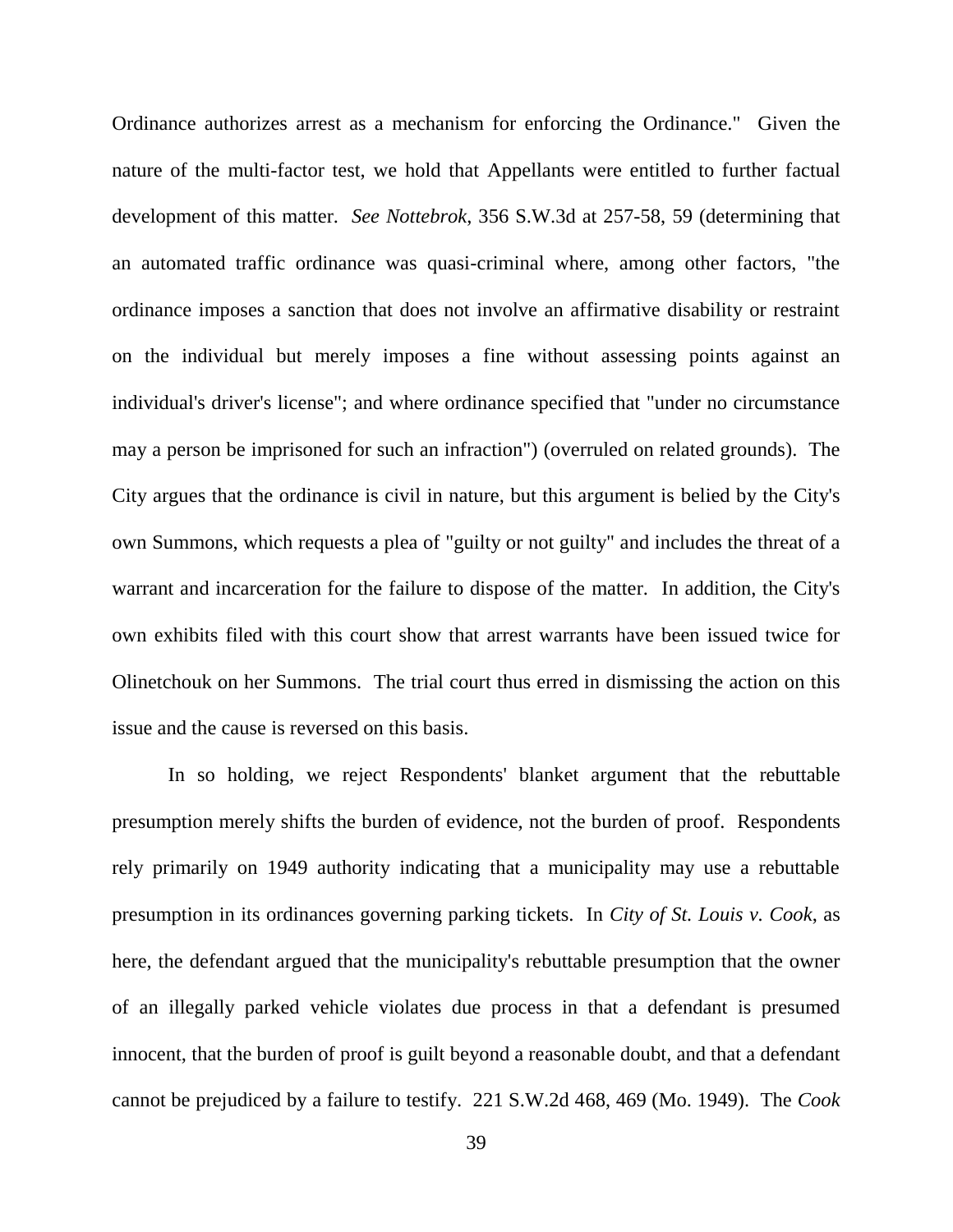court, sitting in division, determined that the rebuttable presumption in the context of a parking ticket operated as a valid evidentiary tool that a shown fact may support an inference of the ultimate or main fact proved. The *Cook* court's holding was dependent on the rationale that the presumption must have some "relation to or natural connection with the fact to be inferred." *Id.* at 470. Reflecting the times, the court explored that relation or connection as follows:

From a practical standpoint it would be impossible for the police department of the City of St. Louis to keep a watch over all parked vehicles to ascertain who in fact operates them. In such a situation and in view of the purpose of City's traffic regulations, the City having shown the vehicle to have been parked in violation of the regulatory ordinance and having shown a defendant to be the person in whose name the vehicle is registered, it would seem an owner-registrant, a defendant, could not be said to be put to too great an inconvenience or to an unreasonable hardship in making an explanation if he desires. The connection between the registered owner of an automobile and its operation is a natural one.

*Id.* at 470-71.

 $\overline{a}$ 

The *Cook* court applied a rational-basis analysis: "It is 'only essential that there shall be some *rational* connection between the fact proved and the ultimate fact presumed (or inferred), and that the inference of one fact from proof of another shall not be so unreasonable as to be a purely arbitrary mandate.'" 221 S.W.2d at 470 (emphasis added).<sup>21</sup> If the ordinance is determined not to be quasi-criminal, then Supreme Court

<sup>21</sup> There is much room for argument that this rationale is outdated because when *Cook* was decided, often "the head of the household titled the vehicle in his own name and drove the car most frequently." *Unverferth*, 2013 WL 4813851, at \*27 (Mooney, J., concurring in part and dissenting in part). Now, vehicles are frequently titled in joint names, the names of corporations, trusts, or multiple other entities. Employees more and more operate vehicles owned by others. Aside from the substantial transportation developments over the past sixty-four years since *Cook* was decided in division, it is noteworthy that *Cook* involved a parking ordinance, with the Supreme Court emphasizing the impossibility of keeping watch over all parked cars to ascertain ownership. Here, the violation is captured by a camera, undercutting the "impossibility" present at the time *Cook* was decided. To that end, the subclasses allege that the City opted to implement a cheaper enforcement mechanism, one involving only a single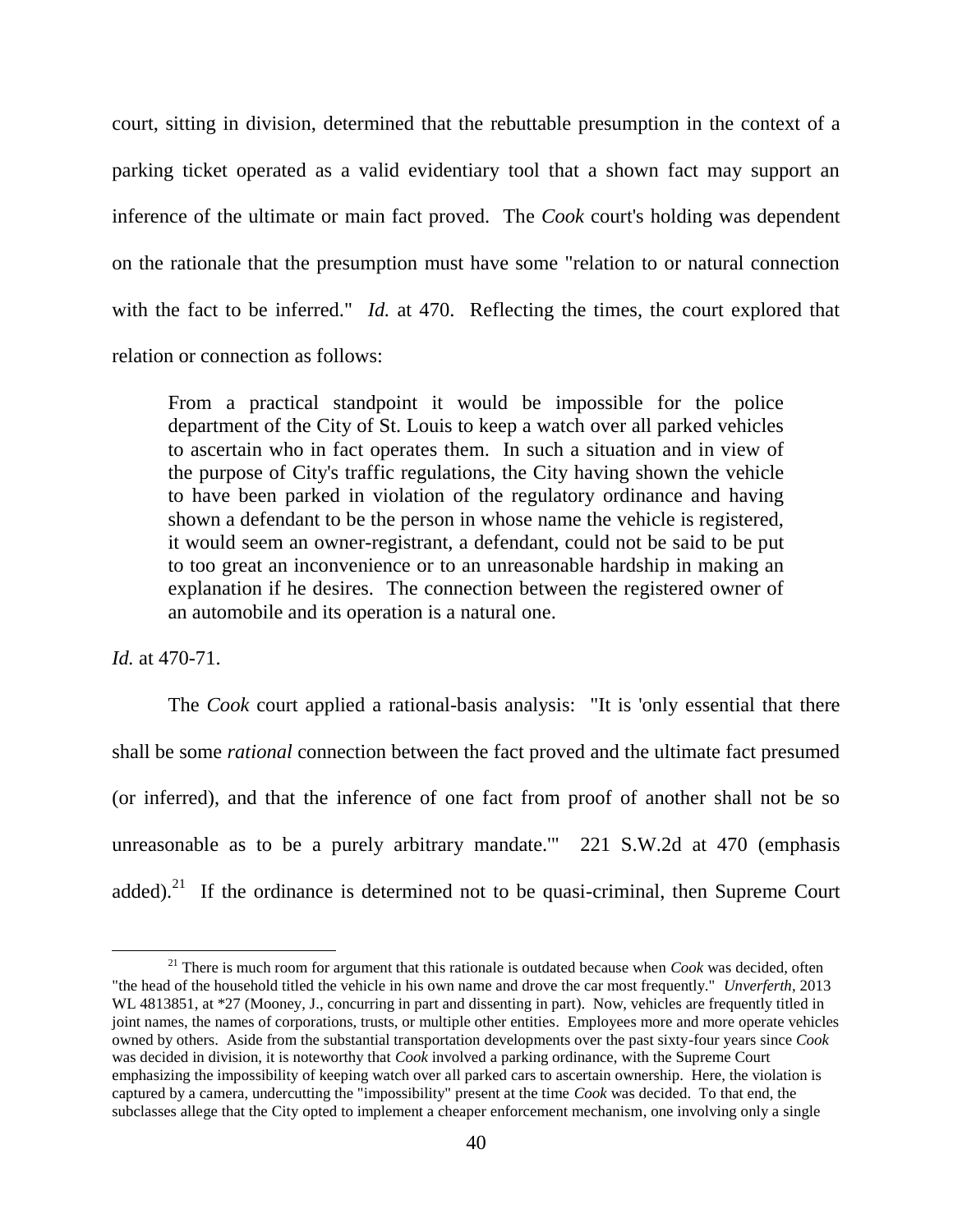precedent dictates that the *Cook* standard would be the applicable standard in this case. If it is quasi-criminal, then the trial court must next examine whether there is a rational connection between the facts proved and the ultimate fact presumed. However, if the ordinance is determined to be criminal in nature, then the rebuttable presumption is invalid. "A mandatory presumption instructs the factfinder that it must infer the presumed fact if the State proves certain predicate facts." *In re J.N.C.B.*, 403 S.W.3d 120, 127 (Mo. App. W.D. 2013) (citation omitted). But a rebuttable mandatory presumption is unconstitutional when the presumed fact is an element of the crime charged because it violates the constitutional presumption of innocence as to every element of a crime and because it invades the factfinding function of the jury. *Sandstrom v. Montana*, 442 U.S. 510, 523 (1979). A rebuttable presumption is also unconstitutional in the criminal context if it has the effect of shifting the burden of persuasion, which the City agrees is true in this matter. *Id.* at 524. In this case, the rebuttable presumption that the owner was also the driver is a necessary element to a violation of this ordinance and

camera capturing the rear of the vehicle, where it could have utilized a photo-enforcement mechanism that includes a camera that can also photograph the driver from the front of the vehicle (and not just the rear license plate).

In that vein, the subclasses further argue that the ordinance allows for the prosecution of more than one vehicle owner where necessarily only one person can be driving. "Because liability is based on ownership," the subclasses allege, "the Ordinance establishes liability for any and all owners, which means two or more owners are held liable for the same violation" despite the fact that it is "obviously impossible for more than one person to be guilty of running a red light." In that regard, the subclasses allege that the ordinance is "also unlawful and unconstitutional because it enables KC to knowingly prosecute innocent people and/or prosecute people without probable cause to believe they were actually driving." At oral argument, Respondents conceded that where there are multiple owners of a vehicle, under the ordinance each could receive a citation, raising questions about all joint owners separately paying the fine and/or being subject to an arrest warrant. Similarly, if, for example, a car is owned by three individuals, each of whom receive a notice and each of whom pay, the City could not address at oral argument whether there was a mechanism to reimburse two of the three owners and how it would be determined who would be reimbursed.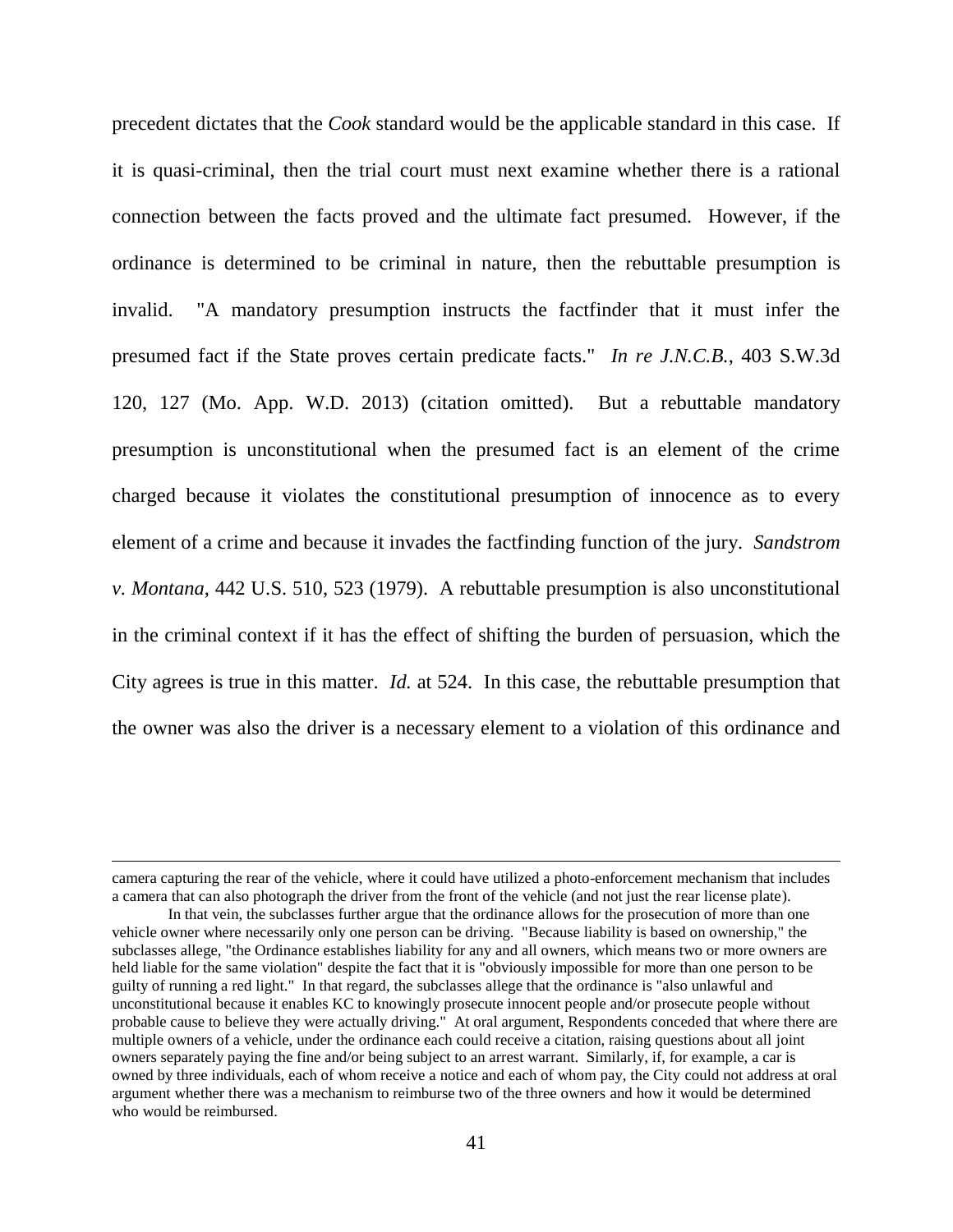therefore would be unconstitutional in the context of a violation that is criminal in nature. 22

The trial court thus erred in dismissing Appellants' petition on this issue.

#### *D. Due Process*

 $\overline{a}$ 

As set out above in our discussion relating to threshold matters, the subclasses allege numerous due process deficiencies both with regard to the Notice of Violation and its compliance with Missouri Supreme Court rules, and the ordinance's compliance with due process as set out in Article I, Section 10 of the Missouri Constitution. To be clear, these due process deficiencies are raised not only to address threshold matters, but also they independently constitute claims in the petition.

As to allegations of violations of the Missouri Supreme Court rules, we note that "though constitutional charter cities may legislate for themselves as long as they do so consistently with the state statute, 'that does not mean that suits by such cities in the courts of this state are not subject to rules of practice and procedure promulgated by the Supreme Court. . . ." *Bueche v. City of Kansas City*, 492 S.W.2d 835, 842 (Mo. banc 1973). As set out above, Appellants allege many inconsistencies with the Missouri Supreme Court rules, including that the Notices of Violation do not contain a court date but rather a due date for payment of the fine, in violation of Rule 37. They also allege that the Notices of Violation make mention of and sometimes instruct the accused to

 $22$  Given that the City must still prove elements of an ordinance beyond a reasonable doubt even if the ordinance is deemed quasi-criminal, we have questions about the viability of the mandatory rebuttable presumption in light of *Sandstrom*, which was decided after *Cook*. *See, e.g., State v. Dahl*, 87 P.3d 650 (Or. 2004) (holding that, where ordinance was civil, municipality must only prove elements by a preponderance of the evidence under Oregon law; mandatory rebuttable presumption was therefore constitutional).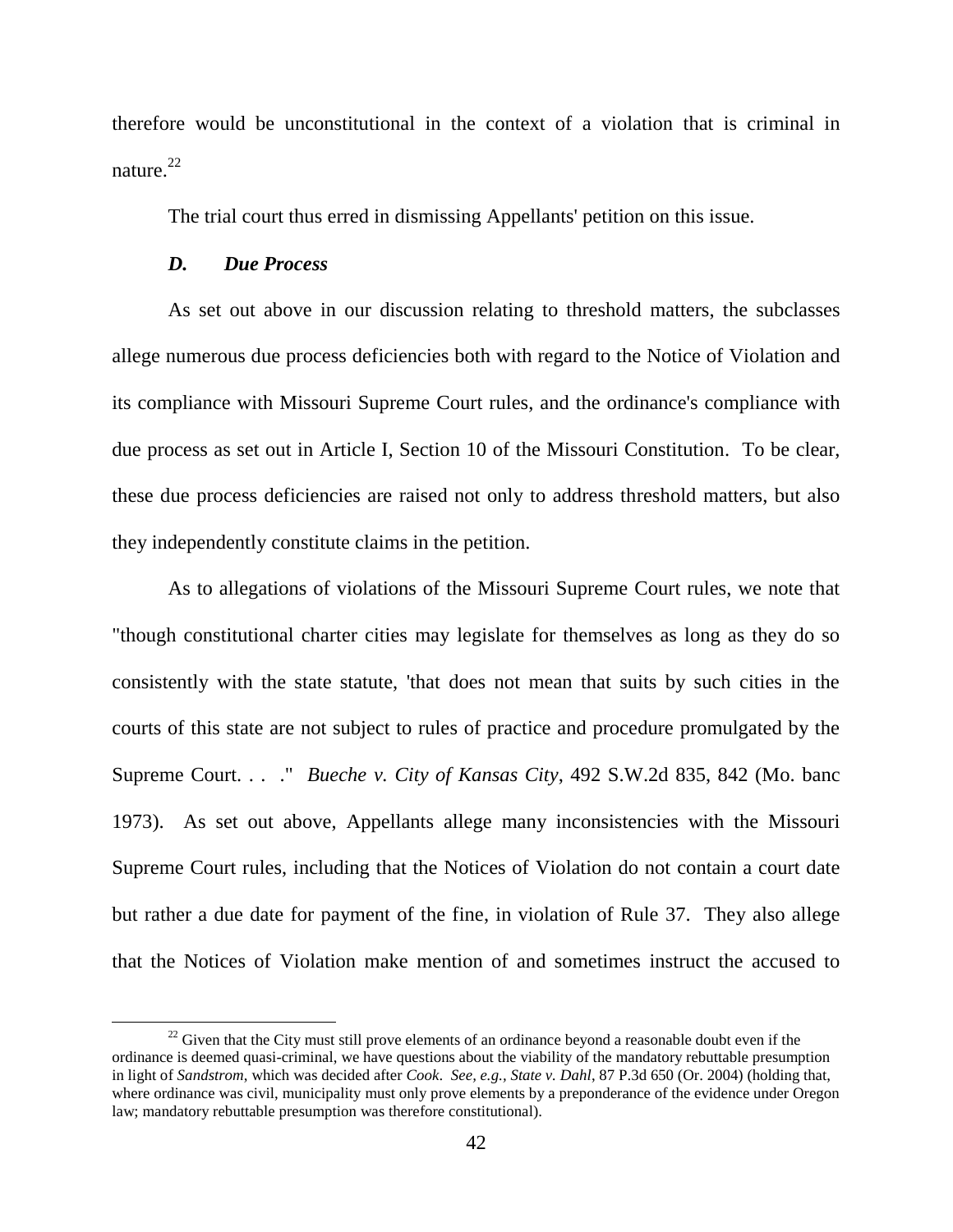submit payment or rebuttal documents to ATS headquarters out of state, or to call "customer service" with questions, $^{23}$  also in violation of Rule 37. These are questions which remain undetermined by the trial court.

Similar factual issues remain as to Appellants' allegations of violations of Article I, Section 10 of the Missouri Constitution, which prohibits the deprivation of life, liberty or property without due process. At very least, Appellants are entitled to a resolution of whether the rebuttable presumption is violative of due process, *supra*. Allegations related to due process are likewise best suited for consideration by the trial court.

As Appellants' allegations of violations of due process are wrought with factual determinations necessitating remand, the trial court erred in granting Respondents' motion to dismiss in this regard. *See generally Unverferth*, 2013 WL 4813851, at \*18- 21.

For the above reasons, the trial court erred in granting Respondents' motion to dismiss as to Counts I, III, and IV.

### **COUNTS II and VI: UNJUST ENRICHMENT**

In Count II, Subclass One alleges unjust enrichment against the City. In Count IV, Subclass One alleges unjust enrichment against ATS. Subclass One seeks restitution as part of the damages for both counts. "A right to restitution is established under unjust enrichment if the following elements are satisfied: (1) that the defendant was enriched by the receipt of a benefit; (2) that the enrichment was at the expense of the plaintiff; (3) that

 $^{23}$  This may constitute the unauthorized practice of law, depending on the questions asked and advice given. § 484.010.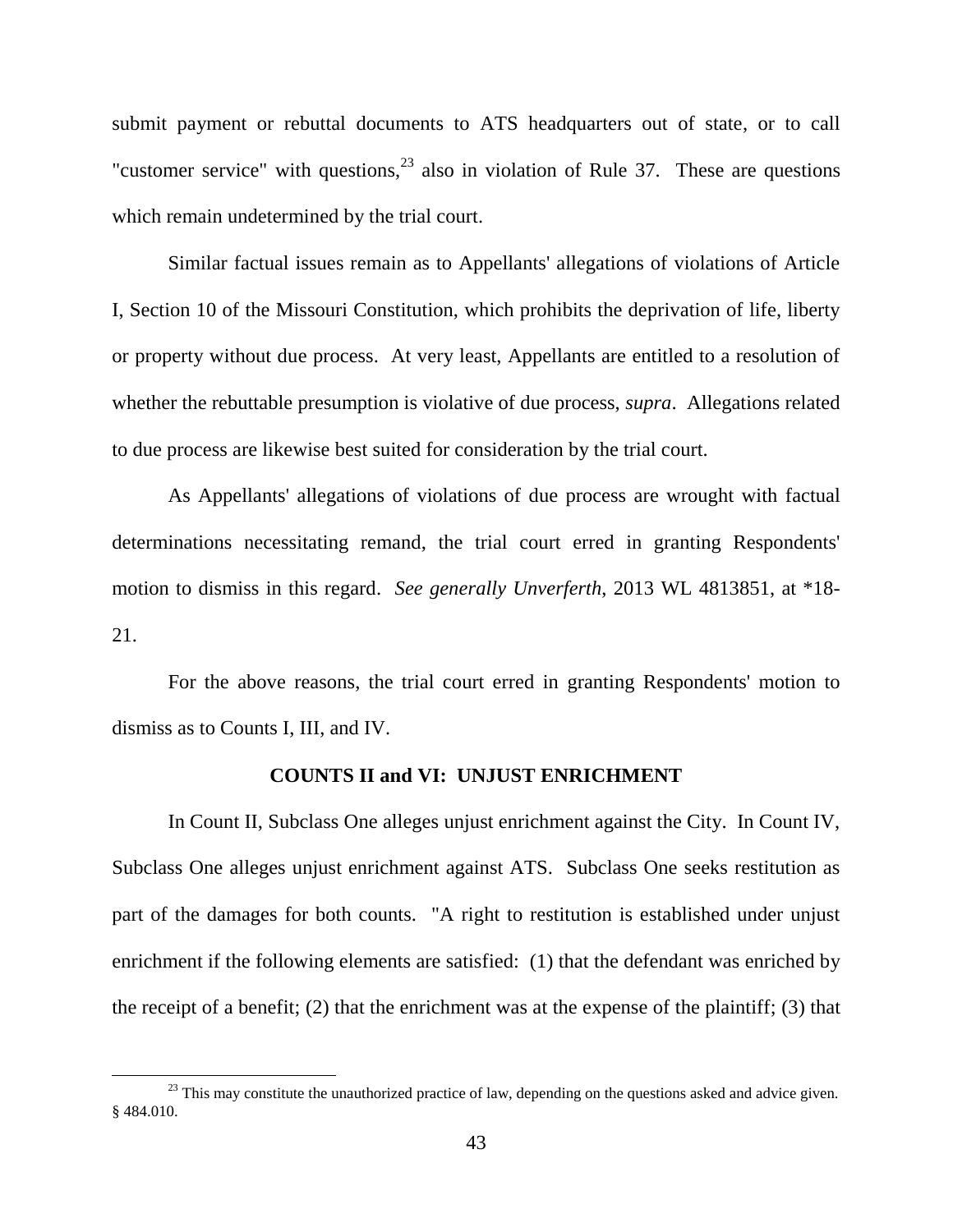it would be unjust to allow the defendant to retain the benefit." *Homecomings Fin. Network, Inc. v. Brown*, 343 S.W.3d 681, 685 (Mo. App. W.D. 2011) (internal citation and footnote omitted). *See also Pitman v. City of Columbia*, 309 S.W.3d 395, 403 (Mo. App. W.D. 2010) (recognizing unjust enrichment action against municipality).

Respondents argue that Subclass One did not allege the elements of unjust enrichment. As to the first element, Subclass One alleges that it conferred a benefit to the City *and* to ATS by making payments pursuant to the unlawful and void ordinance. As to the second element, Subclass One alleges that the City *and* ATS were unjustly enriched by the receipt of those payments. As to the third element, Subclass One alleges that the enrichment was at the expense of Subclass One in that the ordinance is invalid and it would be unjust to allow Respondents to retain any collection therefrom. "The essence of unjust enrichment is that the defendant has received a benefit that it would be inequitable for him to retain." *Jennings v. SSM Health Care St. Louis*, 355 S.W.3d 526, 536 (Mo. App. E.D. 2011) (citation omitted). In light of the pleaded facts, and construing them liberally and in the light most favorable to the pleaders, we determine that Subclass One has stated a claim for unjust enrichment.

Respondents argue that the affirmative defense of the voluntary payment doctrine bars Subclass One from bringing a claim for unjust enrichment. That doctrine provides that a person who voluntarily pays money *with full knowledge of all of the facts* in the case, and in the absence of fraud and duress, cannot recover it back, even though the payment is made without sufficient consideration and under protest. *See Huch v. Charter*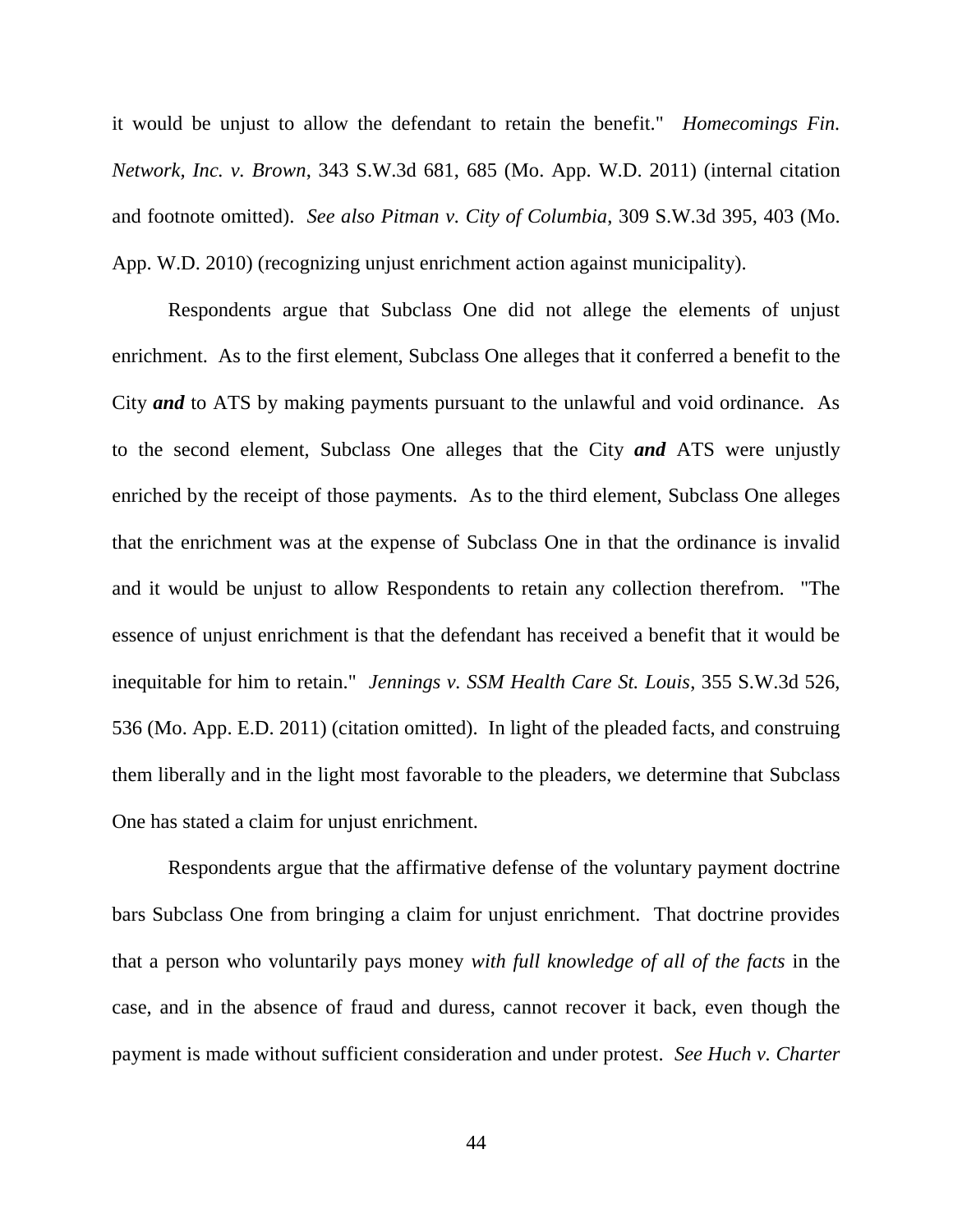*Communications*, 290 S.W.3d 721, 726 (Mo. banc 2009) (emphasis added). The *Huch* 

court noted:

[The voluntary payment doctrine] is a recognized defense to an action for money had and received. Unless there is fraud or duress, the voluntary payment doctrine prohibits a person who voluntarily pays money with full knowledge of the facts from recovering the money. When evaluating the rationale behind this rule of law, courts emphasize that a person who, induced thereto solely by a mistake of law, has conferred a benefit upon another to satisfy in whole or in part an honest claim of the other to the performance given, is not entitled to restitution. The underlying reason for those requirements is that it would be inequitable to give such person the privilege of selecting his own time and convenience for litigation short of the bar of the statute of limitations, and thereby subject the payee to the uncertainties and casualties of human affairs likely to affect his means of defending the claim.

### *Id.* (internal citations and quotations omitted).

But the voluntary payment doctrine is not always available. *Id.* at 727. It was not available as a defense to the Missouri Merchandising Practicing Act. *Id.* It was also not available where a client paid fees for document production that constituted an unauthorized practice of law. *Id.* (citing *Eisel v. Midwest BankCentre*, 230 S.W.3d 335, 339 (Mo. banc 2007). Most relevant to this case, the doctrine is not available where the money is paid under duress, under fraud, or under a mistake of fact. *Huch*, 290 S.W.3d at 726*.* At very least, Appellants in this case have alleged duress. To that end, we note *inter alia* this averment: "Plaintiff Damon and Subclass One further state that, pursuant to the alleged Ordinance violation, their payment of \$100 was involuntary and not an admission of guilt or liability because they acted under duress as a result of Defendant KC's threats to take further legal action against the Accused, including arrest/ imprisonment, and/or because it was impracticable to defend themselves."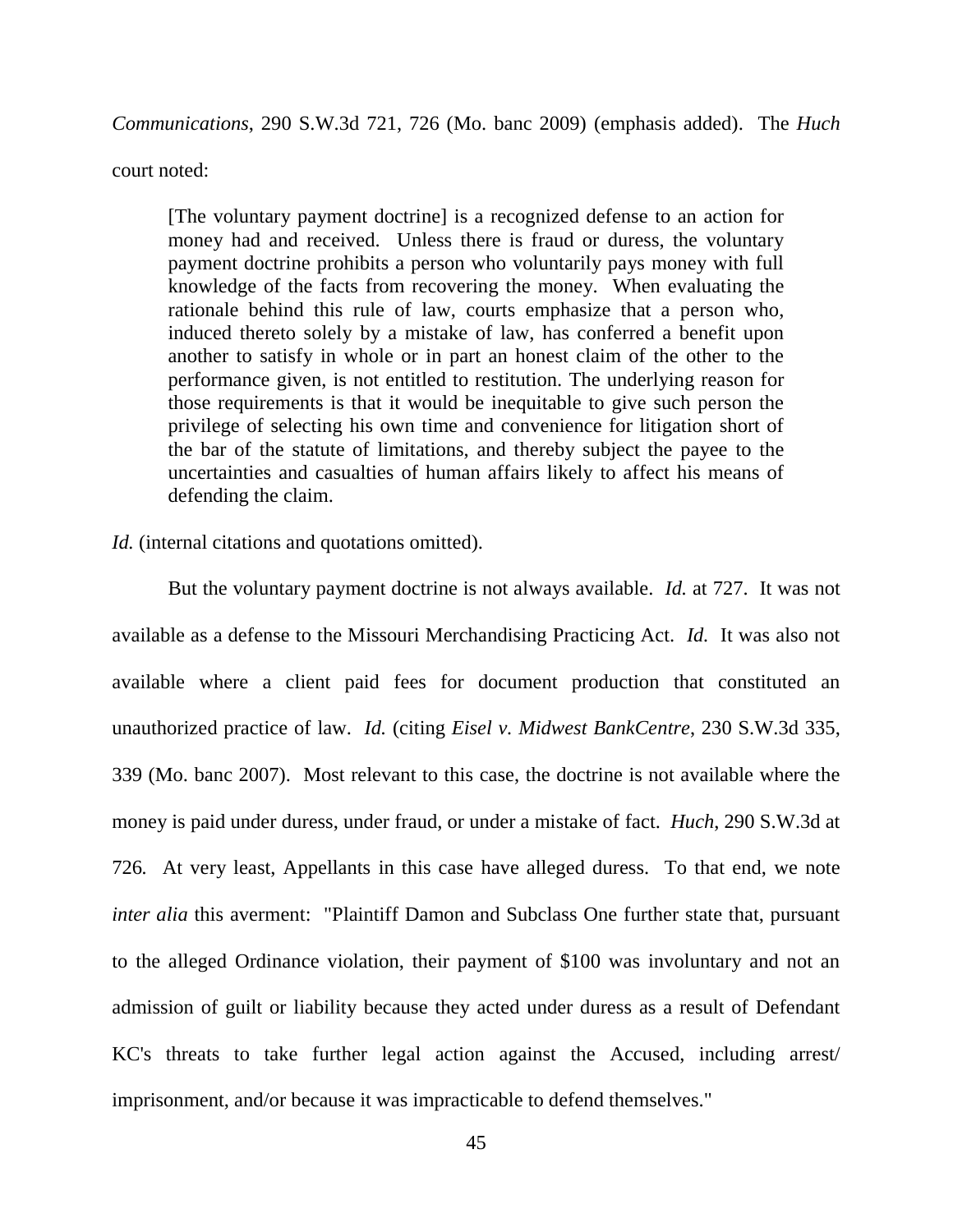Further, "[i]t is well settled that restitution will be granted to remedy a payment made because of a mistake of law if the surrounding facts raise an independent equity, as when the mistake is induced, or is accompanied by inequitable conduct of the other party." *W. Cas. & Sur. Co. v. Kohm*, 638 S.W.2d 798, 800 (Mo. App. E.D. 1982). At this juncture, without benefit of discovery, additional factual issues remain as to whether the pleaders paid the fines and fees under duress, under fraud, under a mistake of fact, or under a mistake of law assuming the facts prove an independent equity so as to prohibit the doctrine's application. *Inter alia*, Subclass One alleges that they paid the fine and some members of the class the \$4 unauthorized "convenience fee" under the threat of facing a warrant for their arrest when it is alleged that *the Respondents knew the collection procedure was illegal*. These along with the other allegations in the petition are sufficient to allow Subclass One's unjust enrichment claims to survive a motion to dismiss.

We recognize that the Eastern District determined in similar actions that plaintiffs were not entitled to restitution based on the voluntary payment doctrine. In *Smith,* however, the procedural posture was summary judgment rather than a motion to dismiss. The *Smith* court, then, was working with undisputed facts, including an affidavit that a car owner "decided just to pay the violation and move on." *Smith*, 2013 WL 2489829, at  $*15.$ 

Building on *Smith*, the Eastern District confronted this question in two additional cases that, similar to this action, were dismissed by the trial court. In *Ballard*, the Eastern District noted that no question of fact remained because in the petition, the plaintiff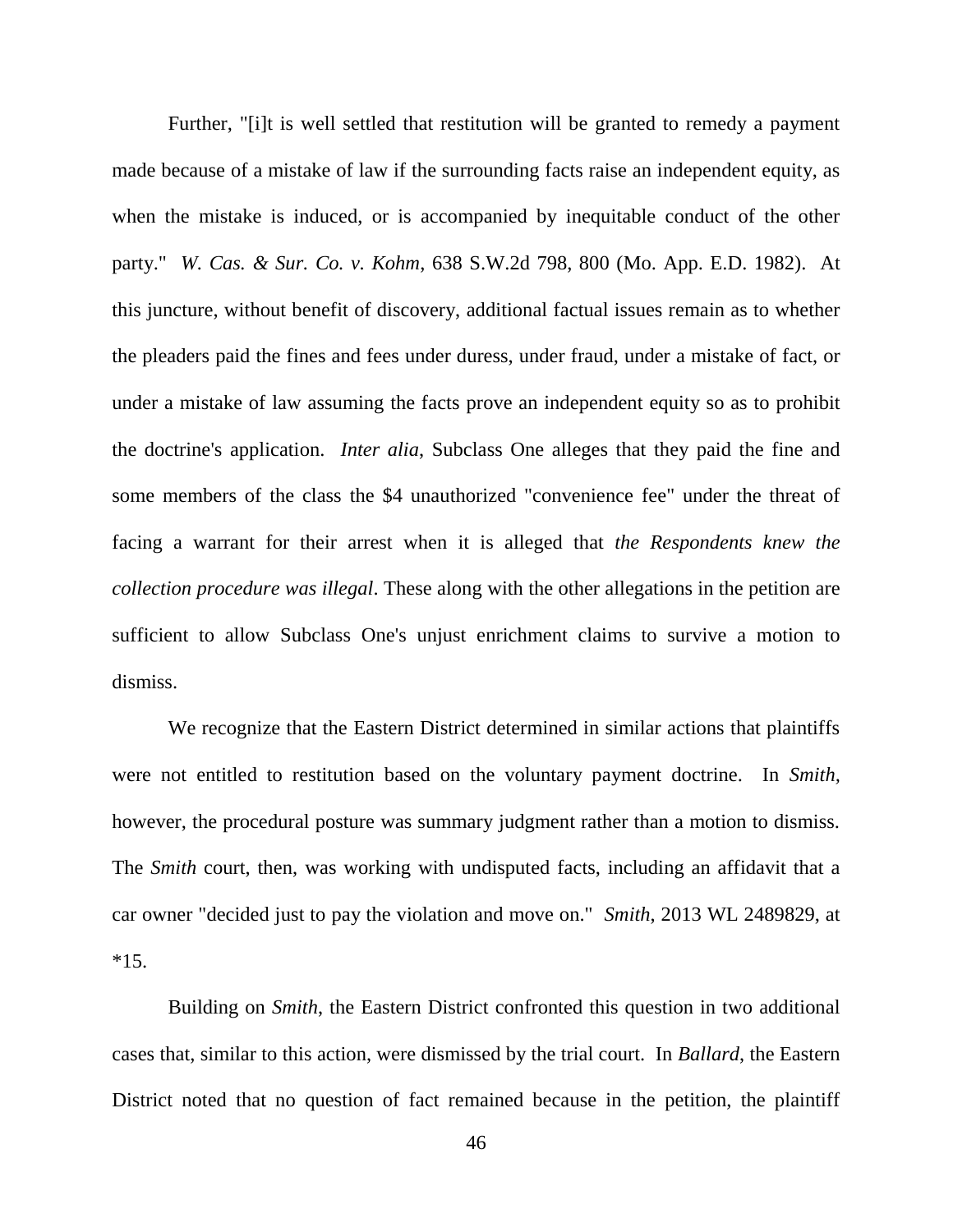averred that she "paid the fine under the reasonable, but mistaken, belief that the Ordinance was valid." 2013 WL 5458971, at \*12. While Respondents state that the same applies in this case, the petition at very least includes the allegation, set out *supra*, that Subclass One acted under duress.

In *Unverferth*, the Eastern District determined that the voluntary payment doctrine barred recovery, reasoning that "it is not duress to do, or threaten to do, what one has a right to do" and that "until instructed otherwise by the courts, [the City of Florissant] was entitled to pursue legal action against [plaintiff] if she did not pay the fine or appear in municipal court to contest her violation." *Unverferth*, 2013 WL 4813851, at \*25; *see also Edwards*, 2013 WL 5913628, at \*19. But, taking the allegations in this action and all reasonable inferences as true, which our standard of review commands, here we know of no authority indicating that City was entitled to pursue legal action against Subclass One where Respondents knew the ordinance and/or collection procedure was illegal. The petition alleges that ATS had an opinion by Missouri legal counsel prior to the enactment of the ordinance that the ordinance was invalid. Moreover, it is important to note again that this action is asserted against two defendants, City and ATS, and that the two are alleged to work together to "engage in an underhanded practice of persecuting and bilking Missourians under the guise and pretext of a public safety program," engage in "an unscrupulous business venture between an out-of-state, for-profit corporation and a municipal government seeking new ways to fill city coffers" where the elected representatives of the City have admitted that the purpose behind the camera program is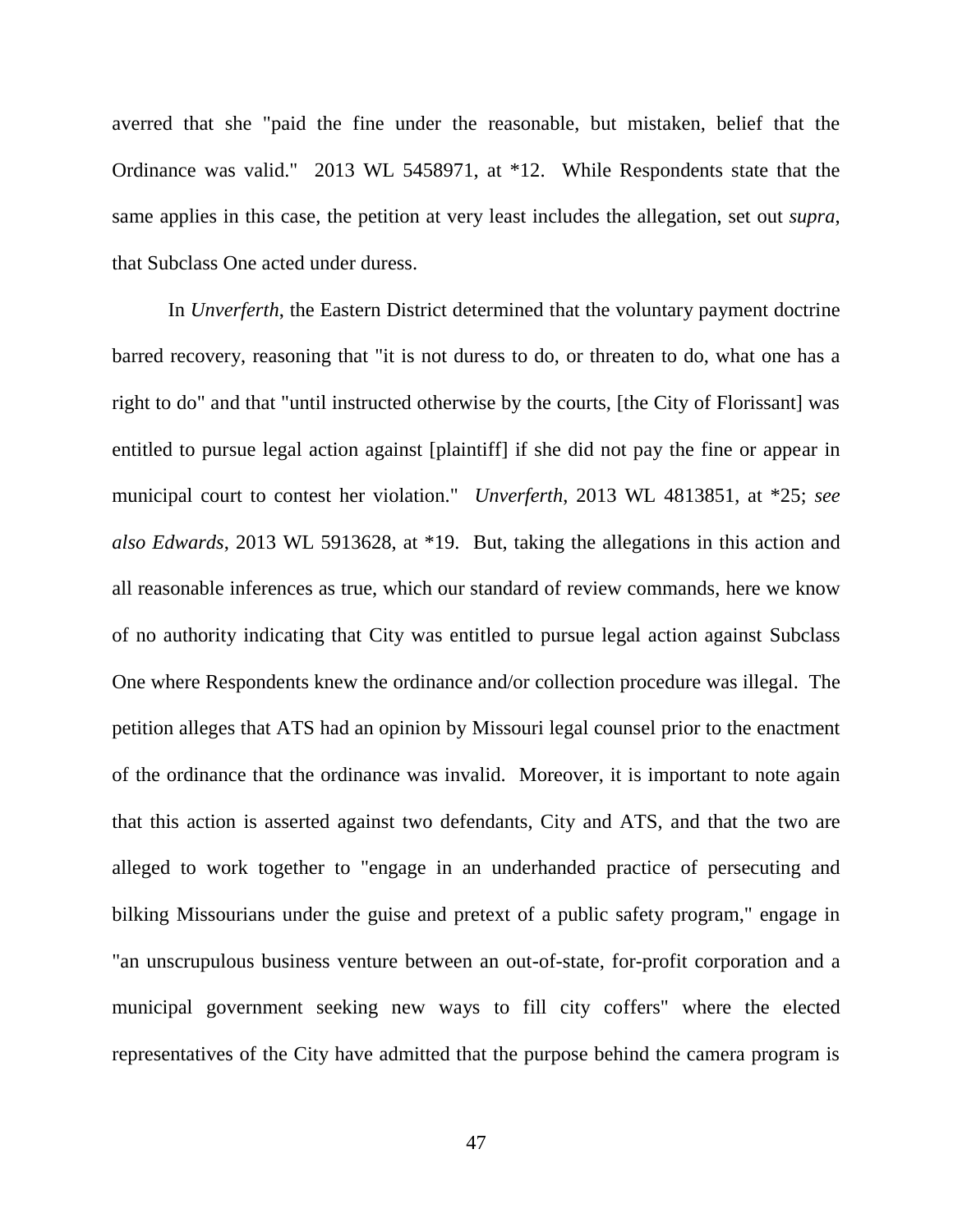to "make money" but that "most of the income from the fines are going to the vendor, [ATS]."

*Edwards* is similarly distinguishable because in that case nothing "suggests that the parties would be arrested for failing to pay the fine." 2013 WL 5913628, at \*20. As noted above, that simply is not the case here. These factual distinctions and factual questions separate the case at bar from any confronted by the Eastern District.

We also remind that voluntary payment is an affirmative defense to a claim of unjust enrichment. *Huch,* 290 S.W.3d at 726. In light of that fact, and given the procedural posture of this case, we deem it error to dismiss Counts II and VI as a matter of law as the bare allegations of the petition, accepted as true for our purposes, could negate the defense.

The trial court erred in granting Respondents' motion to dismiss as to Counts II and VI.

### **Conclusion**

We hold that the trial court erred in dismissing the claims of both subclasses based on standing, waiver and estoppel and the argument that Subclass Two has an adequate remedy at law. As to Count I, we hold that the ordinance is invalid on the ground that it conflicts with state law and is therefore void and unenforceable. We hold the rebuttable presumption contained within the ordinance, that the owner was the operator of the vehicle at the time of the offense, to be unconstitutional, if the ordinance is determined to be criminal in nature on remand. Additional questions remain yet as to whether the ordinance suffers additional constitutional defects and whether and what relief